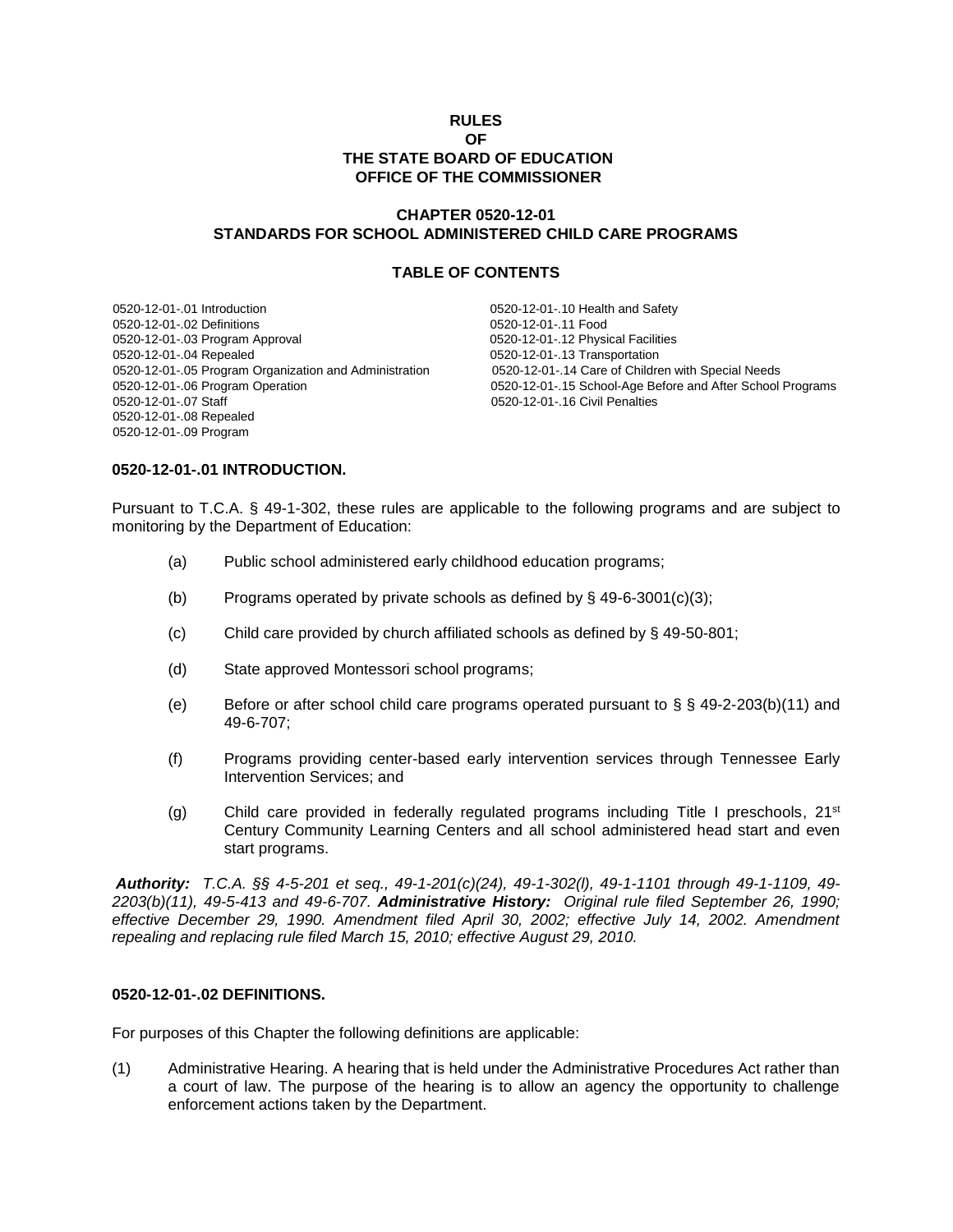- (2) Adolescence. The period of physical and psychological development from the onset of puberty to maturity.
- (3) Annual Certificate of Approval. Certificate issued by the Department of Education to programs that have satisfactorily completed the temporary certificate of approval time period and is reissued on an annual basis as long as the program meets the standards of the Department and the rules of this Chapter.
- (4) Approved Capacity. The designated maximum number of children permitted in a facility as determined by the department based upon usable space, age of children, adult: child ratios, and group size. Capacity shall be designated on the certificate of approval.
- (5) Child. A person under eighteen (18) years of age.
- (6) Child's Age. The age of child on August 15 of any given year.
- (7) Child Care. The provision of supervision, protection, and at a minimum, the basic needs of a child or children for more than three (3) hours a day, but less than twenty-four (24) hours a day.
- (8) Child Care Advisory Council. A ten (10) member council established by T.C.A. § 49-1-302 to advise the State Board of Education in the establishment of child care standards and regulations and to act as a hearing tribunal for appeals from actions of the State Department of Education regarding the certificate of approval issued to child care programs.
- (9) Child Care Program. Any public school administered early childhood education programs; programs operated by private schools as defined by  $\frac{6}{3}$  49-6-3001(c)(3); child care provided by church affiliated schools as defined by § 49-50-801; state approved Montessori school programs; before or after school child care programs operated pursuant to §§ 49-2-203(b)(11) and 49-6-707; programs providing center-based early intervention services through Tennessee Early Intervention Services; child care provided in federally regulated programs including Title I preschools, 21st Century Community Learning Centers and all school administered head start and even start programs.
- (10) Civil Penalty. A penalty placed upon a program for each violation of a statute, rule, or order pertaining to such person or entity in an amount ranging from fifty dollars (\$50.00) to one thousand dollars (\$1,000.00). Each day of continued violation constitutes a separate violation as indicated by T.C.A. § 49-1-1107(c)(1).
- (11) Commissioner. The executive head of the Department of Education, appointed by the Governor.
- (12) Conventional Care. Child care services provided between the hours of 6:00 a.m. and 6:00 p.m., Monday through Friday.
- (13) Department (TDOE).The Tennessee Department of Education and its representatives.
- (14) Developmentally Appropriate. Practices which use the knowledge of child development to identify the range of appropriate behaviors, activities, and materials for specific age groups. This knowledge is used in conjunction with an understanding about children's growth patterns, strengths, interests, and experiences to design the most appropriate learning environment. A developmentally appropriate curriculum provides for all areas of a child's development, physical, emotional, social, and cognitive, through an integrated approach. For children from birth to five (5) years of age, the Tennessee Early Learning Development Standards is adopted by the State Board of Education for guidance in appropriate learning expectations.
- (15) Director. The person with overall responsibility for the child care program.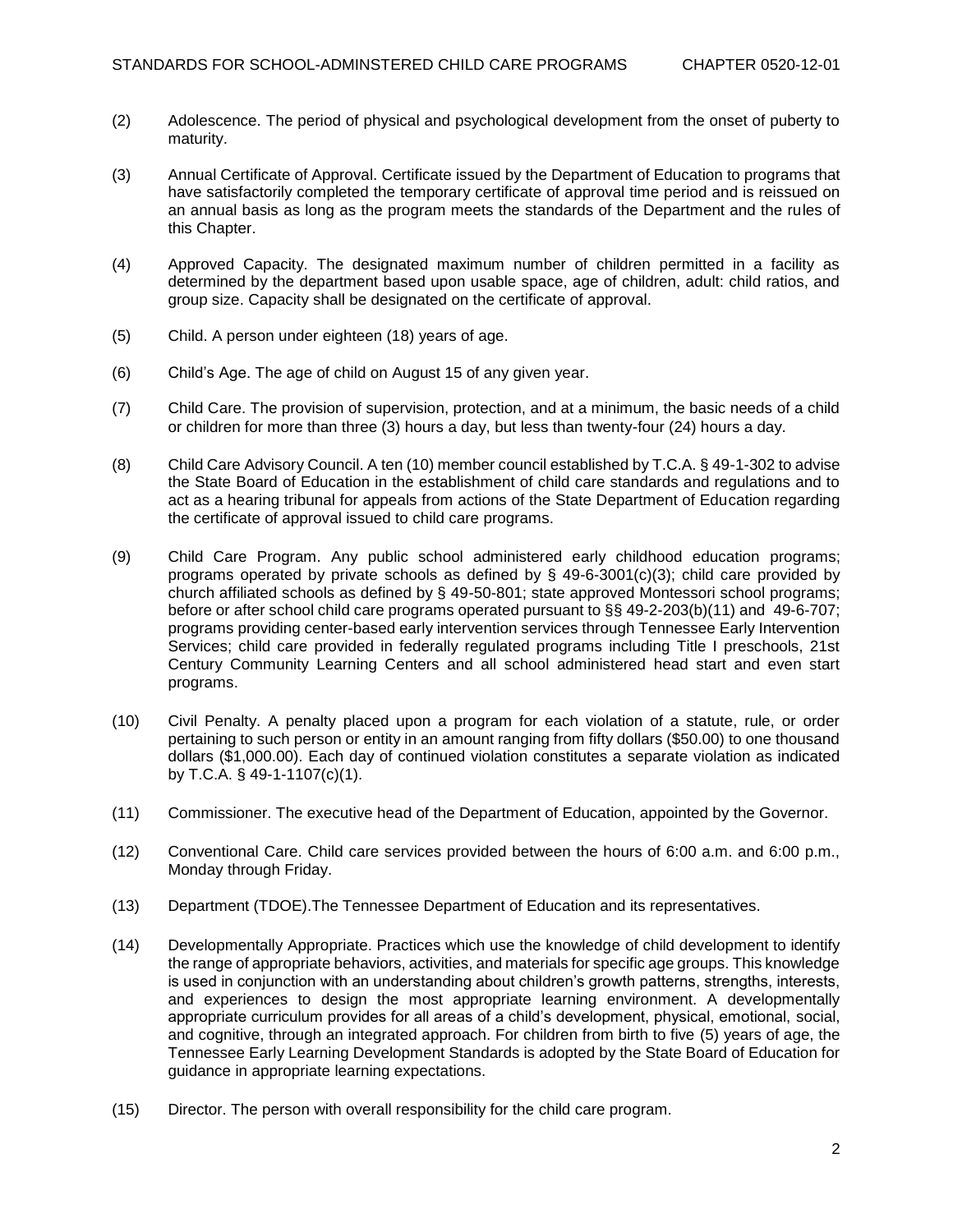- (16) Group. A specific number of children comprising an age range, assigned to specific staff in an assigned space that is divided from the space of other groups by a recognizable barrier.
- (17) Home School. The provision of full-time educational services, as recognized by the Department of Education, to a child by the child's parent in the child's primary residence. Any early childhood program attached to a home school program falls under the jurisdiction of the Department of Human Services (DHS).
- (18) Infant. A child who is six (6) weeks through twelve (12) months of age.
- (19) Kindergarten. A school or class that prepares children for first grade and is part of a public or private school system. Kindergarten programs in the public school system must comply with the Minimum Kindergarten Program Law pursuant to T.C.A. § 49-6-201. To enter kindergarten, a child must be five years old by August 15.
- (20) Law. Statutory or regulatory provisions affecting the operation of an early childhood program including, but not limited to, the law as contained in T.C.A. § 49-1-302(l) and T.C.A. § 49-1-1101 through 49-1-1109, and Chapter 0520-12-01 of the State Board Rules.
- (21) Mixed Age Grouping. Mixed age group can also be referred to "heterogeneous or multi-age". A group of children with varying ages that are combined to maximize the educational benefits in a non-traditional classroom. All mixed age group classrooms shall not exceed the maximum group size and must maintain adult: child ratios.
- (22) Non-school, Community-based Organization Program. An infant/toddler, preschool or school age before and after school program operated through contract with the Department of Education and under the certificating authority of the Department of Education.
- (23) Off-site Activity. Any activity which occurs away from the general premises of the child care program's facility.
- (24) Parent. A biological, legal, or adoptive parent, guardian, or legal or physical custodian who has primary responsibility for a child.
- (25) Pre-kindergarten. A class or program prior to kindergarten for children that are four (4) years old by August 15.
- (26) Preschool. A program providing child care services to children who are six (6) weeks through five (5) years of age and not in kindergarten, including children who are more specifically defined under this subchapter as an "infant" or a "toddler".
- (27) Program. Any public or private school-administered preschool, pre-kindergarten or school-age care program, including community based programs funded by Voluntary Pre-K, Pre-K, Lottery Education Afterschool Programs (LEAPs), and 21st Century Community Learning Center (21st CCLC) programs that serve a minimum of one (1) child, is subject to the jurisdiction of the Office of School-based Support Services. Exception: fee based and 21st CCLC funded before and after care programs that operate less than three (3) hours per day or less than fifteen (15) hours per week.
- (28) Related. Any children of the following relationships by marriage, blood, or adoption; children, stepchildren, grandchildren, siblings, step-siblings, nieces, and nephews of the primary caregiver. The term "related" includes any "grand" or "great" relationship (e.g. great niece, great grandchild, etc.) within the relationships indicated.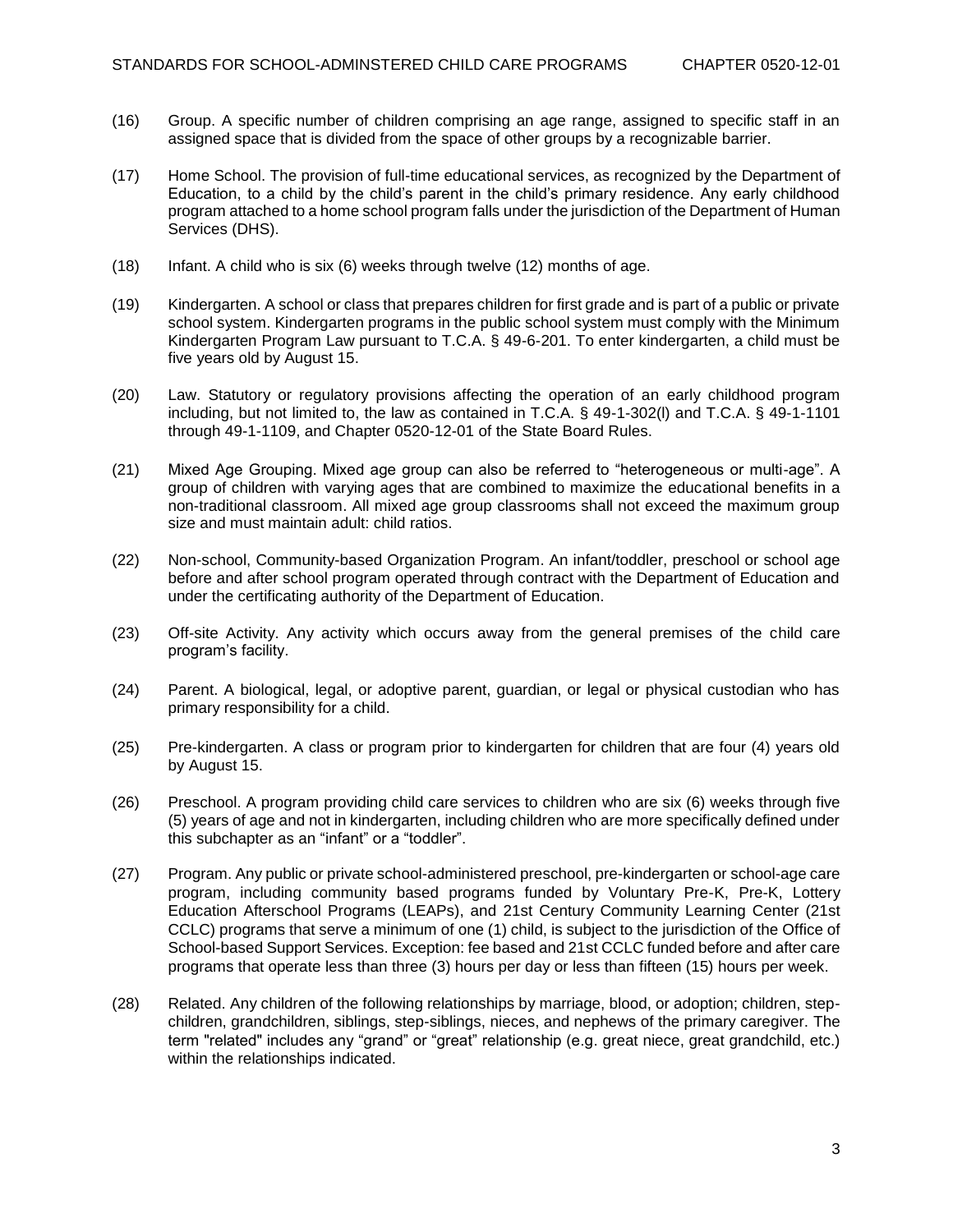- (29) School-age Child. A child who is five (5) years of age to seventeen (17) years of age, by August 15, and currently enrolled in kindergarten through twelfth  $(12<sup>th</sup>)$  grade.
- (30) School-administered. A program that is serving five (5) or more school-age children and is run by a public or private school and is housed in conjunction with an elementary, middle, or high school T.C.A. § 49-6-3001.
- (31) Staff. Full and part-time teachers, employees, or unpaid volunteers of the program.
- (32) Teacher. The person, persons, entity or entities directly responsible for providing for the supervision, protection, and basic needs of the child.
- (33) Temporary Certificate of Approval. A certificate issued by the Department to a new child care program allowing and authorizing the program to begin child care operations while the program attempts to attain full compliance with all applicable regulations.
- (34) Toddler. A child who is eleven (11) months through twenty-three (23) months of age.
- (35) Umbrella Program. An umbrella program that oversees the homeschooling of children to fulfill government educational requirements. TDOE does not recognize umbrella early childhood programs as school-administered.
- (36) Youth. A person who is ten (10) years of age through seventeen (17) years of age.

## **0520-12-01-.03 PROGRAM APPROVAL.**

- (1) All persons or entities operating a child care program must be certified by the Department of Education.
- (2) A school-administered child care program seeking approval shall submit an application to the Department of Education that contains the following information:
	- (a) Satisfactory evidence that the facility that is proposed for the care of children has received fire safety and environmental safety approval, that the applicant and the personnel who will care for the children are capable to care for the children and that the applicant has the ability and intent to comply with the certificate of approval law and regulations;
	- (b) Three (3) satisfactory references for the program director;
	- (c) Verification that the program director's qualifications meet the requirements of Chapter 0520-12-01-.07;
	- (d) Verification that all program staff have successfully completed a criminal history background check as required by T.C.A. § 49-5-413; and
	- (e) Verification of enrollment of at least five (5) school-aged children enrolled in kindergarten through grade twelve (12).
- (3) Upon receipt and approval of an application the department shall conduct an on-site inspection to ensure the site is suitable for child care activities and does not endanger the welfare or safety of children. Upon satisfaction of the on-site inspection by the department, the program shall be provided a temporary certificate of approval.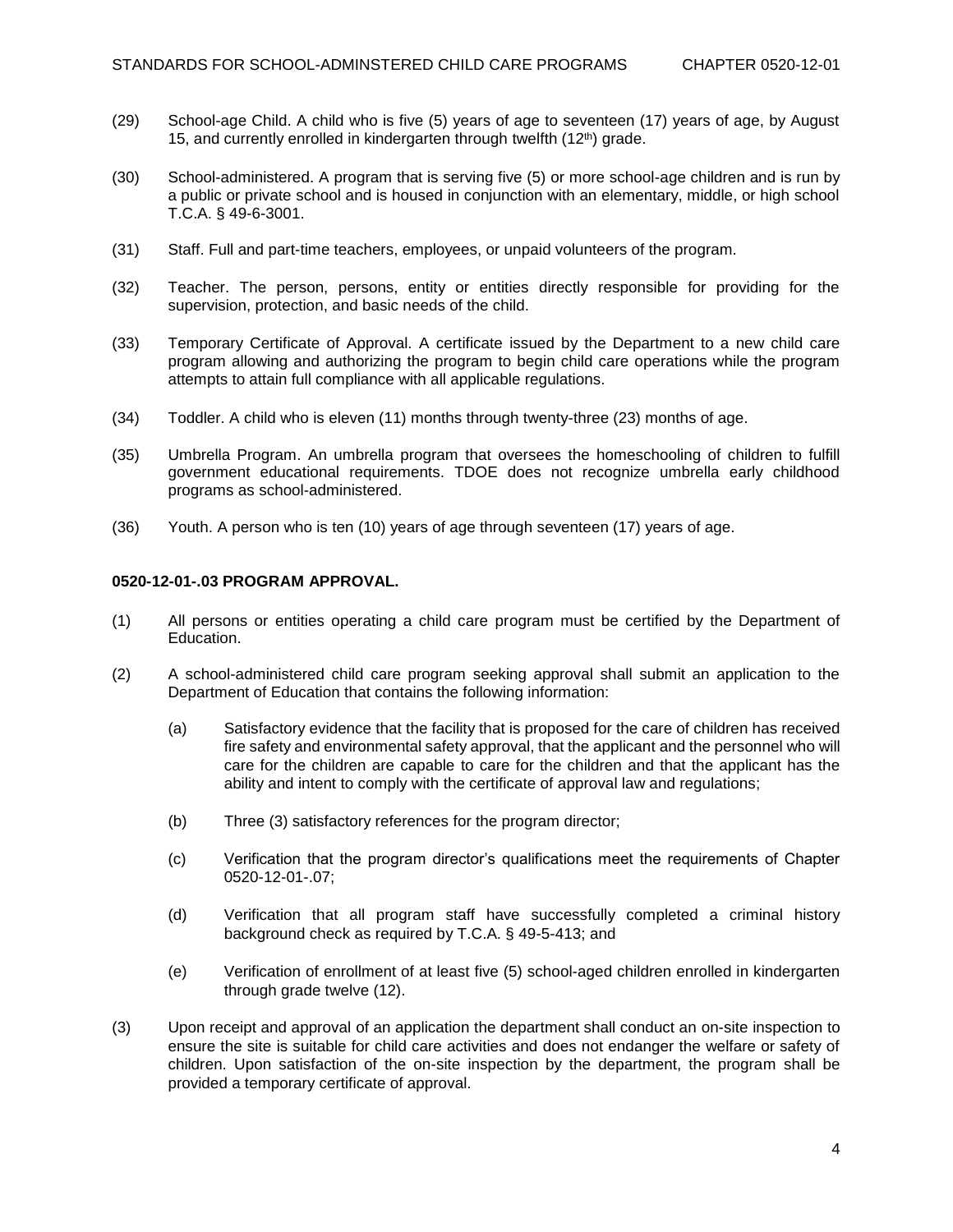- (4) Within ninety (90) days of the issuance of the temporary certificate, the Department shall determine if the applicant has complied with all regulations and requirements necessary to receive an annual certificate of approval. During the temporary certificate of approval period:
	- (a) The Department shall perform a minimum of two (2) visits to the program at least one (1) of which shall be unannounced.
	- (b) The Department shall perform at least one (1) observation of the teachers' interaction with children.
	- (c) The program must provide verification, including any required supporting documentation as directed by the Department, of compliance with all applicable regulations. The failure to obtain and maintain compliance with all applicable regulations during the period of temporary approval may result in the revocation of the temporary certificate of approval.
- (5) On or before the expiration of the temporary certificate of approval, the Department shall:
	- (a) Issue an annual certificate of approval to a program that has satisfied the requirements for the ninety (90) day temporary approval;
	- (b) Issue a restricted temporary certificate that limits a program's authority in one (1) or more areas of operation if the Department determines that the conditions of the facility, the methods of care or other circumstances warrant it; or
	- (c) Deny the annual certificate of approval if the Department determines that any of the requirements set forth in this Chapter have not been, or cannot be, satisfactorily met.
- (6) A certificate of approval is not transferable from one location to another or from one agency to another.
- (7) The certificate of approval may be revoked at any time upon ninety (90) days' notice to the agency. If the health, safety, or welfare of the children in care imperatively requires it, the certificate of approval shall be revoked immediately.
- (8) To renew an annual certificate of approval, approved programs shall submit an annual report to the department prior to October 1. Any entity not completing the annual report by October 1, shall be notified and if a report is not submitted the certificate of approval shall be suspended.
	- (a) The report shall include:
		- 1. Current enrollment figures;
		- 2. Identification information;
		- 3. A description of the services to be offered to children and parents and reasons these services are needed at the proposed location;
		- 4. Ages of children to be served;
		- 5. Hours of operation;
		- 6. A description of meal provision or preparation;
		- 7. Admission requirements and enrollment procedures;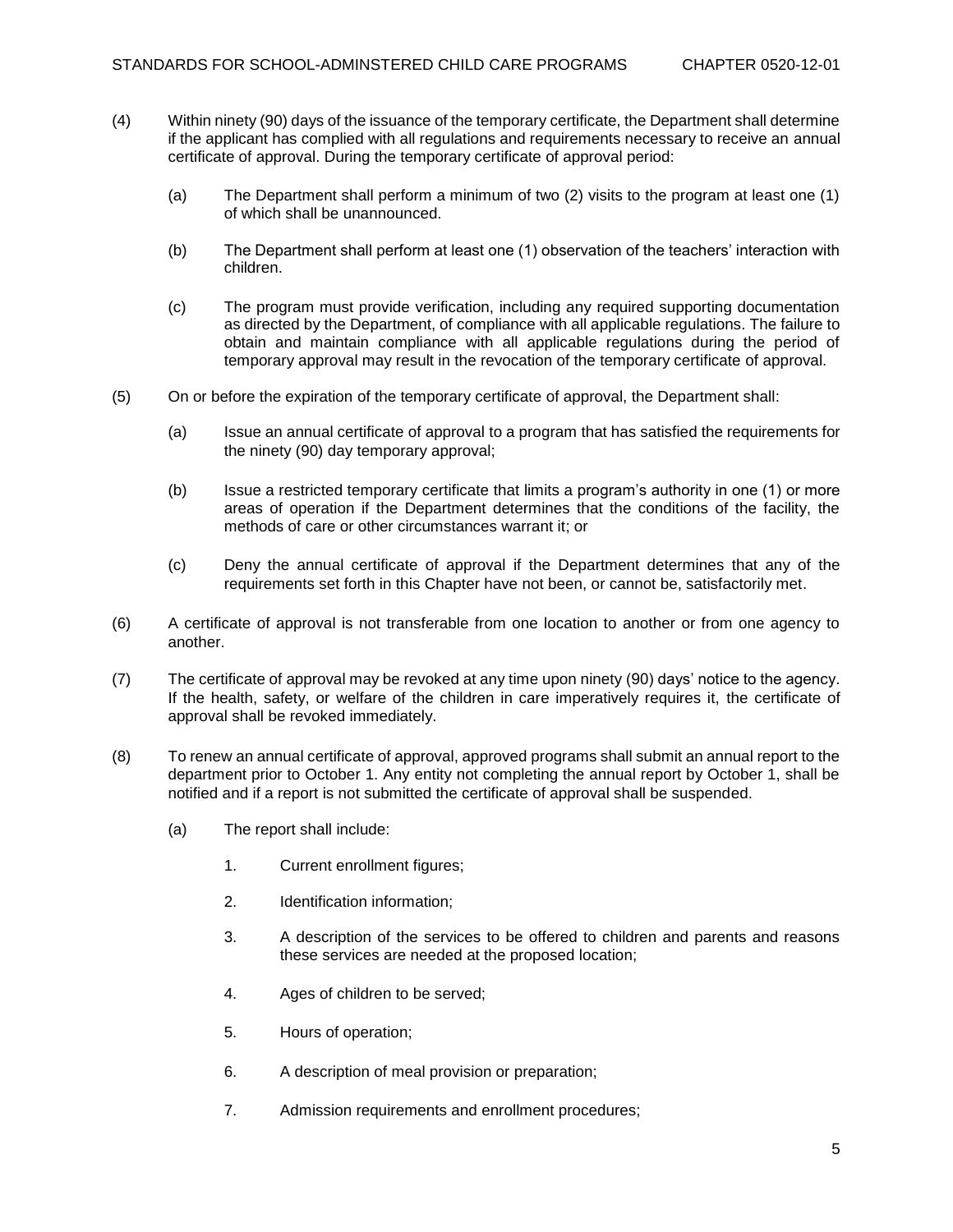- 8. Provision for emergency medical care;
- 9. Transportation Plan; and
- 10. Demonstration of compliance with all laws and regulations governing the program.
- (b) If, after being approved, a child care provider wishes to change the scope or type of service offered to children and families, an amended report shall be filed with the Department for approval prior to implementation.
- (9) A program that submits a satisfactory annual report and demonstrates a reasonable probability that the program can maintain compliance with all laws and regulations during the annual certification period, shall be issued a new annual certificate of approval by the department.
- (10) Throughout the temporary certification period and during the annual re-evaluation period, immediate access to all areas of the child care facility shall be granted to all Department representatives and other inspection authorities (i.e., fire safety, sanitation, health, Department of Children's Service, etc.) during operating hours.
- (11) Any program found in operation without oversight from the department of education, will be found to be running an illegal operation, and will be reported to local authorizes as indicated by T.C.A. § 49-1-1105(a).
- (12) If the Department determines, as a result of its inspections or investigations or those of other local, state or federal agencies or officials, or through any other means, that a plan is necessary to insure the safety of the children in the care of the program the Department may require the program to implement a safety plan. The safety plan may require, but is not limited to, the exclusion or restriction of any individuals from access to children, the closure or restriction of any part of the program, the modification or elimination of services, the re-inspection of the program, the training of management, staff, or volunteers.

*Authority: T.C.A. §§ 4-5-201 et seq., 49-1-201(c) (24), 49-1-302(l), 49-1-1101 et seq. through 49-1-1109, 49-2-203(b) (11), and 49-5-413. Administrative History: Original rule filed September 26, 1990; effective December 29, 1990. Amendment filed April 30, 2002; effective July 14, 2002. Amendment repealing and replacing rule filed March 15, 2010; effective August 29, 2010.*

## **0520-12-01-.04 PROCEDURES FOR OBTAINING A CERTIFICATE OF APPROVAL.**

## **Repeal**

## **0520-12-01-.05 PROGRAM ORGANIZATION AND ADMINISTRATION**.

- (1) Each program shall have an adequate budget for the financial support of the program. Adequate financing of the center's operation shall be maintained throughout the year.
	- (a) Proposed budgets and other relevant financial records shall be available to the Department of Education upon request.
	- (b) If any program is the subject of any bankruptcy or receivership petition or order, or any other action that may affect the financial status or operational status of the program, including but not limited to foreclosure notices, liens, etc. or, if any program is the subject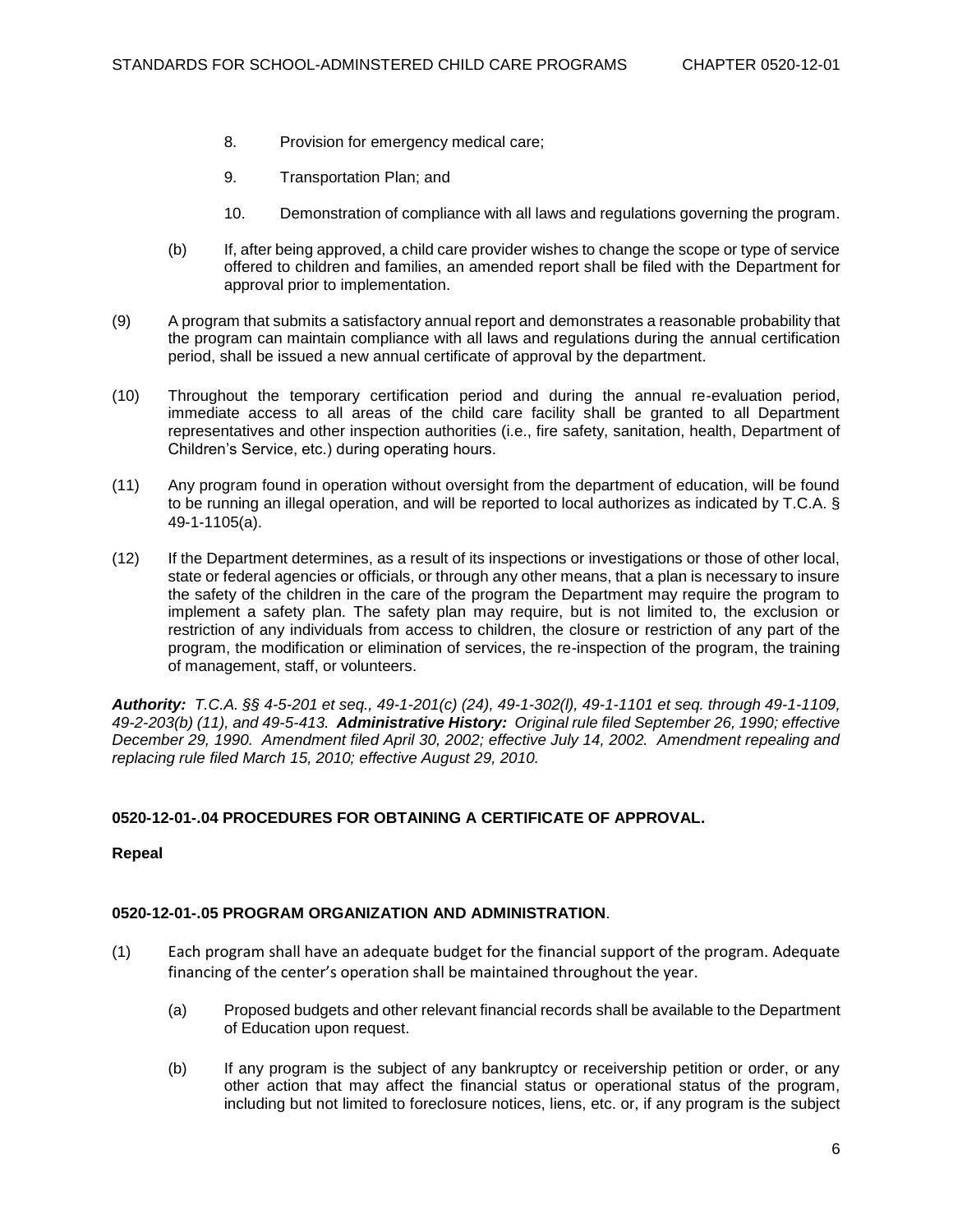of any local, state or federal regulatory action, such as but not limited to, the fire safety, health, environmental zoning or local, state or federal grant compliance status or tax enforcement proceedings, the program's management shall immediately notify the Department and shall provide current documentation of the status of the program, including copies of necessary administrative and/or court legal documents applicable to that status.

- (2) General liability, automobile liability and medical payment insurance coverage shall be maintained on the operations of the program's facilities and on the vehicles owned, operated or leased by the program and as follows:
	- (a) General liability coverage on the operations of the program's facilities shall be maintained in a minimum amount of five hundred thousand dollars (\$500,000) per occurrence and five hundred thousand dollars (\$500,000) general aggregate coverage.
	- (b) Medical payment coverage shall be maintained in the minimum amount of five thousand dollars (\$5,000) for injuries to children resulting from the operation of the program.
	- (c) Automobile coverage for programs that transport children:
		- 1. Automobile liability coverage shall be maintained in a minimum amount of five hundred thousand dollars (\$500,000) combined single limit of liability.
		- 2. Medical payment coverage shall be maintained in the minimum amount of five thousand dollars (\$5,000) for injuries to children being transported in vehicles owned, operated or leased by the program.
	- (d) The requirements of this paragraph shall not apply to a program that is under the direct management of a self-insured administrative department of the state, a county or a municipality or any combination of those three (3) or that has, or whose parent entity has a self-insurance program that provides, as determined by the Department, the coverage and the liability limits required by these rules.
	- (e) Documentation that the necessary insurance is in effect, or that the administrative department or other entity is self-insured, shall be maintained in the records of the program and shall be available for review by the Department.
- (3) Enrollment.
	- (a) A program shall not enroll a child into care until the parent or guardian has supplied the program with a completed application, Tennessee Department of Health Official immunization record (for children over two (2) months of age), and a health history.
	- (b) Exceptions to this immunization requirement may be made only if:
		- 1. The child's physician or the health department provides a signed and dated statement, giving a medical reason why the child should not be given a specified immunization;
		- 2. The child's parent provides a signed written statement that such immunizations conflict with his/her religious tenets and practices; or
		- 3. Care for children of homeless families and/or children in state custody is needed before documentation of immunizations can be confirmed. Program must have a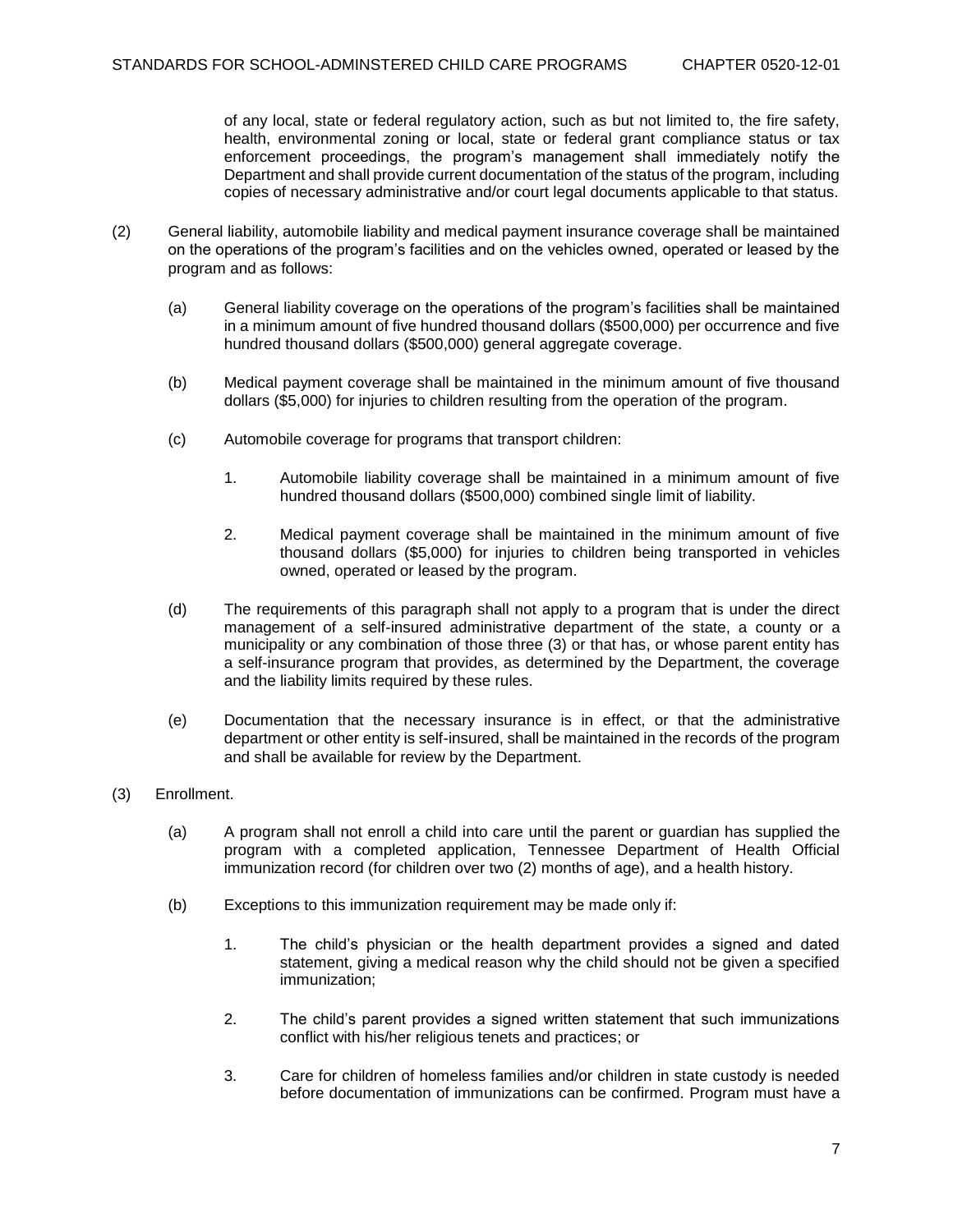written plan for obtaining records for children who are homeless and/or in state custody.

- (c) Programs may not deny enrollment to students based on citizenship status. (*Plyler v. Doe, 457 U.S. 202, 1982*).
- (d) Enrollment of children under six (6) weeks of age is prohibited.
- (e) The program shall maintain documentation that the parent was offered an on-site visit of the program to review the facility and the opportunity to review the program's policies and procedures prior to the child being enrolled into the program. Exception: On-site visit is not required for children of homeless families.
- (f) Enrollment of children shall be allowed throughout the year, as long as the requirements set forth in these rules are met.
- (4) Each program shall implement a plan for regular and ongoing communication with parents. This plan shall include but not be limited to communication concerning curriculum, changes in personnel, or planned changes affecting children's routine care.
	- (a) Parents or guardians shall be provided a parent handbook outlining the program's policies, procedures, and the requirements of this Chapter upon admission of the child. The program's parent handbook shall include, at a minimum:
		- 1. Criteria for the dis-enrollment of children (expulsion policy);
		- 2. Specific criteria concerning the release of children to anyone whose behavior may place the children at immediate risk;
		- 3. Behavior management techniques;
		- 4. Rates and late fee policy;
		- 5. Hours of operation;
		- 6. Emergency plan and inclement weather policy;
		- 7. Smoke free environment; and
		- 8. Meal service policy.
	- (b) The program shall require the parent to sign for receipt of the policies and summary of the requirements of this Chapter, and the signed receipt shall be maintained by the program in the child's file.
	- (c) Parents shall be permitted to see the professional credential(s) of program staff upon request.
	- (d) An abuse prevention awareness program for parents shall be offered at least once a year. The program shall include a child abuse prevention component, approved by the Department of Education, with information on the detection, reporting, and prevention of child abuse in child care centers and in the home.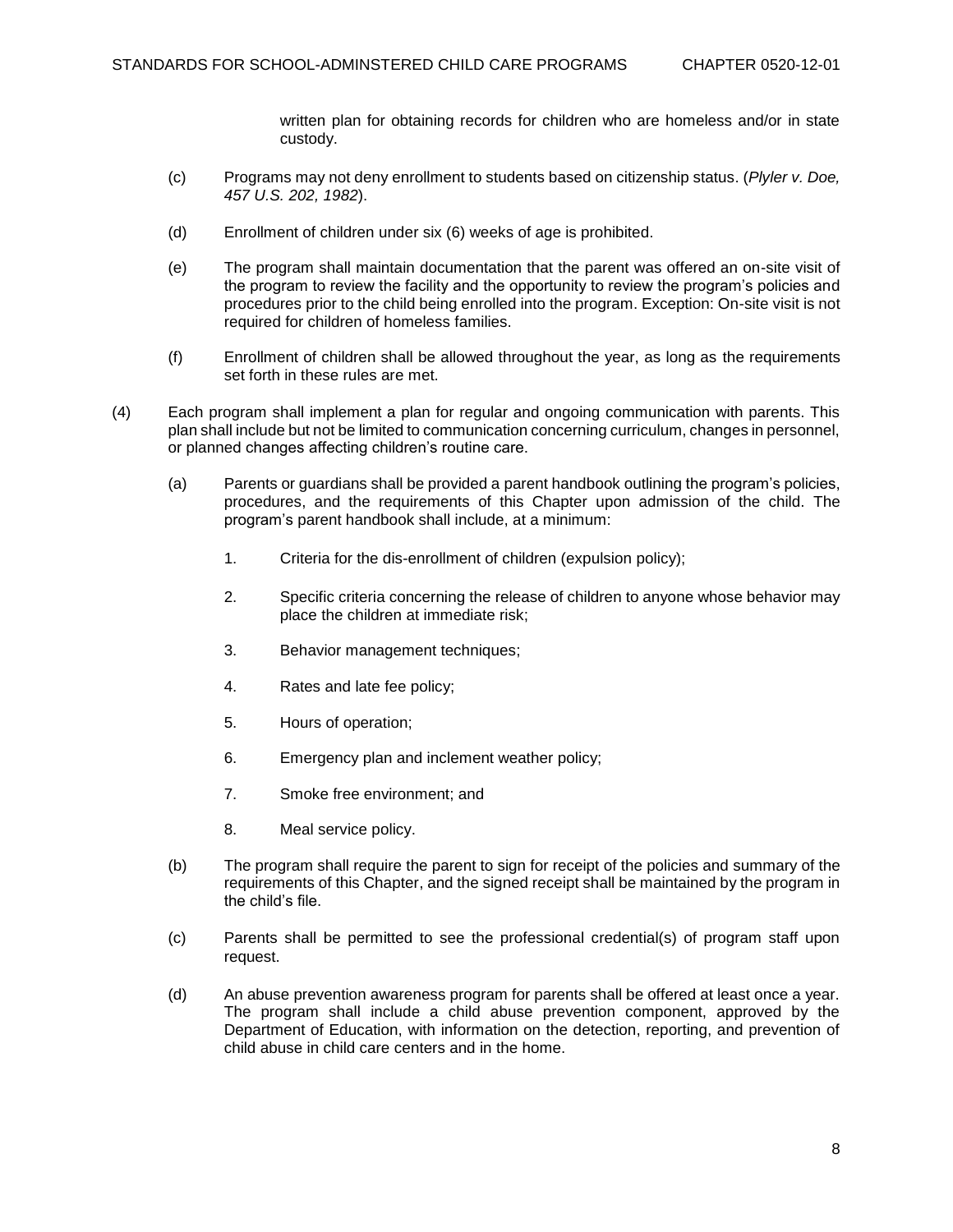- (e) After issuing two (2) formal notices of violations in compliance with rules, a Notice of Probation, or after issuing any type of legal enforcement order, the Department may, in its discretion, require the program to notify parents and funding sources of the circumstances.
- (f) The Department may, at its discretion, notify parents and funding sources of any decision affecting the program rendered by the State Board of Education Child Care Advisory Council serving in the role of Hearing Board for appeals or by any court.
- (5) Release of Children
	- (a) Parents shall give written permission in advance of the child's removal from the premises, including prior notification and consent for each off-site activity, except in cases of emergencies or investigative procedures conducted pursuant to the child protective services laws or other applicable laws.
	- (b) Children shall be signed in and out of the program by the custodial parent. Students transported to the program pursuant to 0520-12-01.-.13 may be signed in and out by the appropriate staff person. School-age students may sign themselves into the program. Program staff shall verify parental authorization and the identity of any person to whom a child is released.
	- (c) Children shall only be released to a responsible designated person in accordance with the child release plan. The program shall verify the identity of the authorized person by requiring presentation of a photo identification. The person to whom the child is released must sign the child out of the program.
	- (d) Children should not be released to anyone whose behavior, as deemed by a reasonable person, may place him/her in imminent risk. Immediately call 911, the local law enforcement agency or other emergency services number prior to the release of children. If the person, displaying risky behavior, is not the parent, the program shall not release the child and the parent shall be called immediately.
	- (e) During operating hours, parents shall be permitted access to their children. Programs shall develop a policy and implementation plan regarding non-custodial parent access and/or denial of access to children. The policy and implementation plan shall be provided to all parents. (The policy may be included in the parent handbook.)
	- (f) A parent shall be notified before the child leaves the premises except in emergency circumstances. An authorized investigator with the Department of Children's Services or local law enforcement may take a child off the premises of the program if he/she has obtained custody of the child as follows:
		- 1. Voluntary placement agreement with the parent;
		- 2. Court order;
		- 3. Emergency assumption of custody under T.C.A. § 37-1-113 without parental permission;
		- 4. The child's parent or legal guardian is present and approves; or
		- 5. In conjunction with investigative procedures under the child abuse laws.
- (6) Incidents, accidents and injuries shall be reported to the parent as soon as possible, but no later than the child's release to the parent or authorized representative.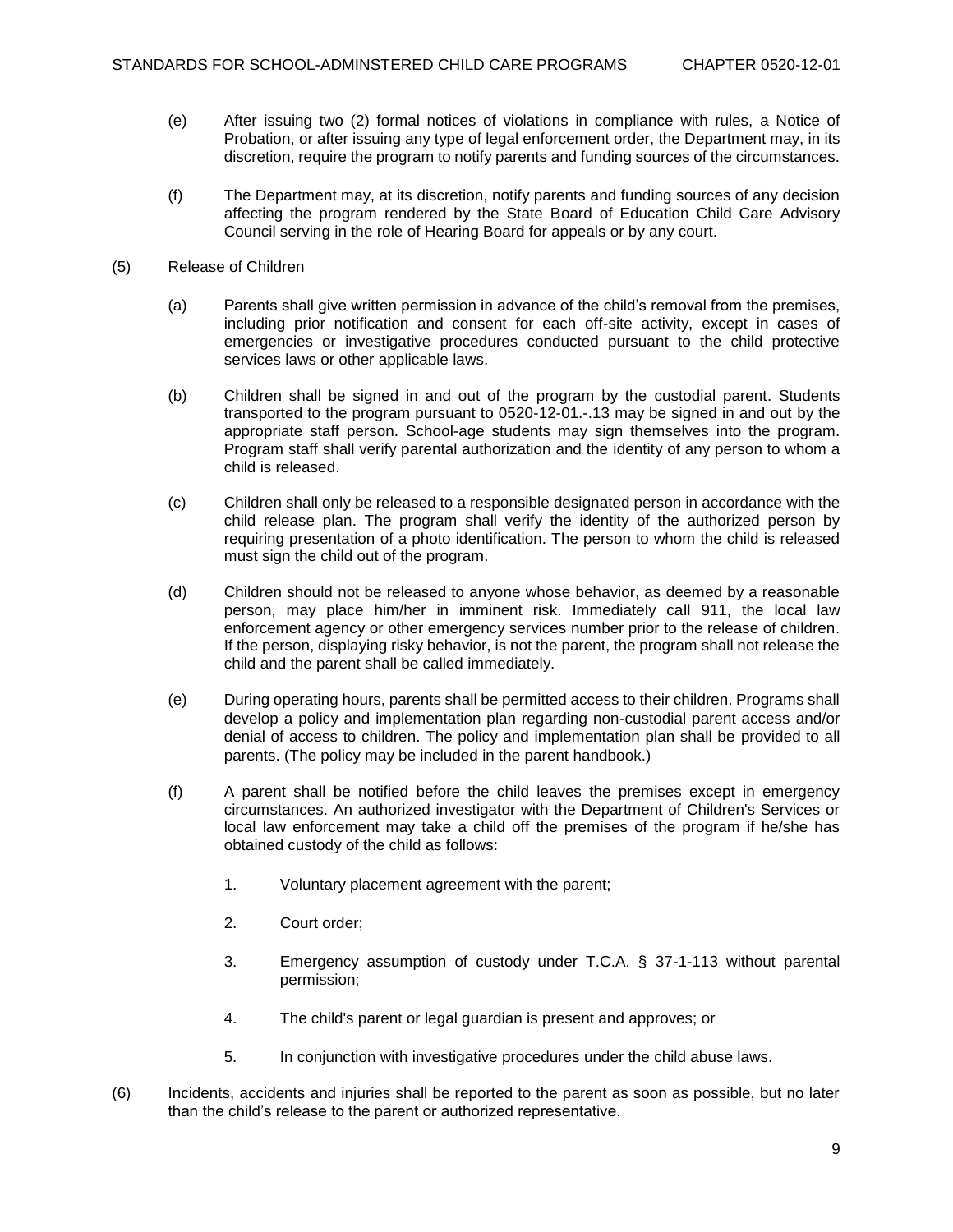- (a) Incidents, accidents and injuries to children shall be documented immediately as follows:
	- 1. Date and time of occurrence;
	- 2. Description of circumstances; and
	- 3. Action(s) taken by the program.
- (b) Documentation of incidents, accidents and injuries to children shall be filed in the child's record no later than one (1) business day immediately following the occurrence.
- (c) The Department shall be notified of any child fatality at the program no later than one (1) calendar day immediately following the death.
- (7) All programs must comply with the following record requirements for children and staff:
	- (a) All records shall be maintained in an organized manner and shall be immediately available to the Department upon request.
	- (b) Children's Records shall include:
		- 1. A current information form, which shall be updated annually and as changes occur and which shall include:
			- (i) The child's name and date of birth;
			- (ii) Name of parent(s);
			- (iii) Child's and parents' home address (or addresses) and phone numbers;
			- (iv) Parents' business addresses, phone numbers, and approximate work hours;
			- (v) Any special needs or relevant history of the child or the child's family; and
			- (vi) The name and address (home and business or school) of a responsible person to contact in an emergency if parent(s) cannot be located promptly.
		- 2. Name, address, and telephone number of a physician to call in case of an emergency.
		- 3. Written consent of parent(s) regarding emergency medical care.
		- 4. A written plan stating to whom the child shall be released.
		- 5. Written transportation agreement between parent and the program regarding daily transportation between home and the program and the program and school. If parents have a third party transportation arrangement, verification and details of the arrangement shall be maintained in the child's file.
		- 6. A copy of the child's health history provided by the child's parent or other caretaker, which need not be signed or certified by a health care provider, shall be on file in the program and shall be available to appropriate staff.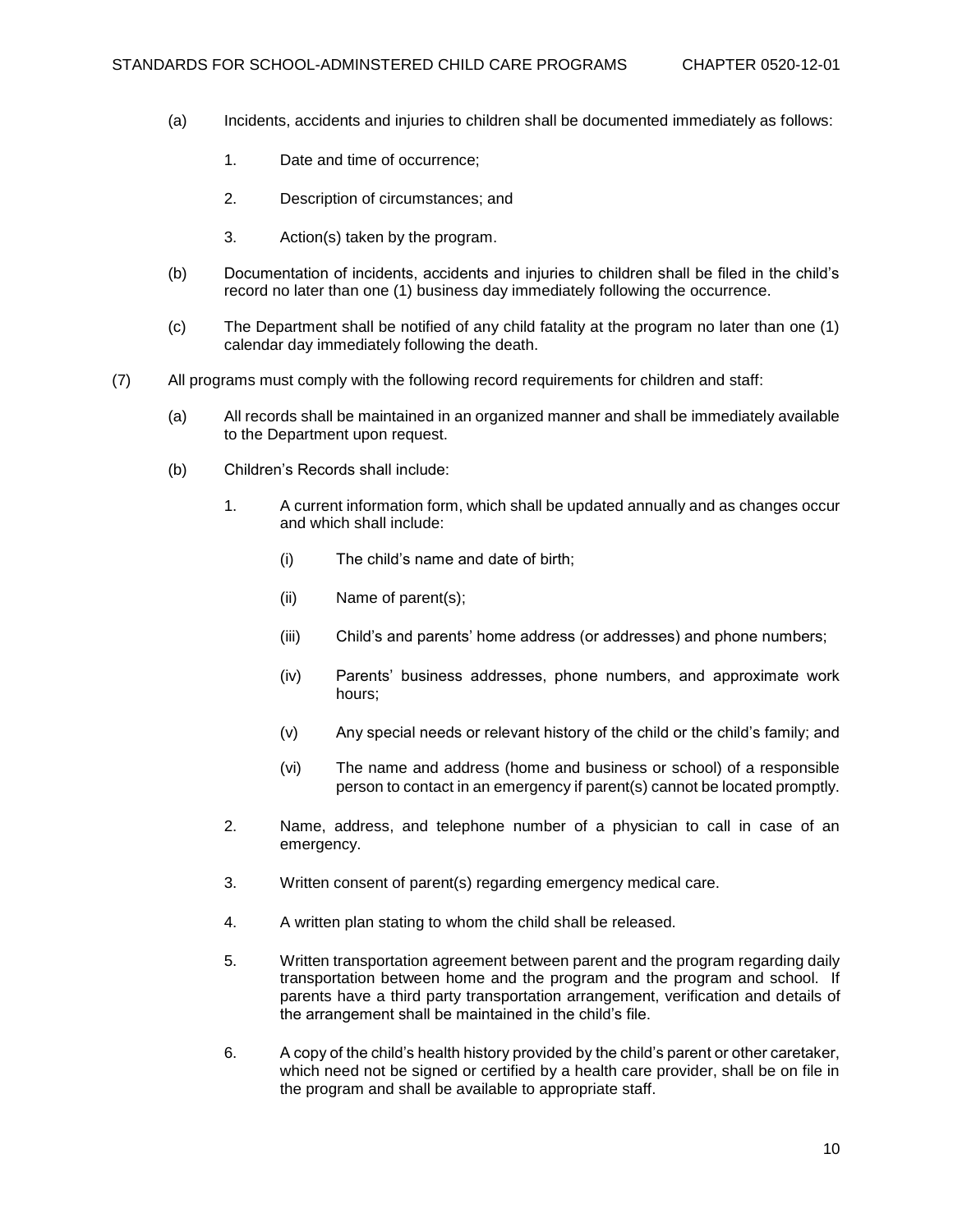- 7. Daily attendance records for each child to include time in and time out.
- 8. Prior written permission of parent for each off-site activity.
- 9. Immunization Record.
- (c) A child's records shall be kept for one (1) year following the child's leaving the agency; provided, however, that the health record shall be returned to the child's parent upon request when the child leaves the agency. Records of children enrolled in pre-kindergarten programs may be made part of the child's cumulative file.
- (d) Additional information for infants, toddlers and all non-verbal children shall be recorded and shared with parents daily as follows: the time and amount of feeding, any incidence of excessive spitting up, toileting and/or times of diaper changes, sleep patterns, and developmental progress. Before a child under the age of thirty (30) months of age is accepted for care, the parent shall provide proof of a physical examination within three (3) months prior to admission, signed or stamped by a physician or health care provider. This record must be kept on file at the program.
- (e) School-age children's records shall include:
	- 1. An information form that list the name, address, and phone number of the school the child attends;
	- 2. If the school-age program is not located within the school in which the child is enrolled, the program shall have on file a statement from the parent (or the school) that the child's immunizations are current and that his/her health record is on file at the specified school which the child attends;
	- 3. The records of any child who is five (5) years old in a center which lacks approved kindergarten status for purposes of T.C.A. § 49-6-201 shall include a signed acknowledgment from the child's parents that recognizes that the child's attendance does not satisfy the mandatory kindergarten prerequisite for the child's enrollment in first grade. The statement of acknowledgment shall be maintained in the child's file; and
	- 4. Written authorization from a physician for the self-administration of medication for the current school year, if applicable.
- (f) Staff records shall include:
	- 1. Name, birth date, social security number, (used by the employer for Federal/State tax purposes), address, and telephone number of all staff members and a contact for each staff member in an emergency;
	- 2. Educational background and educational experiences, including dates and places of diplomas received, and conferences, courses, and workshops attended in the preceding year;
	- 3. Documentation signed by the examining licensed physician, licensed psychologist, licensed clinician, Nurse Practitioner, or Physician's Assistant, verifying that the staff person is capable of safely and appropriately providing care for children in a group setting. The documentation shall be on file within ten (10) calendar days of employment or starting to work. An updated statement of each staff member's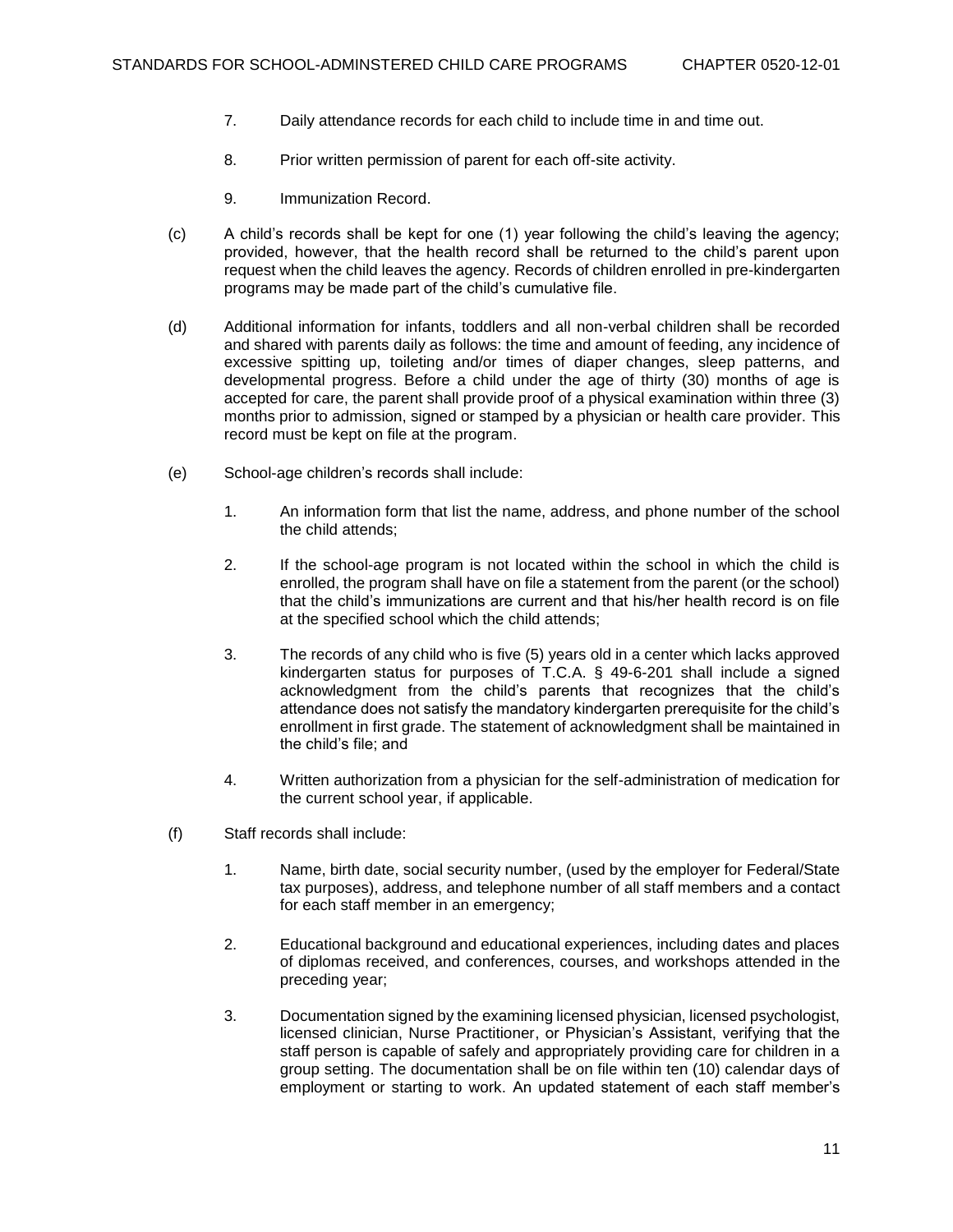physical health shall be obtained every third (3rd) year, or more often if deemed necessary by the Department;

- 4. At least three (3) references from non-relatives, either written or with documented interviews of each reference on each staff member;
- 5. Written, verified record of employment history;
- 6. Documentation of annual performance reviews;
- 7. Daily attendance (including time in/out) of staff;
- 8. Signed and completed criminal history disclosure form;
- 9. Verification of criminal background check and Vulnerable Persons Registry results;
- 10. Documentation of trainings to include all pre-service training hours; and
- 11. Date of employment and date of separation from the program.
- 12. Driver records shall additionally contain:
	- (i) Copy of driver's license showing proper endorsement;
	- (ii) Verification of a passed annual drug screen; and
	- (iii) Verification of Cardiopulmonary Resuscitation (CPR) and First Aid certifications.
- (g) Staff records shall be maintained for at least one (1) year following the separation of the staff from the program.
- (h) Records of volunteers shall be maintained and must include names, addresses, telephone numbers and dates of service of all volunteers.
- (i) Records of substitutes shall be maintained and include the names, addresses, telephone numbers and dates of service of all substitutes.
- (8) The program staff shall not disclose or knowingly permit the use by other persons of any information concerning a child or family except as required by law, regulation or court order, or as may be necessary to be disclosed to public authorities in the performance of their duties and which may be necessary for health, safety, or welfare of any child enrolled in the program or the child's family.
- (9) Programs shall meet the following requirements for the posting of documentation:
	- (a) During the hours of operation, the current certificate of approval shall be posted near the main entrance in a conspicuous location.
	- (b) The Department of Human Services' toll-free complaint number shall be posted in a conspicuous location.
	- (c) The Department of Children's Services' child abuse number shall be posted near the main entrance in a conspicuous location and at each telephone.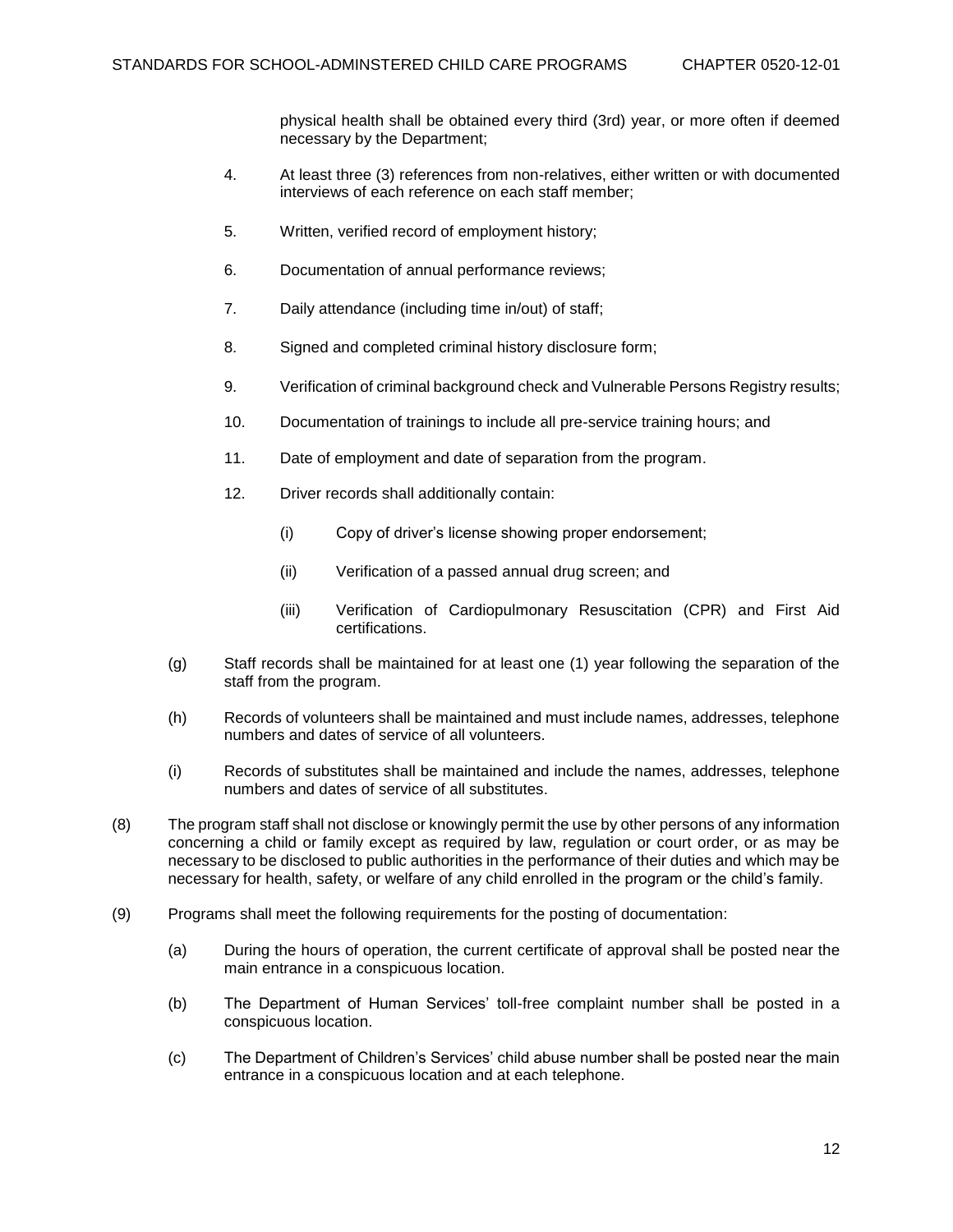- (d) A copy these state board rules shall be maintained in a central space and available to all staff and parents.
- (e) No smoking signs shall be posted in a conspicuous manner.
- (f) The program shall post any other materials as directed by the Department.

*Authority: T.C.A. §§ 4-5-201 et seq., 37-1-403(a)(8) 49-1-302(l), 49-1-1101 through 49-1-1109, 49-62101, 49-6-2105, 49-6-2107, 49-6-2108, 49-2-2110, 49-6-2114, 49-6-2116, 55-9-602 et seq., 55-50-301 et seq. and 55-50-401 et seq. Administrative History: Original rule filed September 26, 1990; effective December 29, 1990. Amendment filed April 30, 2002; effective July 14, 2002. Amendment repealing and replacing rule filed March 15, 2010; effective August 29, 2010.*

## **0520-12-01-.06 PROGRAM OPERATION.**

- (1) Each program shall maintain a system that enables all children in the program's care to receive a level of supervision that is appropriate to their age and their development, physical and mental status so as to ensure their health and safety and that allows program personnel to know the whereabouts of each child.
	- (a) This system shall include a mandatory visual inspection of all areas of the building and grounds immediately prior to closing the program for the day in order to ensure that no children have been unintentionally left in any part of the program's facilities or in any vehicles that the program uses to transport children.
	- (b) Children six (6) weeks of age through two (2) years of age: the adult must be able to hear the child at all times, must be able to see the child at a quick glance, and must be able to physically respond immediately.
	- (c) Children three (3) years through five (5) years of age shall be safely protected by an adult in close proximity and not distracted by other tasks and must be able to physically respond immediately.
	- (d) Children six (6) weeks of age to five (5) years of age during mealtime: An adult must be in the direct sight and sound of child/children while the child/children are eating.
	- (e) Children who are in kindergarten, five (5) years of age, through nine (9) years of age shall be protected by an adult who adjusts restrictions appropriately for different ages and abilities and must be able to physically respond immediately.
	- (f) Children ten (10) years of age through thirteen (13) years of age: The adult shall know the whereabouts and activities of the child/children at all times and must be able to physically respond immediately. Youth/children shall have the opportunity to develop independence.
	- (g) Children fourteen (14) years of age to eighteen (18) years of age: The adult shall know the whereabouts and activities of the children, provide age appropriate guidance and must be able to physically respond as needed.
	- (h) Mixed-age Groups. When children ages ten (10) and above are grouped with children under ten (10) years of age, the minimum supervision requirements must be in accordance with the supervision required for the age group of the youngest child in the group
	- (i) Staff shall position themselves strategically for adequate supervision and quick response.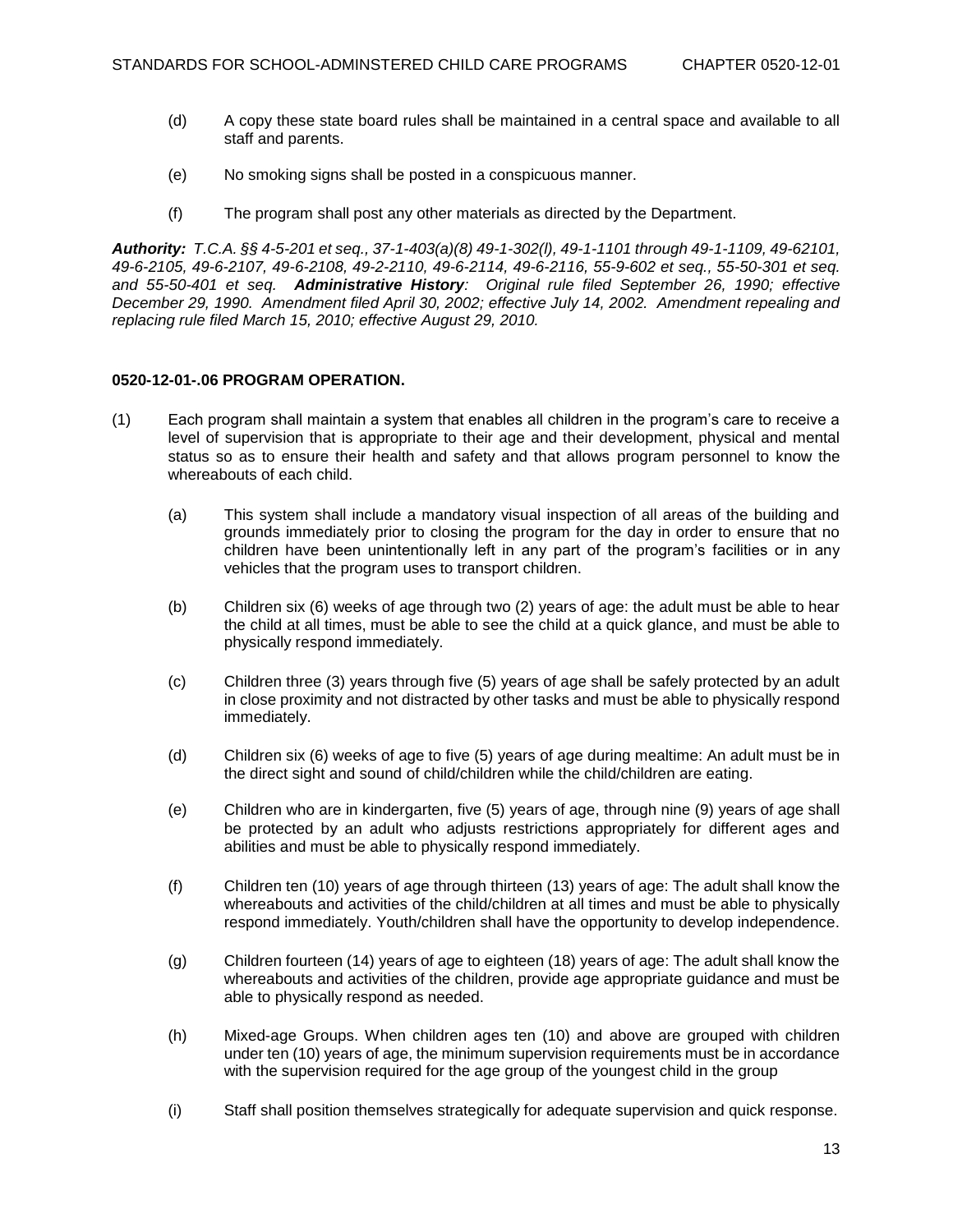- (j) Staff shall be aware of the dynamics (interactions) and activities of the entire group even when dealing with only part of the group at a time.
- (k) Helper devices such as mirrors, electronic sound monitors, etc. may be used as appropriate to meet these requirements.
- (l) Teachers shall monitor children's toileting and be aware of their activities while respecting the privacy needs of the child.
- (m) The program shall maintain a plan, approved by the Department, that enables a teacher in an emergency situation to call a second  $(2<sup>nd</sup>)$  adult who can respond quickly while maintaining as much supervision of the children in care as is possible under the circumstances.
- (2) Each enrolled child shall be in a defined group based on their age and assigned to that group with a specific teacher
	- (a) Maximum group size requirements shall be maintained at all times when children are indoors with the exceptions of meals served in common dining rooms, napping in common nap rooms, or outdoors on the playground.
	- (b) When infants are cared for in a center with older children, they shall not be grouped with children older than thirty (30) months of age and a separate area shall be provided for them.
	- (c) In order to assure the continuity of care for children thirty (30) months of age to five (5) years of age and their teachers, the children shall be kept with the same group throughout the day and shall not be moved, shuffled, or promoted to a new group until required based upon the developmental needs of the child; provided however, that:
		- 1. For children, groups, excluding infants and toddlers, may be combined for short periods for a special activity, e.g. special assembly, visiting performers, or community helpers, etc., of no more than thirty (30) minutes duration per day as long as adult: child ratios are met.
- (3) Each program shall adhere to the maximum group size and adult: child ratios required by this chapter.
	- (a) The adult: child ratios shall be maintained by the program while the children are indoors and on the playground.
	- (b) The maximum group size and adult: child ratio shall be based on the standards set forth in this chapter.
	- (c) All children physically present in the program's facility or the program's assigned area within the facility shall be counted in the adult: child ratio and group size.
	- (d) Any number of children in excess of the adult: child ratio requires a second qualified adult teacher; provided, however, that the maximum group size shall not be exceeded.
	- (e) When more than twelve (12) children are present on the premises, but a second  $(2^{nd})$  adult is not required by the adult: child ratio rules contained in this Chapter, a second  $(2^{nd})$  adult shall be physically available on the premises.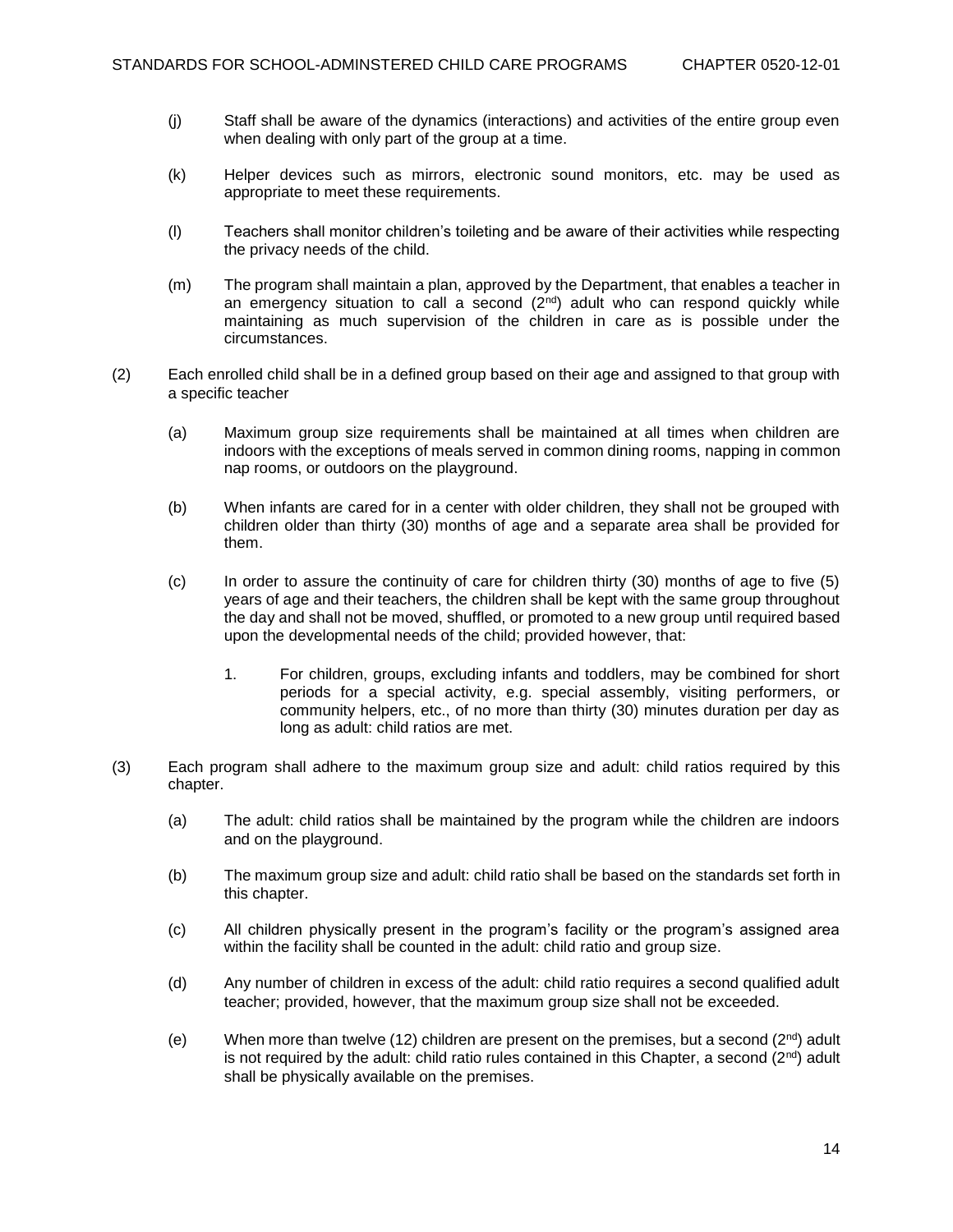- (f) If meals are served, any person responsible for preparing meals and washing the dishes shall not be included in the adult: child ratio while preparing meals or washing dishes.
- (4) Programs must meet the following group size and adult: child ratios:
	- (a) Maximum group size and adult: child ratio for single-age grouping:

| Age                 | <b>Group Size</b> | <b>Adult: Child Ratio</b> |
|---------------------|-------------------|---------------------------|
| Infant (6wks-12m)   | 8                 | 1:4                       |
| Toddler (11m-23m)   | 10                | 1:5                       |
|                     |                   |                           |
| Two (2) years old   | 14                | 1:7                       |
| Three (3) years old | 18                | 1:9                       |
| Four (4) years old  | 20                | 1:10                      |

(b) Maximum group size and adult: child ratio for multi-age grouping:

| Age                 | <b>Group Size</b> | Adult: Child Ratio |
|---------------------|-------------------|--------------------|
| Infant $-18$ months | 8                 | 1:4                |
| $18 - 36$ months    | 16                | 1:8                |
| 3-4 year olds only  | 20                | 1:10               |
| $3 - 6$ years old*  | 24                | 1:13               |

\*Not including first grade children.

(c) Maximum group size and adult: child ratio during arrival and departure (1 hour prior to and end of the school day) excluding infants and toddlers:

| Age                              | <b>Group Size</b> | <b>Adult: Child Ratio</b> |
|----------------------------------|-------------------|---------------------------|
| Including 3 year olds $\vert$ 15 |                   | 1:10                      |
| Including 4 year olds $\vert$ 20 |                   | 1:12                      |

- (d) For children six (6) weeks through two (2) years, class assignment shall be based on the developmental needs of the child.
- (e) For children three (3) years through pre-kindergarten, class assignment shall be determined on the child's age on August 15<sup>th</sup>.
- (f) Group sizes or class assignments and adult: child ratios may not be adjusted based on a change to a child's age during the school year. Schools shall not change a classroom status mid-year. i.e. from single-age to multi-age due to a child's age.
- (g) For children three (3) years through pre-kindergarten (excluding LEA pre-k to include VPK, IDEA 619, etc.) if the director of schools finds through evaluation and testing, at the request of the parent or legal guardian, that a child who has a birthdate from August 16- September 30 and is sufficiently mature emotionally and academically, then the child may be permitted to enter such classroom.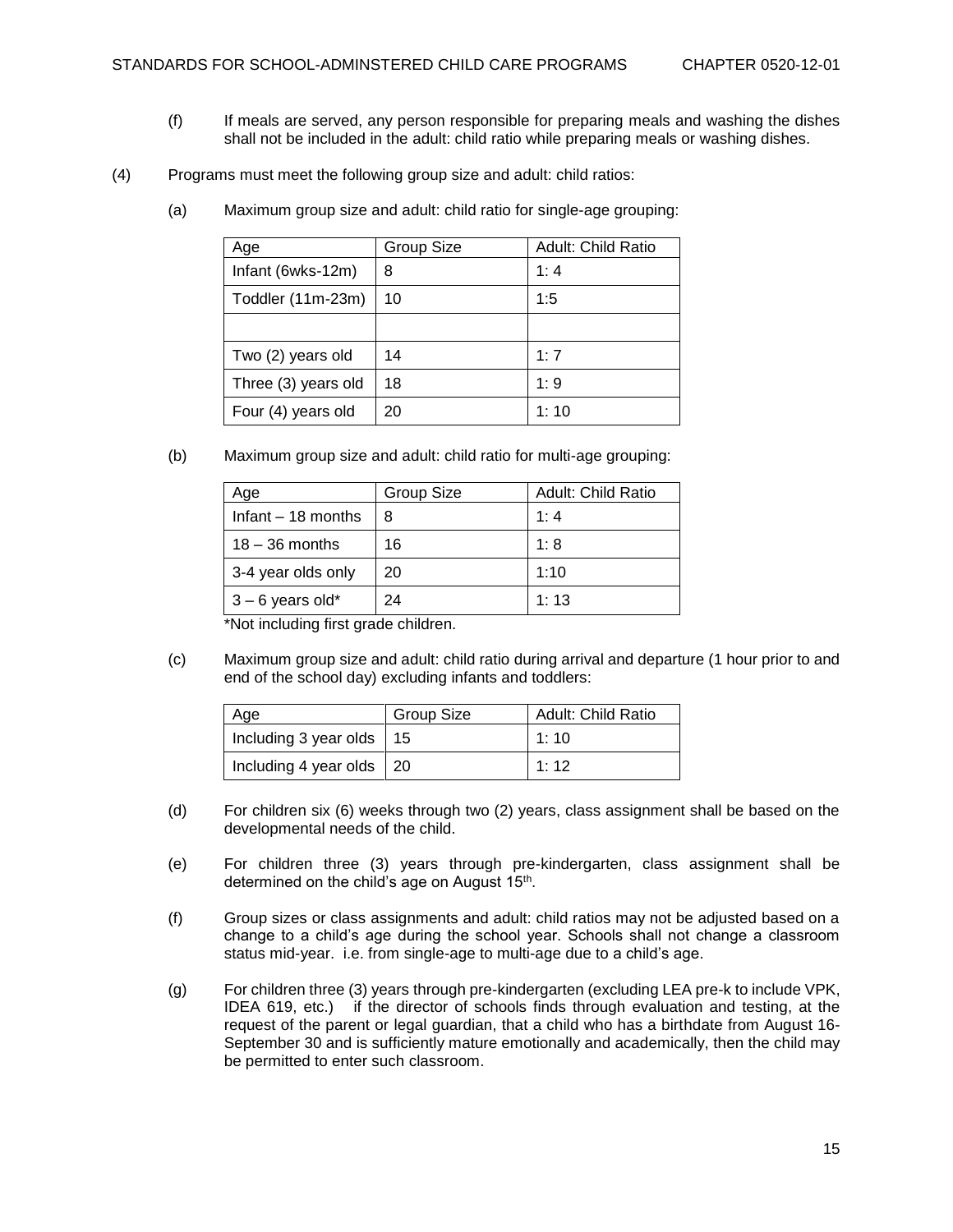- (5) During naptime and nighttime care adult: child ratios may be relaxed so long as the children are adequately protected and all of the following requirements are met:
	- (a) At least one (1) adult shall be awake and supervising the children in each nap room or sleeping area;
	- (b) Infant/toddler ratios shall be maintained; and
	- (c) The adult: child ratio for children ages three (3) years and above can be fifty percent (50%) of the required ratio if there are enough adults on the premises so that the adult: child ratio required for children when they are awake shall be met immediately in an emergency.
	- (d) Maximum group size limits do not apply as long as the appropriate adult: child ratio is met at the fifty percent (50%) level.
- (6) Each program shall have a written playground supervision plan that includes:
	- (a) Arrival and departure procedures;
	- (b) Supervision assignments of staff to assure that all areas of the playground can be seen so that all children can remain within sight of the teachers;
	- (c) Identification of which staff will merely supervise in their assigned zone while other staff, if any, interact with children as play facilitators;
	- (d) Emergency plans specific to a variety of circumstances, such as, child injury, weather evacuation, toileting and other personal care needs of children or staff, etc.; and
	- (e) A communication link among playground supervisors and a designated staff person, if available, inside the program's facility.
- (7) Programs shall meet the following requirements for off-site activities and swimming:
	- (a) The required adult: child ratio for preschool children shall be doubled during off-site visits.
	- (b) For children in kindergarten through thirteen (13) years of age the following requirements shall be met:
		- 1. The number of trained teachers required to be present on off-site activities shall be at a minimum, equivalent to the number that would be required in the classroom; additional adults to meet the following off-site ratios in chart below may be teachers, volunteers and/or unpaid staff.

| Number of children | <b>Trained Teachers</b> | <b>Additional Adults</b> | <b>Total Adults Required</b> |
|--------------------|-------------------------|--------------------------|------------------------------|
| $1 - 20$           |                         |                          |                              |
| l 21 – 30          | റ                       |                          |                              |
| $31 - 40$          |                         | າ                        |                              |
| $41 - 50$          | 3                       | າ                        |                              |

(c) For children age fourteen (14) to eighteen (18), the number of trained teachers required to be present on off-site activities shall yield an adult: child ratio of 1:20, additional adults to meet this ratio may be teachers, volunteers and/or unpaid staff.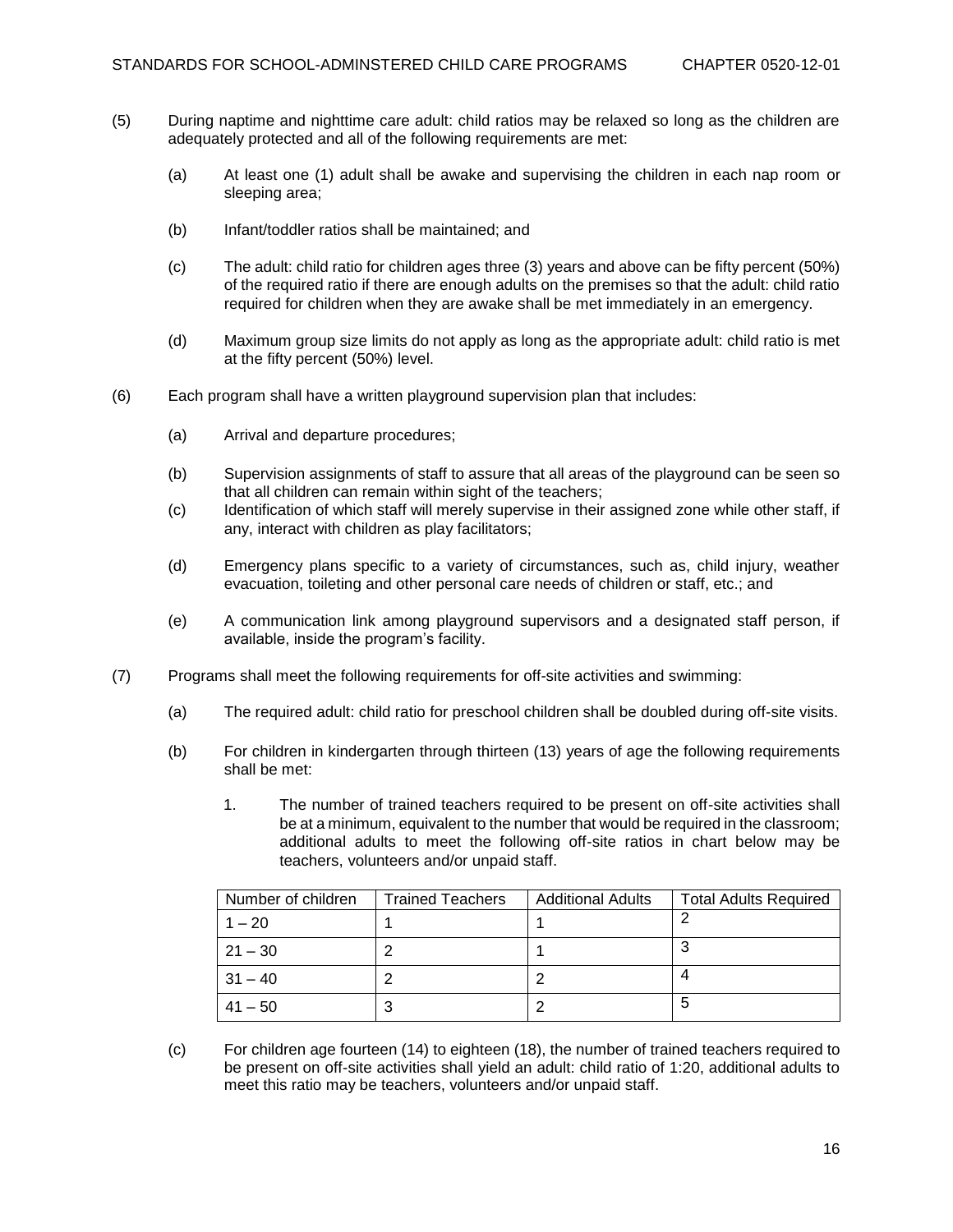- (d) A minimum of two (2) adults is required for any off-site activity.
- (e) Programs shall maintain a system utilizing an off-site attendance roll which tracks the whereabouts of each child while off the premises.
- (f) The following requirements shall be met when children are swimming:

| Age                                         | Adult: Child Ratio |
|---------------------------------------------|--------------------|
| Infant                                      | 1:1                |
| Thirteen $(13)$ – thirty-five $(35)$ months | 1:2                |
| Three (3) years old                         | 1:4                |
| Four (4) years old                          | 1:6                |
| Five (5) years old                          | 1:8                |
| Kindergarten – thirteen (13) years          | 1:10               |
| Fourteen (14) – eighteen (18) years         | 1:20               |

1. The following adult: child ratios shall be followed:

- 2. Group swimming for infants and toddlers is not recommended.
- 3. At least one (1) adult present shall have a current certificate in advanced aquatic lifesaving skills. This person must supervise from above the level of the swimmers, preferably from an elevated lifeguard chair.
- 4. The lifeguard may not be included in the required adult: child ratio while performing lifeguard duties.
- 5. Remaining teachers should supervise both in and out of the water.

*Authority: T.C.A. §§ 4-5-201 et seq., 49-1-302(l), 49-1-1101 through 49-1-1109, 49-5-413, 49-6-2101, 496-2105, 49-6-2107, 49-6-2108, 49-2-2110, 49-6-2114, 49-6-2116, 49-6-3001, 55-9-602 et. seq., 55-50- 301 et seq., 37-1-403(a)(8), 55-50-401 et. seq. and 71-3-507(g) and (h). Administrative History: Original rule filed September 26, 1990; effective December 29, 1990. Amendment filed April 30, 2002; effective July 14, 2002. Amendment repealing and replacing rule filed March 15, 2010; effective August 29, 2010.*

# **0520-12-01-.07 STAFF.**

- (1) All programs shall be staffed with a director and enough teachers and staff to meet the required adult: child ratios.
- (2) Every staff person, including auxiliary staff, substitutes, volunteers, and practicum students, shall be physically, mentally, and emotionally capable of using the appropriate judgment for the care of children, and otherwise performing his/her duties satisfactorily. A person who has a physical, mental, or emotional condition which is in any way potentially harmful to children shall not be present with the children.
- (3) Every staff person, both paid and unpaid, who is under the age of twenty-one (21) years must be supervised by an adult while in the presence of children. Exception: Before and after school programs.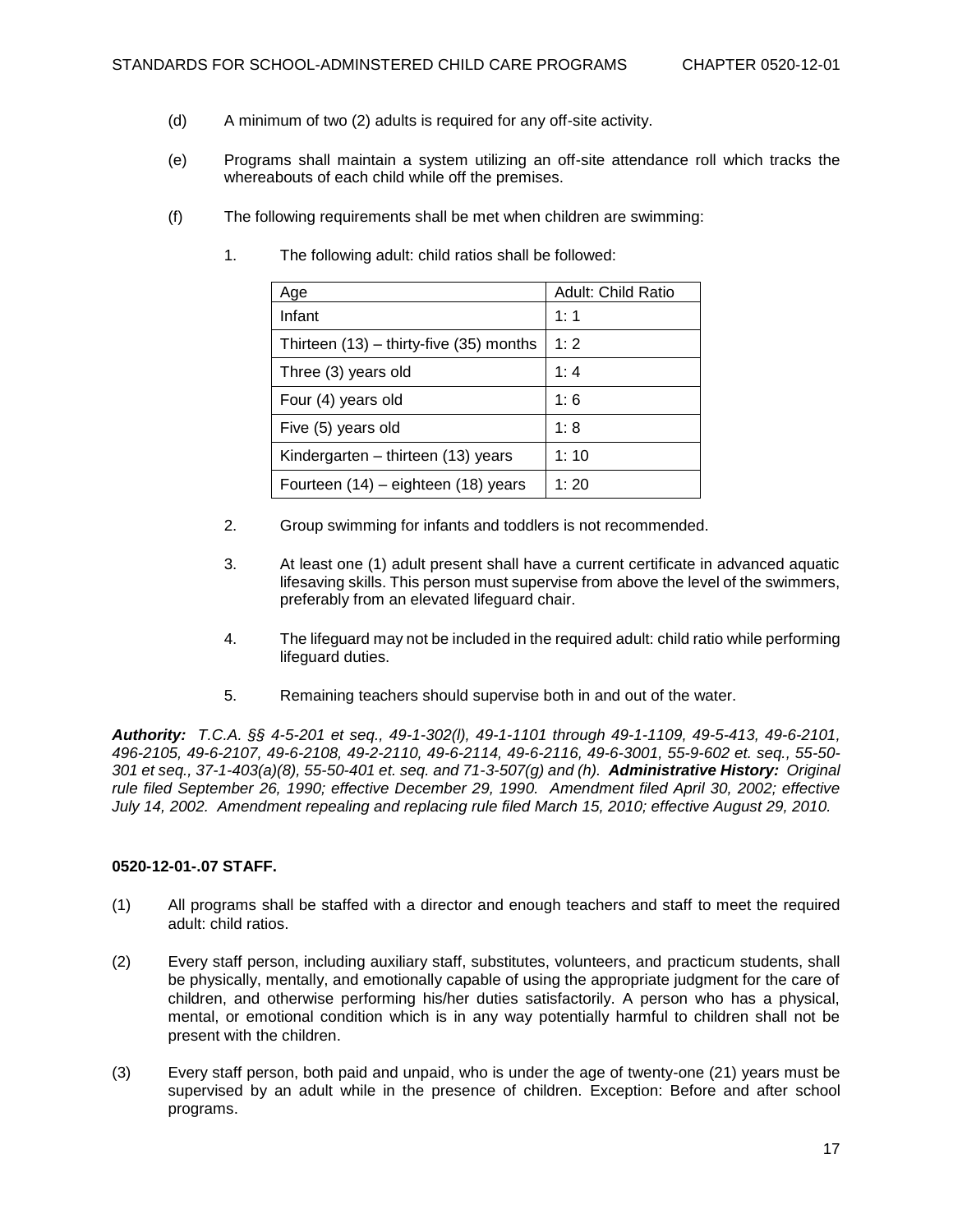- (4) At least one (1) adult available on the premises at all times during program operating hours shall be able to read and write English.
- (5) Prior to assuming duties, each new employee shall receive two (2) hours of orientation, and be able to explain the program philosophy, emergency procedures, policies regarding discipline of children, policies regarding the reporting of child abuse, and policies for receiving and dismissing children.
- (6) Within the first two (2) weeks on the job, each employee, including directors, teachers, substitutes, volunteers, and practicum students, shall receive annual instruction in:
	- (a) Child abuse detection, reporting, and prevention;
	- (b) Parent-center communication;
	- (c) Disease control and health promotion;
	- (d) An overview of certificate of approval requirements;
	- (e) Information on risks of infection to female employees of childbearing age;
	- (f) Food allergies;
	- (g) Supervision during high risk activities such as eating and outdoor play;
	- (h) Meal service and safe food preparation policies;
	- (i) Shaken baby syndrome;
	- (j) Abusive head trauma;
	- (k) Safe sleep procedures; and
	- (l) Developmentally appropriate practices.
- (7) All training shall be documented in the program's records and be available for review by the Department's staff at any time.
- (8) The program must maintain written documentation that each employee has read the full set of all applicable rules. In addition, a copy of these rules shall be maintained in an area that is readily accessible to all staff.
- (9) Each program location where children are present shall have an on-site director. The on-site director, with the guidance of the board or owner of the program, shall be responsible for staff and the day-to-day operation of the program. On-site directors shall meet the following criteria:
	- (a) The on-site director of a program shall be a full-time employee and shall be physically present in the program's facilities daily at least half of the total hours of operation.
	- (b) A director shall be at least twenty-one (21) years of age if hired after June 30, 2017 and shall meet at least one (1) of the minimum qualifications listed below: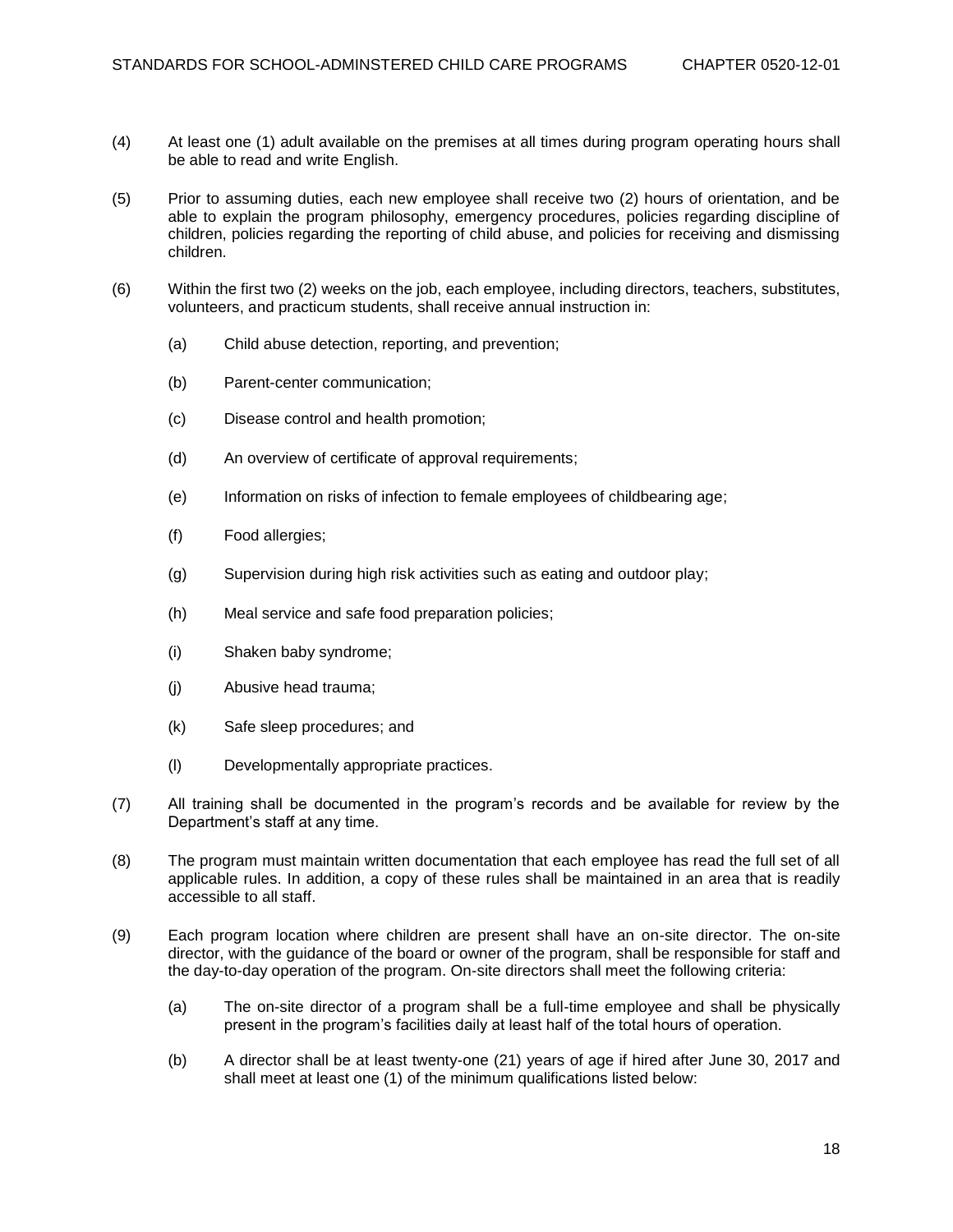| <b>Education level</b>                                                                                                                                                                                                                        | Minimum experience required                                                                                                                                               |
|-----------------------------------------------------------------------------------------------------------------------------------------------------------------------------------------------------------------------------------------------|---------------------------------------------------------------------------------------------------------------------------------------------------------------------------|
| Graduation from an accredited four-year<br>(4 year) college.                                                                                                                                                                                  | One (1) year of full-time experience in a<br>group setting. Experience may be paid or<br>unpaid. (2 years school-age care<br>experience = 1 year full-time experience)    |
| Sixty (60) semester hours of college<br>training, with at least thirty (30) hours of<br>which shall<br>be in business<br>or<br>management, child or<br>youth<br>development, early childhood education<br>or related field.                   | Two (2) years of full-time experience in a<br>group setting. Experience may be paid or<br>unpaid. (2 years school-age care<br>$experience = 1 year full-time experience)$ |
| High school diploma (or equivalent), and<br>Tennessee Early Childhood Training<br>Alliance (TECTA) certificate<br>for<br>completing thirty (30) clock hours of<br>orientation training, or the equivalent as<br>recognized by the Department. | Four (4) years of full-time experience in<br>a group setting. Experience may be paid<br>or unpaid. (2 years school-age care<br>experience = 1 year full-time experience)  |
| Has been continuously employed as an<br>on-site program director or child care<br>agency owner since July 1, 2000.                                                                                                                            | Not applicable.                                                                                                                                                           |

- (c) Within the first thirty (30) days of employment by a program, a director shall complete an orientation provided by the Department of Education.
- (d) In the 2017-18 school year, directors shall complete at least twenty-four (24) hours of professional development. In the 2018-19 school year and beyond, directors shall complete at least thirty (30) hours of professional development.
	- 1. Six (6) hours of the professional development shall be in administration management or supervisory training and six (6) hours shall be in developmentally appropriate literacy practices.
- (10) Programs may employee an on-site assistant director. An assistant director or other staff member shall be designated to be in charge in the absence of the director and all staff shall be notified of this designation. On-site assistant directors shall meet the following criteria:
	- (a) The on-site assistant director shall be at least twenty-one (21) years of age if hired after June 30, 2017 and shall have at least two (2) years of college training or a Department recognized credential and one (1) year of full-time or two (2) years of part time school-age care documented work experience (paid or un-paid) in a group setting; or
	- (b) The on-site assistant director shall be at least twenty-one (21) years of age and shall have earned a high school diploma or equivalent educational credential recognized by the Department and two (2) years of full-time or four (4) years of part time school-age care documented work experience (paid or unpaid) in a group setting.
	- (c) Within the first thirty (30) days of employment, assistant directors shall complete an orientation provided by the department of education child care program evaluator.
	- (d) In the 2017-18 school year, assistant directors shall complete at least twenty-four (24) hours of professional development. In the 2018-19 school year and beyond, assistant directors shall complete at least thirty (30) hours of professional development.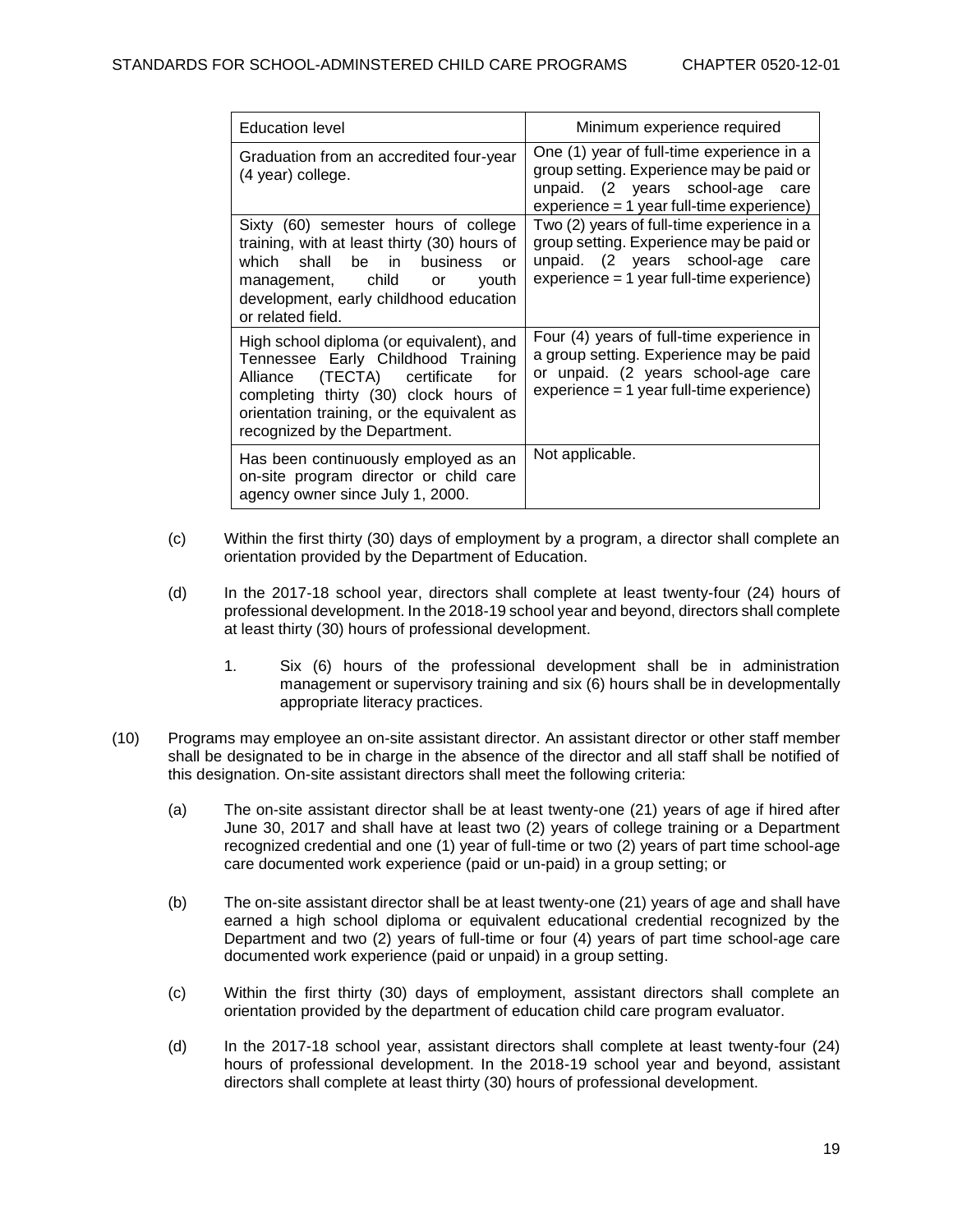- 1. Six (6) hours of the professional development shall be in developmentally appropriate literacy practices.
- (11) All teachers and assistant teachers shall be at least twenty-one (21) years of age if hired after June 30, 2017 and shall meet the following criteria:
	- (a) Within the first thirty (30) days of employment, teachers and assistant teachers shall complete two (2) clock hours of pre-service orientation training offered or recognized by the Department. Pending completion of the orientation training, the teacher's employment status with the program is conditional. Up to two (2) hours of training credit may be earned for Child and Adult Care Food Program (CACFP) training or USDA Free and Reduced Price Meal Program training.
	- (b) In the 2017-18 school year, teachers and assistant teachers shall complete at least twentyfour (24) hours of professional development. In the 2018-19 school year and beyond, teachers and assistant teachers shall complete at least thirty (30) hours of professional development.
	- (c) At least six (6) hours of the required professional development shall be obtained outside of the program. At least six (6) hours of the professional development shall be in developmentally appropriate literacy practices.
	- (d) Teachers shall be evaluated for knowledge and understanding of growth and development patterns of children and understanding of appropriate activities for children as well as those with special needs.
- (12) Substitute teachers shall meet the following criteria:
	- (a) Substitutes shall comply with the same orientation requirements defined by these rules for all program staff.
	- (b) Substitutes who have acted as teachers for two hundred (200) or more hours in the previous calendar year shall meet the training requirements contained in the rules for teachers.
	- (c) Auxiliary staff may be used as emergency substitutes if their qualifications permit, but not while performing auxiliary duties.
	- (d) Substitutes shall meet the criminal background check requirements and the same requirements as regular staff for the physical examination required by this Chapter.
	- (e) Practicum Students. Persons serving temporarily as teachers in field service placements as part of an educational course of study or other curriculum requirement shall not be considered as substitutes for purposes of this paragraph.
- (13) A volunteer is a person who provides services for a child care center without payment and who is used to supplement the regular staff or substitutes. Volunteers shall not be included in the adult: child ratios. The on-site director shall be responsible for and supervise the activities of volunteers to assure the safety of children.
- (14) All child care programs shall require any person employed in a position requiring proximity to children to:
	- (a) Provide evidence of the following: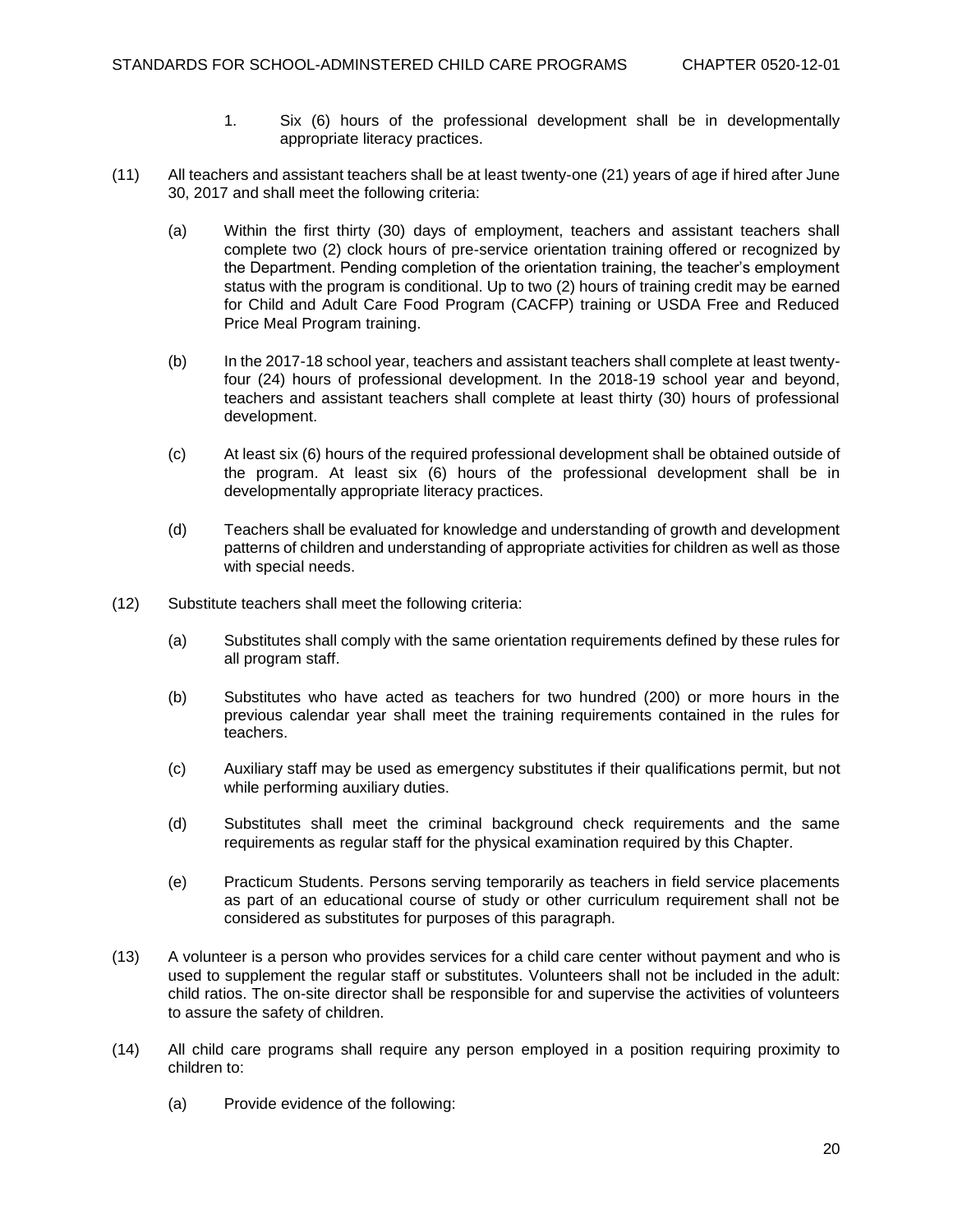- 1. Department of Health Vulnerable Persons Abuse Registry check;
- 2. TBI/FBI Fingerprint and Background check;
- 3. TBI/FBI Sex Offender Registry; and
- (b) This evidence shall be obtained by the program prior to employment.
- (c) The program shall immediately review the report of the background check received from the Tennessee Bureau of Investigation, and shall immediately consult with the Department to resolve any questions relative to the person's status. Upon determination that the person's status prohibits the person from having access to children as described in this Chapter, the program shall immediately exclude such person from access to children. Failure to exclude the person under this part will result in immediate suspension of the program's certificate of approval.
- (d) A new fingerprint sample must be obtained, for all employees, every five (5) years.
- (15) No individual with a prohibited criminal history as defined below may work, substitute or volunteer in a program, be an owner, director or manager of a program who has access to children, have significant contact with children or otherwise have unrestricted access to children in any manner whatsoever. An individual shall be immediately and automatically excluded from a program or any contact whatsoever with children if the individual's criminal history includes:
	- (a) A criminal conviction or a no-contest or guilty plea; or any pending criminal action, including individuals subject to any warrant, indictment or presentment, etc.; or placement in a pretrial diversion; or
	- (b) A pending juvenile action or previous juvenile adjudication, which, if an adult, would constitute a criminal offense; and
	- (c) Any of the circumstances in (a) or (b) above involves any of the following criminal offenses:
		- 1. Any offense (including a lesser included offense) involving the physical, sexual or emotional abuse or gross neglect of a child or involving a threat to the health, safety or welfare of a child;
		- 2. Any offense (including a lesser included offense) involving violence, or the threat of violence against another person; and/or
		- 3. Any offense (including a lesser included offense) involving, the manufacture, sale, distribution or possession of any drug.
- (16) An individual shall also be immediately and automatically excluded from the program or from access in any manner whatsoever to the children in the care of the program, if the individual:
	- (a) Reveals a prohibited or potentially prohibited criminal history on the criminal history disclosure form;
	- (b) Is listed on the Department of Health's Vulnerable Persons Abuse Registry; or
	- (c) Is known to the program as a perpetrator of child abuse or child sexual abuse or to have a prohibited criminal record, who is identified to the program's management by the Department of Children's Services as a validated perpetrator of abuse of a child based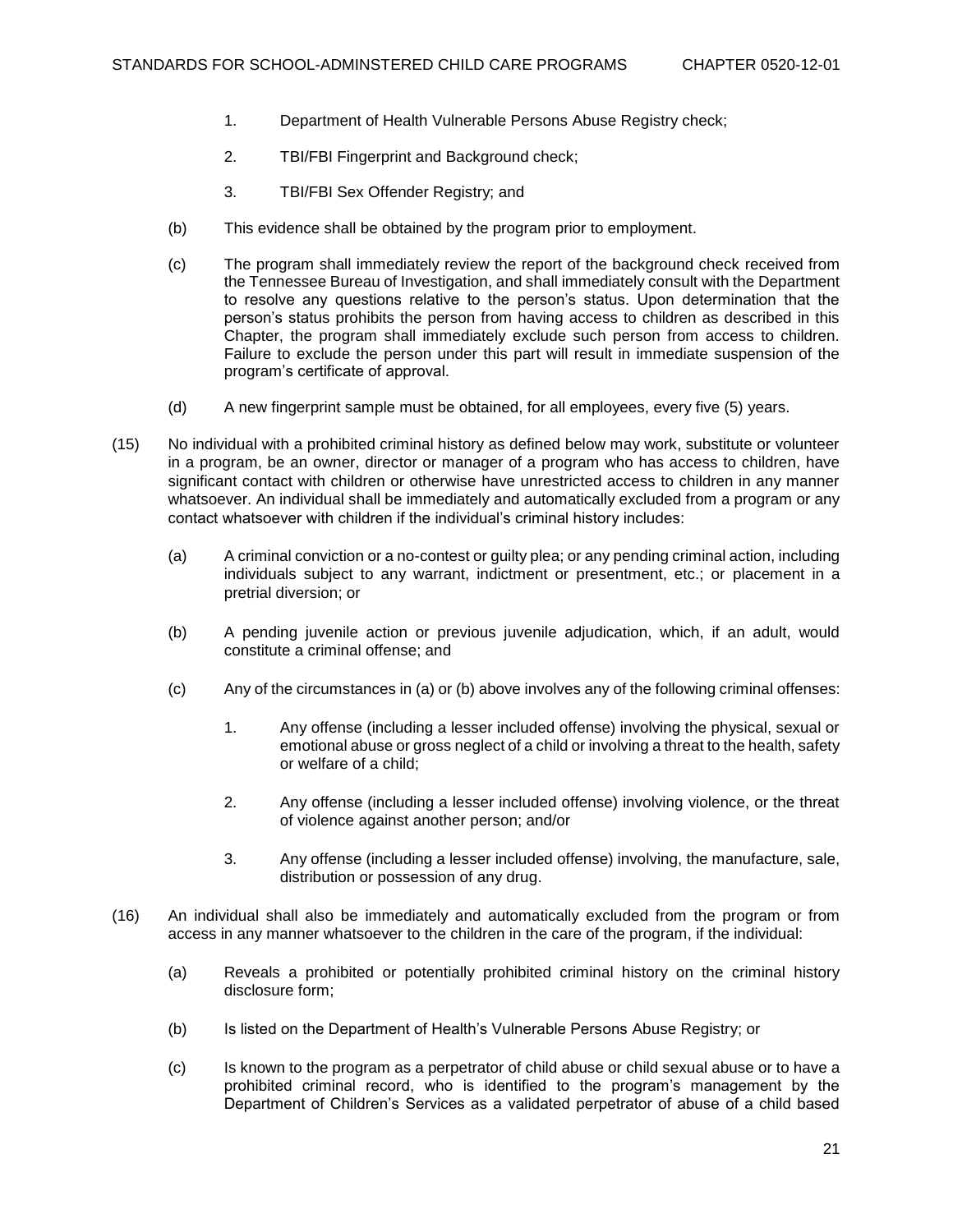upon an investigation conducted by the Department of Children's Services or by the child protective services agency of any other state; or, who at any time is identified by any person or entity to the program's management and is confirmed by the Department as having a prohibited criminal history.

- (17) An individual with a prohibited history as set forth below shall be immediately and automatically excluded from providing driving duties on behalf of the program if the individual:
	- (a) Has a pending criminal action (including warrants, indictments, presentments, etc.) is completing pretrial diversion, or has been convicted of or pled guilty to any offense involving the use of a motor vehicle while under the influence of any intoxicant, which constitutes a violation of T.C.A. §§ 39-13-213; 55-10-101; 55-10-102 or 55-10-401; or
	- (b) Has been convicted of or pled guilty to any felony involving use of a motor vehicle while under the influence of any intoxicant. In such case, the individual shall not be employed or otherwise serve as a driver for a program for a period of five (5) years from the date of the conviction or guilty plea.
- (18) An individual who has been identified by the Department of Children's Services as having neglected a child based on an investigation conducted by the Department of Children's Services, or any child protective services agency of any state, and who has not been criminally charged or convicted or pled guilty as stated above, shall be supervised by another adult while providing care for children.
- (19) Any person who is excluded or whose certificate of approval or operator status is denied based upon the results of the criminal history background review or based upon any other determination may request in writing to the Department within ten (10) calendar days of receiving notice of such exclusion or denial, a waiver from these automatic exclusion requirements.
	- (a) Requests for a waiver shall state the basis for the request, including any extenuating or mitigating circumstances that would, in the person's opinion, clearly warrant an exemption from the exclusion. Any documentary evidence may also be submitted with the request.
	- (b) Requests for waivers shall be heard by an advisory committee, composed, at a minimum, of law enforcement personnel, persons experienced in child protective services, persons experienced in child development issues and child care providers issued a certificate of approval by the Department and reviewed by the Department.
	- (c) Any person who is excluded from providing care or services to children under any provisions of this subchapter shall remain excluded pending the outcome of any exemption review and appeals.
- (20) The Department may, at any time, request that the criminal background status or the Department of Health's Vulnerable Persons Abuse Registry of any individuals having access to children under any of the circumstances set forth in this subchapter be reviewed using the processes described above.
- (21) The employment status of persons for whom a post-employment criminal background check was conducted, or the status of existing program owners or operators, substitutes or volunteers of a program for whom a criminal background check was conducted after issuance of a certificate of approval or after employment or assuming duties as a volunteer or substitute, and who were not otherwise subject to a pre-status applicant background check and to the exclusionary provisions provided in this subchapter, shall be governed by the provisions of this Chapter.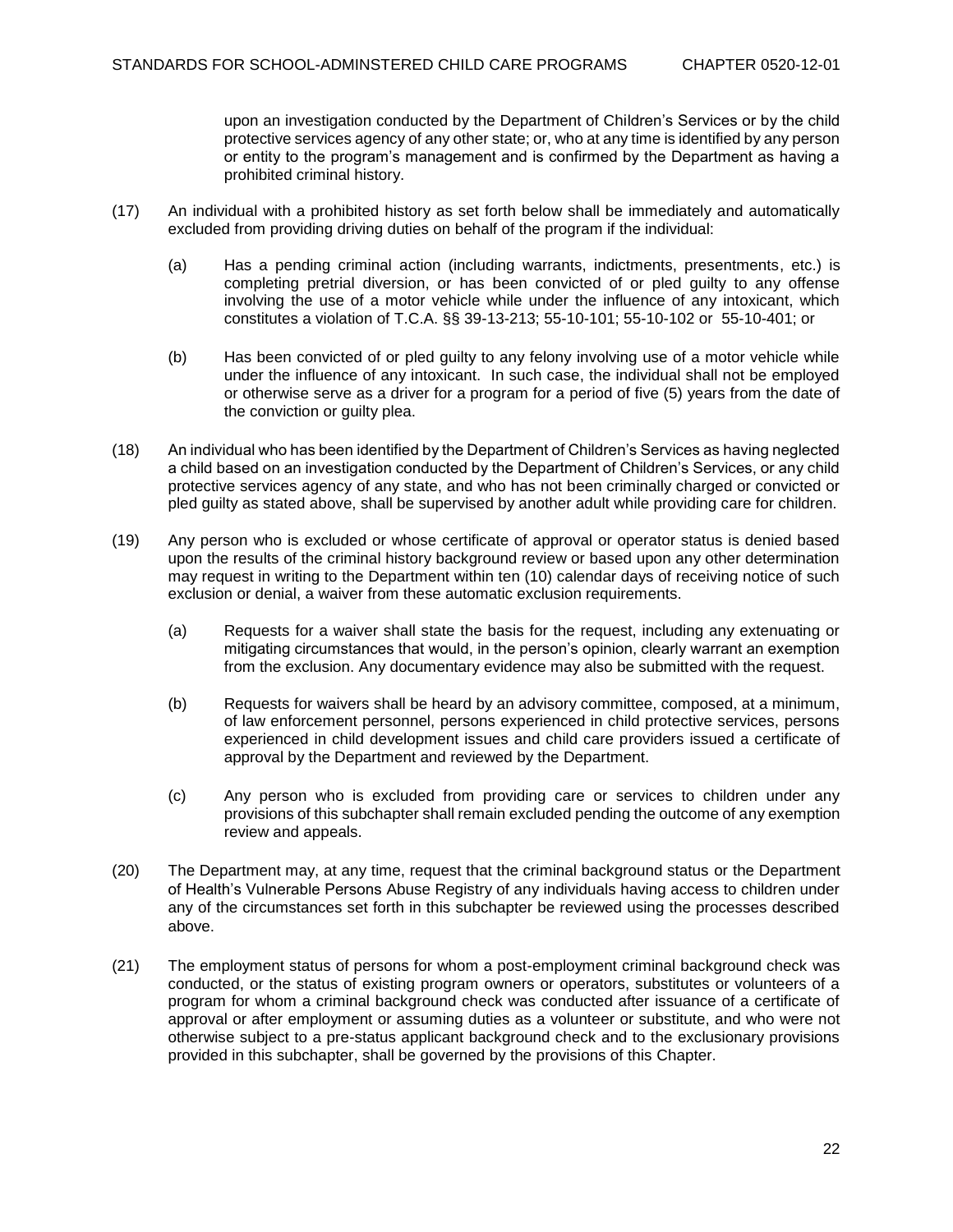*Authority: T.C.A. §§ 4-5-201 et seq., 49-1-302(l), 49-1-1101 through 49-1-1109, 49-2-203, 49-5-413, 496- 300, 49-10-608 and 71-3-507 (g) & (h). Administrative History: Original rule filed September 26, 1990; effective December 29, 1990. Amendment filed April 30, 2002; effective July 14, 2002. Amendment repealing and replacing rule filed March 15, 2010; effective August 29, 2010.*

#### **0520-12-01-.08 EQUIPMENT FOR CHILDREN.**

#### **Repeal**

#### **0520-12-01-.09 PROGRAM.**

- (1) Educational activities shall be based on developmentally appropriate educational practices.
	- (a) Infant/Toddler classrooms ages six (6) weeks-twenty-four (24) months must show evidence that children are provided the opportunity to: (See TNELDS standards for Birth-48 months)
		- 1. Sit and listen to teacher read aloud to him/her individually and in a group daily;
		- 2. Engage in interactive play that includes activities such as movement, dance, musical games, and pretend play that encourages the use of both large and small muscles;
		- 3. Engage in meaningful conversations with teachers;
		- 4. Engage in touching, feeling, and identify a variety of known and unknown objects;
		- 5. Explore a variety of culturally diverse books that encourage early literacy skill development and increase children's knowledge about the world around them. These books should represent different genres, i.e. poetry, nonfiction, fiction, informational texts, etc; and
		- 6. Experience daily tummy time.
	- (b) Preschool/Pre-K classrooms ages twenty-four (24) months to five (5) years must show evidence that children are provided the opportunity to: (See TNELDS standards for 48 months to kindergarten)
		- 1. Sit and listen to teacher read aloud to him/her individually and in group daily;
		- 2. Engage in pretend play;
		- 3. Engage with developmentally appropriate educational and open-ended materials, i.e. blocks, clay, sand;
		- 4. Engage in meaningful conversations with peers and teachers;
		- 5. Write, create books, and engage in print rich materials;
		- 6. Engage with a variety of culturally diverse books and materials that encourage early literacy skills in concepts about print, genres, letter identification, beginning sounds, etc.;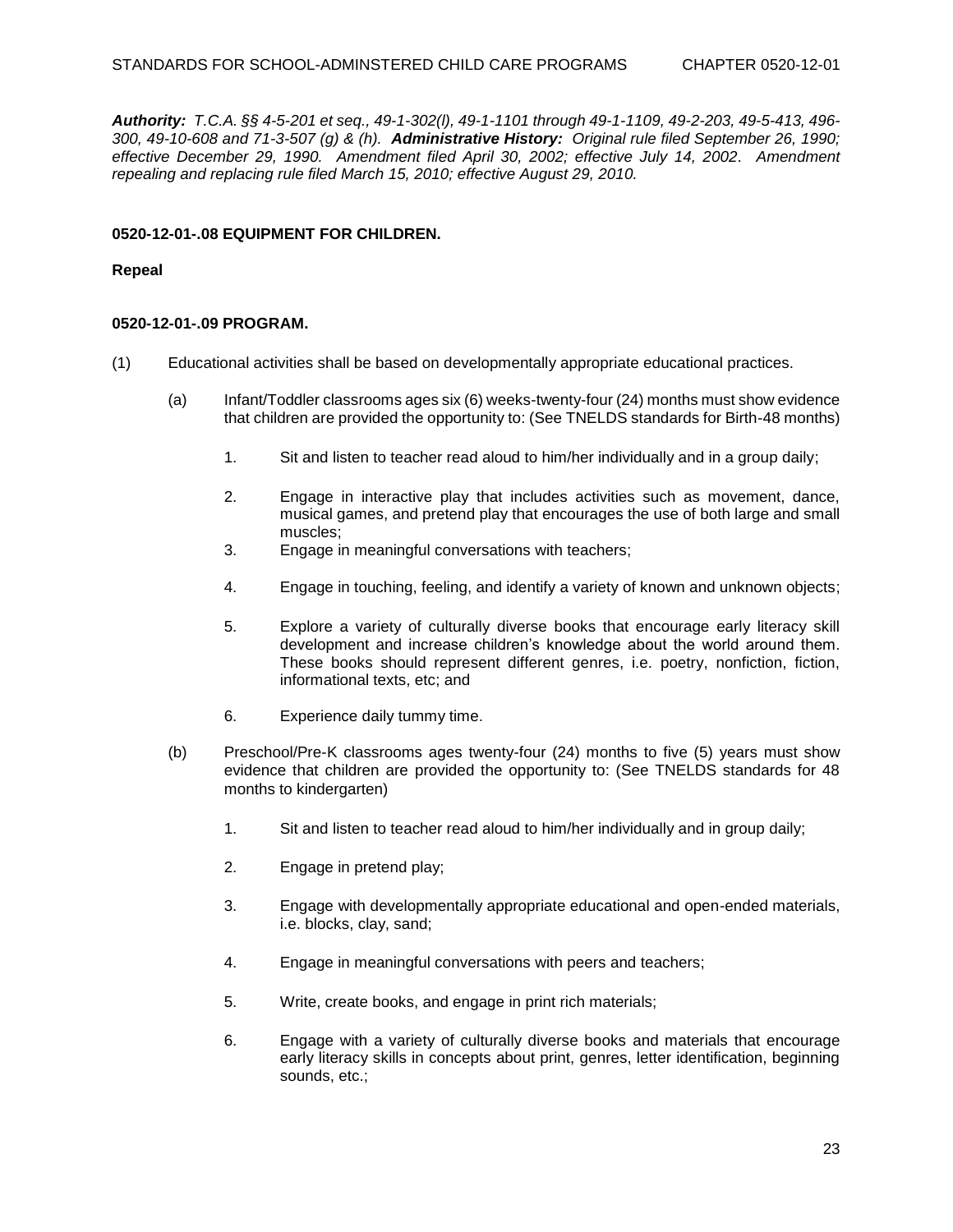- 7. Engage in a variety of activities that support number sense, mathematical thinking, and understanding; and
- 8. Help with daily classroom and self-care routines.
- (c) Children, enrolled in any LEA pre-kindergarten program, must participate in an educational curriculum that is aligned with the Tennessee early learning standards.
- (d) Staff shall plan ahead for developmentally appropriate activities and written lesson plans shall be provided for children of each age group.
- (e) There shall be a balance between child's choice and adult-directed activities.
- (f) A daily program shall provide opportunities for learning, self-expression, and participation in a variety of creative activities such as art, music, literature, dramatic play, science, and health
- (2) Non-educational program activities shall be stimulating and developmentally appropriate.
	- (a) Any technology children engage in shall be developmentally appropriate, previewed by staff for content, approved by parents, and shall not exceed two (2) hours per day.
	- (b) There shall be alternating periods of vigorous activity and rest throughout the day.
	- (c) Children shall not be left in restraining devices such as swings, car seats, or high chairs (in excess of thirty (30) minutes). Stimulation shall be provided to children in those settings.
	- (d) Opportunities shall be provided for children to interact with one another.
	- (e) Opportunities shall be provided for children to be by themselves to play alone or do homework, if they choose, in a small quiet area away from other activities.
	- (f) Youth ten (10) years and older shall be encouraged to participate in the planning of their schedules and activities.
	- (g) Indoor physical activities, requiring children to use both large and small muscles, shall be provided for children of each age group.
	- (h) For infants and toddlers, a portion of the day shall include floor time for activities that develop physical, social, language and cognitive skills.
	- (i) Infants and toddlers shall have language experiences with adults on a daily basis.
- (3) For ages three (3) through school-age, the program curriculum shall include instruction in personal safety.
	- (a) The personal safety curriculum shall include a Department-recognized component on the prevention of child abuse, based upon Department curriculum guidelines. The program may choose terminology and instructional methods for this curriculum with a goal of providing clear, effective and appropriate instruction to the children in personal safety, including the prevention of child abuse.
	- (b) The personal safety curriculum used by the program shall be made available to the parents and legal guardians for review.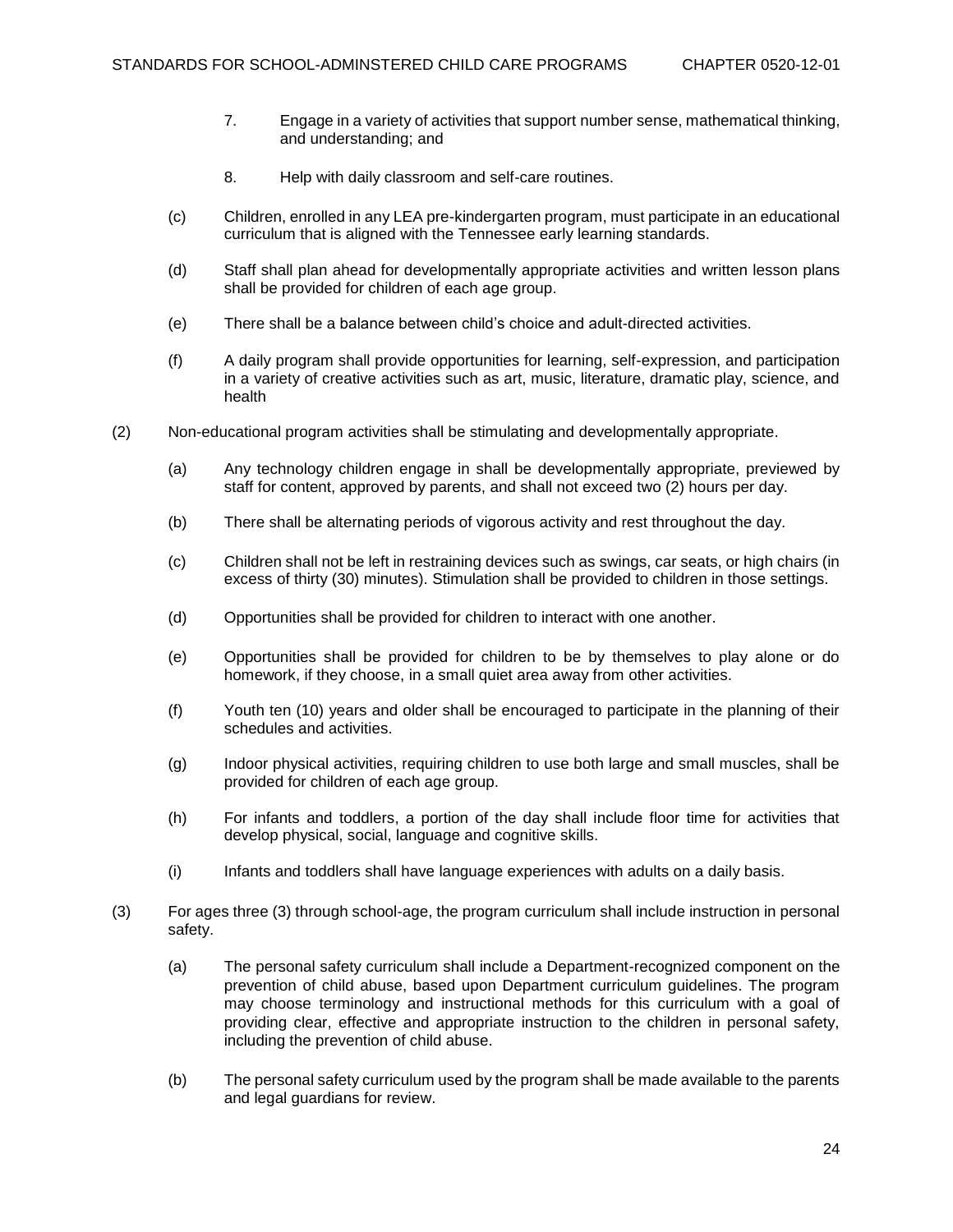- (c) The record of each enrolled child shall include a copy of the signed notification form acknowledging that parents/legal guardians have been provided an opportunity to review the agency's personal safety curriculum, and have been notified of the sexual abuse/personal safety curriculum for their child.
- (d) If parents/legal guardians have questions regarding the personal safety component of the curriculum, a representative of the program shall meet with the parent/legal guardian to discuss the personal safety component of the curriculum.
- (e) For school-age children, the personal safety curriculum is integrated in the Health and Wellness curriculum during the school day for K-12 students. The school-age children enrolled in the program shall be provided information on reporting physical, verbal or sexual abuse to the students.
- (f) Children, enrolled in a school-administered pre-kindergarten program, shall participate in an educational curriculum, aligned with the Tennessee Early Learning Developmental Standards as required by T.C.A. § 49-6-104(b)(5).
- (4) An opportunity for outdoor play shall be extended to children of all ages who are in care more than three (3) daylight hours; provided, however, for programs where outdoor play is prohibitive or dangerous, as determined at the discretion of the Department, unoccupied indoor space providing fifty (50) square feet per child is acceptable.
	- (a) Children shall be provided an opportunity for outdoor play when the temperature range is between thirty-two (32) degrees and ninety-five (95) degrees Fahrenheit and not raining.
	- (b) Teachers shall be alert for signs of dehydration, heat stroke, frostbite, etc., dependent upon the season.
	- (c) Each agency shall develop a set of age appropriate playground rules that uses positive language. Rules shall be posted in each play area.
- (5) Programs shall meet the following behavior management criteria:
	- (a) Discipline shall be reasonable, appropriate, and in terms the children can understand.
	- (b) Discipline that is shaming, humiliating, frightening, verbally abusive, or injurious to children shall not be used.
	- (c) Discipline shall not be related to food, rest, or toileting.
	- (d) Spanking or any other type of corporal punishment is prohibited.
	- (e) Praise and encouragement of good behavior shall be used.
	- (f) Time out shall be reasonable and developmentally appropriate.
		- 1. Time out shall take place in an appropriate location based upon the development of the child.
		- 2. The length of each time out session shall be based on the age of the child and shall not exceed one (1) minute per each year of age of the child; provided, however, that in no event shall any child below the age of thirty-six (36) months be placed in time-out for more than three (3) minutes, and no child between thirty-six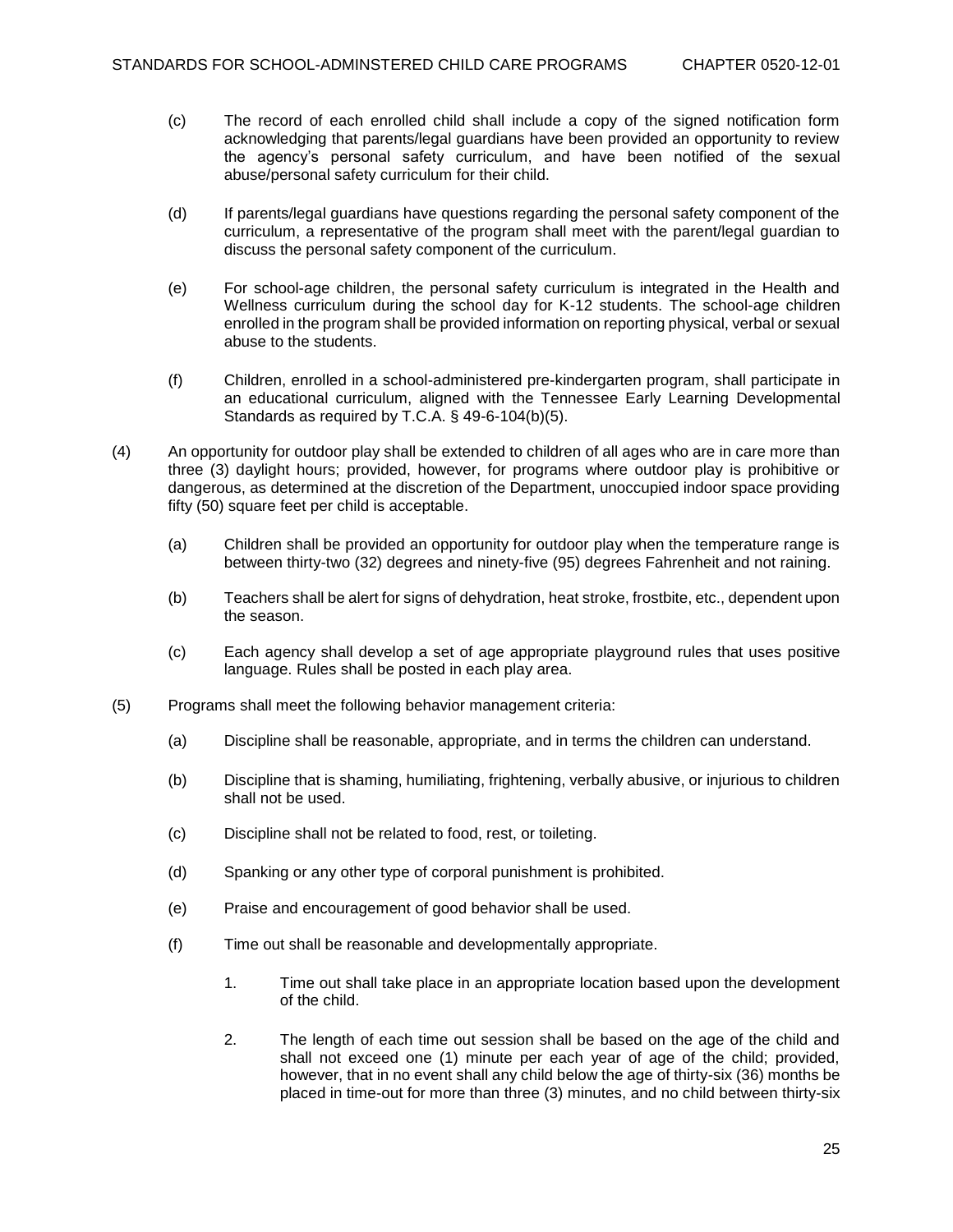(36) months and sixty (60) months of age shall be place in time-out for longer than five (5) minutes.

- (6) Toilet training shall never be started until a child has been in the program long enough to feel comfortable and is able to communicate their need to use the bathroom. Children shall not be made to sit on the toilet for more than five (5) minutes.
- (7) Children shall not be in care for more than twelve (12) hours in a twenty-four (24) hour period except in special circumstances (e.g., acute illness of or injury to parents, severe weather conditions, natural disaster, and unusual work hours). In such cases every effort shall be made to minimize the amount of time spent in the program by exploring and documenting alternatives (i.e., part time care, care with a relative, etc.) Individualized plans for the care of a child in excess of twelve (12) hours due to special circumstances shall be signed by the parent and the director/ administrator and must be approved by the Department. Plans shall be updated annually.
- (8) When more than twelve (12) school-age children in first (1<sup>st</sup>) grade and above are present, a separate group, a separate space, and a separate program type shall be provided for them.
- (9) Routines such as snacks, meals, and rest shall occur at approximately the same time each day.

*Authority: T.C.A. §§ 4-5-201 et seq., 37-1-403, 37-1-601, 37-1-603, 49-1-302 (l), 49-1-1101 through 491 1109 and 49-6-104. Administrative History: Original rule filed September 26, 1990; effective December 29, 1990. Amendment filed April 30, 2002; effective July 14, 2002. Amendment repealing and replacing rule filed March 15, 2010; effective August 29, 2010.*

## **0520-12-01-.10 HEALTH AND SAFETY.**

- (1) Current and comprehensive first aid information shall be available to all staff who interact with children. A standard first aid kit (for example, one approved by the American Red Cross) shall be available to all staff, and all staff shall be familiar with its contents and use. Each program shall provide periodic training and updates on basic first aid and the use of the first aid kit.
- (2) At least one staff member who has current certification in first aid from a certifying organization recognized by the Department shall be on duty at all times. The first aid certification course shall be a minimum of three (3) hours and shall be taught by a certified first aid instructor.
- (3) At least one (1) staff member on duty shall hold current certification in Infant/Pediatric Cardiopulmonary Resuscitation (CPR) from the American Red Cross, the American Heart Association, or other certifying organization, as recognized by the Department.
	- (a) The initial CPR course shall be a minimum of four (4) hours and shall be taught by an individual currently certified, as recognized by the Department, to provide CPR instruction.
	- (b) When school-age children are present, and/or in a school-age only program, at least one (1) staff member shall hold current certification in adult CPR.
- (4) Each program, in consultation with appropriate local authorities, shall develop a written plan to protect children in the event of disaster such as, but not limited to, fire, tornado, earthquake, chemical spills, floods, etc. and shall inform parents of the plan.
	- (a) The program shall implement these emergency procedures through timely practice drills to meet local regulations and local emergency services plans and shall maintain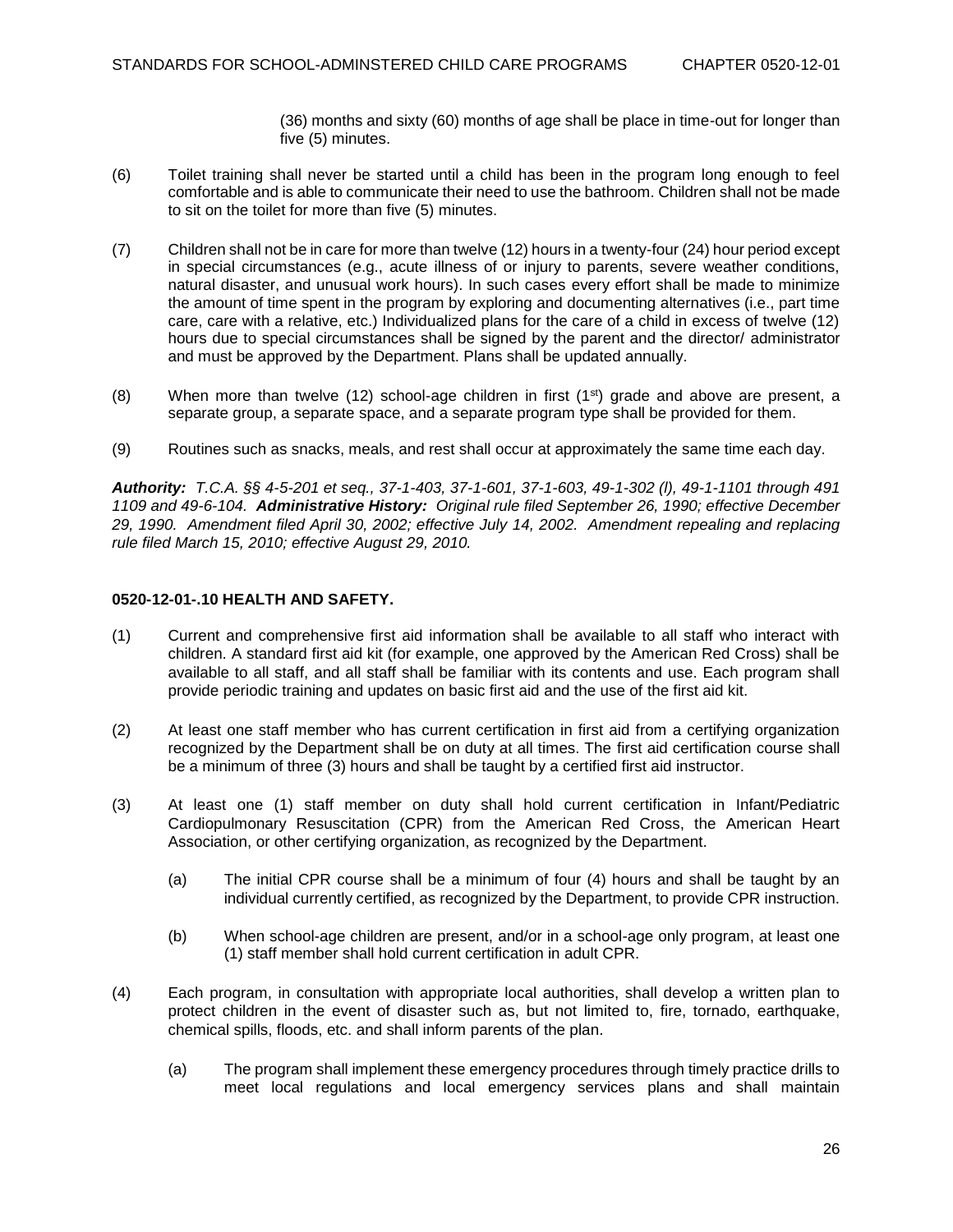documentation of drills for one year. Extended Care: At least one (1) of these drills shall be conducted during extended care hours.

- (5) Smoking is not permitted on the premises of a child care program.
- (6) The consumption or possession of alcohol is not permitted on the premises of a child care program.
- (7) Firearms shall not be on the premises of a child care program, or in any vehicle used to transport children or in the presence of a child.
- (8) Kitchen knives and other potentially dangerous utensils or tools shall be secured so that they are not accessible to children.
- (9) Staff's personal belongings (such as, but not limited to, contents of purses, backpacks, coat pockets, diaper bags, etc.) shall be inaccessible to children at all times.
- (10) The following emergency telephone numbers shall be posted next to all telephones and be readily available to any staff member:
	- (a) Fire department;
	- (b) Police department/sheriff;
	- (c) Nearest hospital emergency room;
	- (d) Child abuse hotline;
	- (e) Local emergency management agency;
	- (f) Ambulance or rescue squad;
	- (g) Poison control center;
	- (h) 911 or a similar generic number operated in the community; and
	- (i) Contact numbers for parents.
- (11) Programs shall comply with the following rules for the health of children:
	- (a) All children shall be checked upon arrival and observed for signs of communicable disease during the day.
	- (b) A child's temperature should be taken using a non-invasive method unless otherwise prescribed by a physician. Symptomatic children shall be removed from the group until parents are contacted and health issues are resolved.
	- (c) Impetigo and diagnosed strep shall be treated appropriately for twenty-four (24) hours prior to readmission of the child to the center.
	- (d) Children diagnosed with scabies or lice shall have proof of treatment prior to readmission.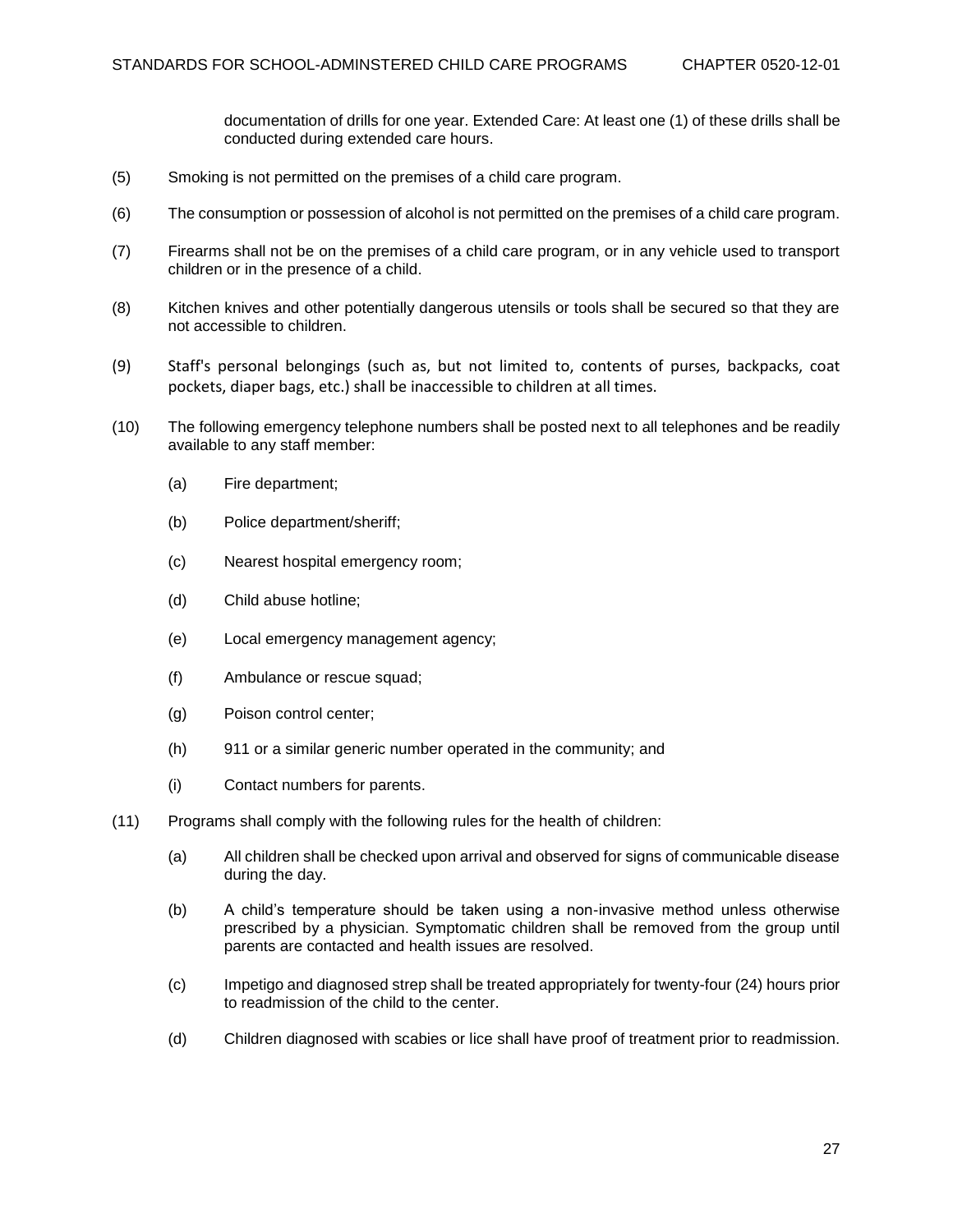- (e) The program may not provide care and/or isolation for a child with contagious condition unless written instructions are obtained from a licensed physician or certified health care provider.
- (f) All children born in countries other than the United States, Canada, Western Europe, Australia, New Zealand, and Japan shall present evidence of a tuberculin skin test performed in the United States at any time after twelve (12) months of age. Any child with a positive tuberculin skin test shall be referred to a physician for evaluation. After the initial evaluation, future periodic screening is not required unless the child develops persistent pulmonary symptoms or there is contact with tuberculosis.
- (g) Staff shall make every reasonable attempt to notify parents immediately when a child shows signs of serious illness, including but not limited to, high temperature, disorientation, coughing, vomiting or diarrhea with blood present, severe difficulty breathing, seizure, etc. to arrange for emergency treatment.
- (h) In no event shall the program delay seeking emergency treatment due to a delay in making contact with the parent.
- (i) Parents of every child enrolled shall be notified immediately if one of the following communicable diseases has been introduced into the program:
	- 1. Hepatitis A;
	- 2. Food borne outbreaks (food poisoning);
	- 3. Salmonella;
	- 4. Shigella;
	- 5. Measles, mumps, and/or rubella;
	- 6. Pertussis;
	- 7. Polio;
	- 8. Haemophilus influenza type B;
	- 9. Meningococcal meningitis;
	- 10. Chicken Pox;
	- 11. Hand, foot and mouth disease (HFMD); and
	- 12. Any other illness identified by the state or local Department of Health.
- (j) The program shall report the occurrence of any of the above diseases to the local health department as soon as possible, but no later than the end of the day in which it occurred.
- (12) Program staff shall make every reasonable attempt to notify parents immediately when a child sustains serious injury/injuries, including but not limited to, massive bleeding, broken bones, head injuries, possible internal injury, etc., to arrange for emergency treatment.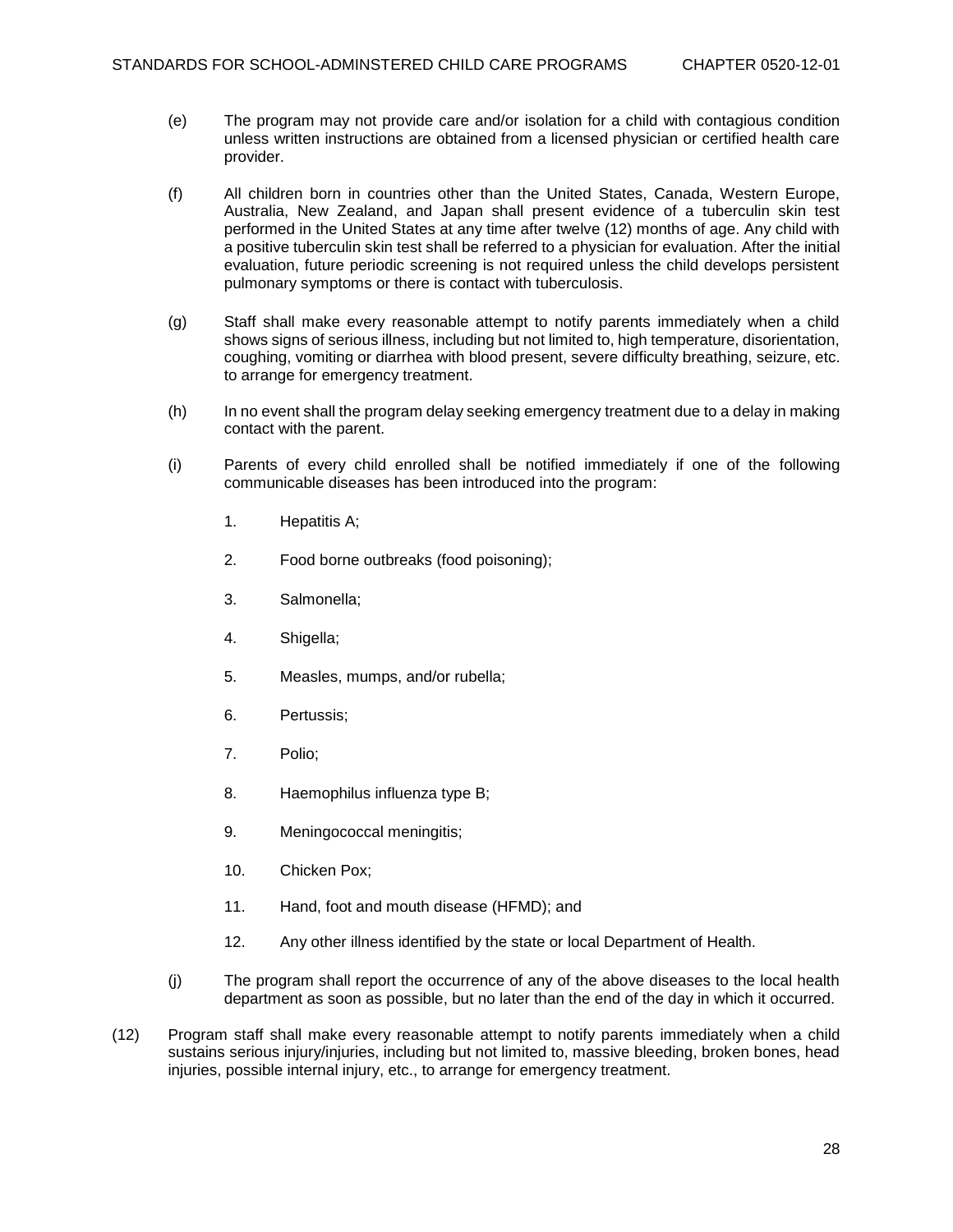- (13) Tuberculosis (TB) screening prior to on-going contact with children is recommended for any individual who:
	- (a) Was born in a country other than the United States, Canada, Western Europe, Australia, New Zealand, and Japan;
	- (b) Has a weakened immune system (Human Immunodeficiency Virus (HIV), cancer, taking chemotherapy drugs, etc.); or
	- (c) Has been recently exposed to tuberculosis.
- (14) The administration of medication shall be in compliance with the following:
	- (a) All medications, prescription and non-prescription shall be received from the parent by a designated staff person or management level staff person. An alternate staff person shall be available to administer medication in the event the designated staff person is absent.
	- (b) The designated staff person shall document verification of the following:
		- 1. The parent's written authorization to administer medication and instructions on the methods of administration;
		- 2. That medicines or drugs are in the original prescription container, are not out of date, and labeled with the child's name; and
		- 3. The specific dosage and times medication is to be administered to the child.
	- (c) The following documentation of administration shall be maintained in the child's file and a copy provided to the parent:
		- 1. Times medications administered;
		- 2. Noticeable side effects; and
		- 3. Name of staff person administering medication to child.
	- (d) The parent of a child receiving medication shall sign documentation verifying the receipt of documentation of administration required by subparagraph (c) above and that all unused medication was returned to the parent.
	- (e) Medication shall not be handled by children. Exception: school-age children with a physician's authorization for the self-administration of a medication. Assistance to schoolage children self-administering medication must be in accordance with Guidelines for Use of Health Care Professionals and Health Care Procedures in a School Setting.
	- (f) Medication shall never be administered in bottles or infant feeders unless authorized by a physician.
	- (g) All medicines, prescription and non-prescription shall be stored in a locked compartment or container.
		- 1. If medicine requiring refrigeration is kept in a refrigerator the medicine shall be put in a leak-proof locked container.
		- 2. Keys for these compartments shall be inaccessible to children.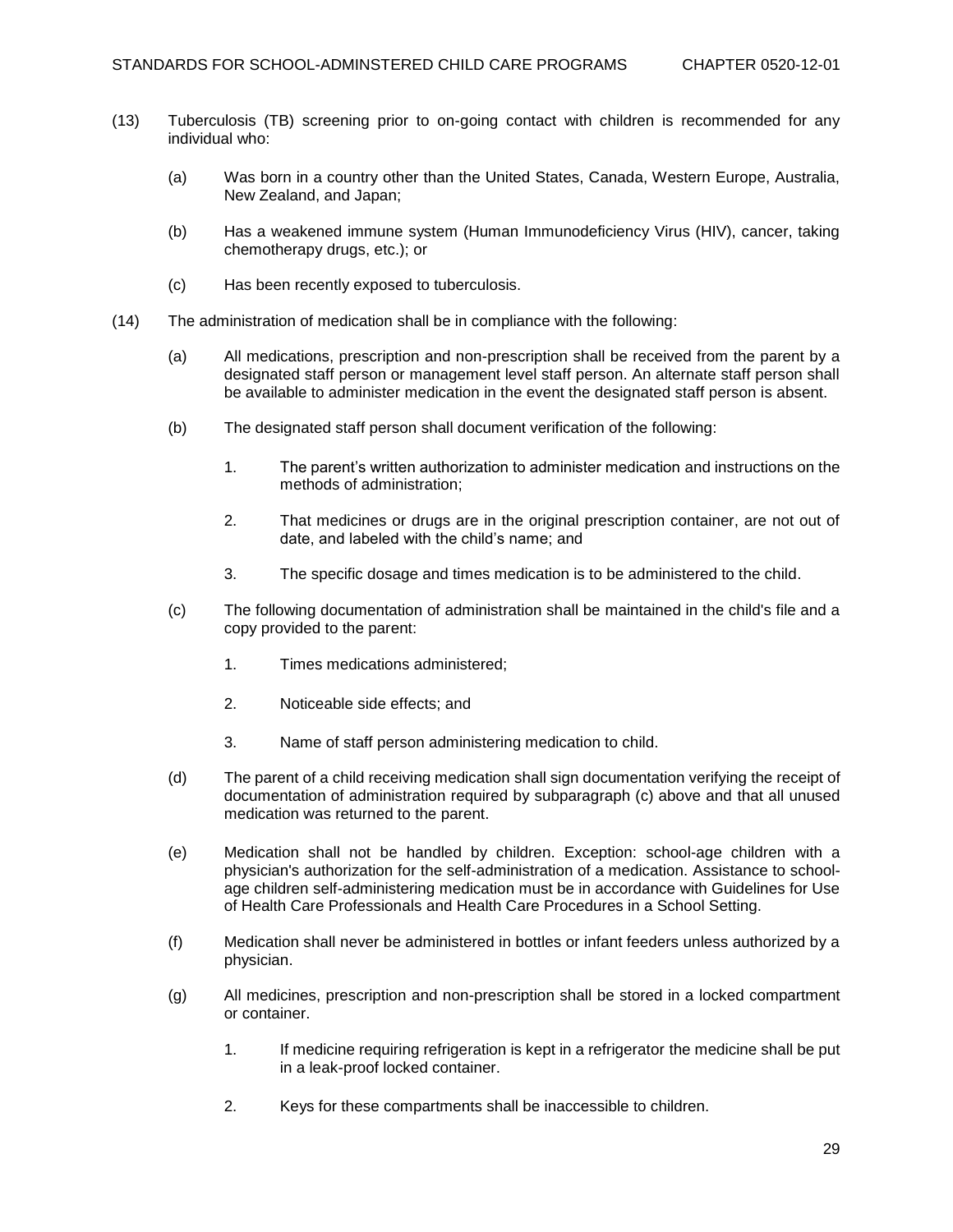- 3. Medication requiring emergency administration, as directed by the physician, nurse practitioner or physician's assistant, e.g., "EpiPen," asthma inhaler, etc., may be kept in an unlocked container that is inaccessible to children.
- (h) Public school-administered programs shall follow the procedures for student medications defined in the School Health policy, adopted by the Local Education Agency.
- (15) The following safe sleep practices shall be followed:
	- (a) Infants shall be positioned on their backs when placed in a crib for sleeping.
	- (b) A crib shall only have a tight fitting sheet; soft bedding for infants is prohibited.
	- (c) Infants shall not be wrapped tightly or swaddled in blankets for sleeping.
	- (d) Infants should be dressed lightly for sleep and the room temperature shall be in a range that is comfortable for a lightly clothed adult. Infants may be clothed in sleep sacks that have been approved by the Consumer Product Safety Commission and the Tennessee Department of Health as long as the sleep sack is not handmade, not on the recall list, and children are able to move their arms freely while wearing the sleep sack.
	- (e) Infants that fall asleep during tummy time shall be placed in their crib immediately.
	- (f) Infants shall be touched by a teacher every fifteen (15) minutes in order to check breathing and body temperature.
	- (g) Pillows and blankets shall be prohibited for infants.
	- (h) If a child appears not to be breathing, the program must immediately begin CPR and call for emergency medical assistance.
	- (i) Before any teacher can assume duties of any type in an infant room they must be oriented in the foregoing SIDS procedures.
	- (j) The areas where infants sleep shall have adequate lighting which allows the teacher to quickly, at a glance, verify that the child's head is uncovered, that the child is breathing, and otherwise visually verify the child's condition.
- (16) For the protection of children and adults, the Centers for Disease Control guidelines for hand washing and diapering procedures shall be followed.
- (17) Diapering shall comply with the following:
	- (a) Children shall be diapered/changed and cleaned immediately when wet or soiled.
	- (b) The diapering area and/or toilet training area shall be located near a hand washing lavatory and shall be located in a separate area from the food preparation/service area.
	- (c) All diapering surfaces must be off the floor, nonporous and shall be sanitized using solutions for general cleaning and sanitizing purposes, i.e.:
		- 1. For general cleaning and sanitizing purposes, a fresh solution of one quarter (1/4) cup chlorine bleach to one (1) gallon of water (or one (1) tablespoon bleach to one (1) quart of water) shall be made daily.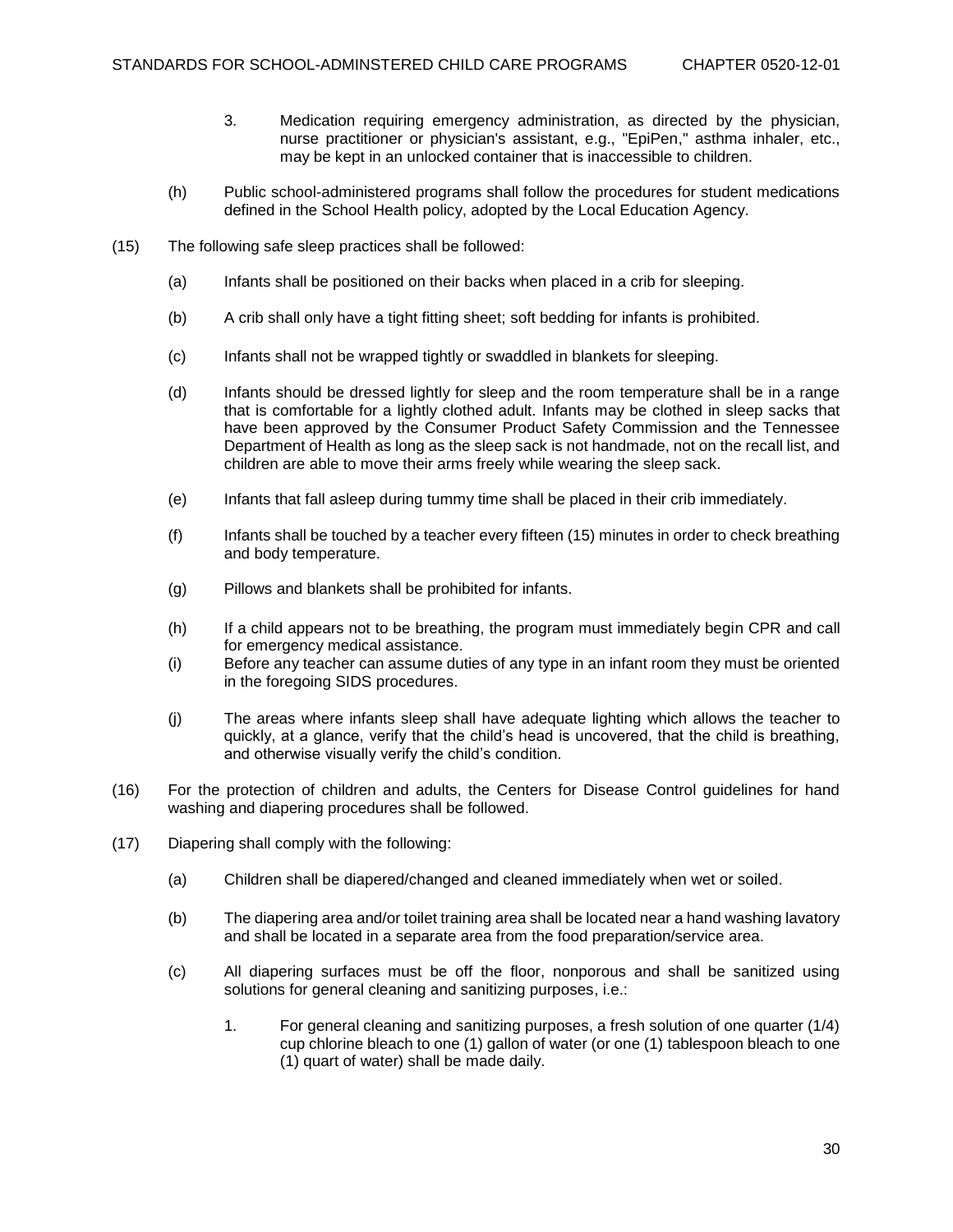- 2. Substitutions for the bleach solution required in part 1 above, that are approved for the child care setting by the Department of Health are permissible.
- 3. The solution required in part 1 above is not appropriate for items associated with food preparation or for items that children frequently place in their mouths, and the Health Department does not permit the use of higher concentrations than these in food preparation areas. Specific jurisdictions may have even more stringent requirements, therefore, the local health department should be consulted.
- (d) A tightly covered container with plastic liner shall be used for diaper disposal and shall be inaccessible to children. This container shall be emptied by closing the liner and disposing of it in an outside receptacle.
- (18) Program equipment shall meet the following safety requirements:
	- (a) Manufacturer's safety instructions shall be followed for the use and/or installation of all indoor and outdoor equipment and appliances. Such instructions shall be retained and communicated to all appropriate staff.
	- (b) All indoor and outdoor equipment shall be well made and safe. There shall be no dangerous angles, no sharp edges, splinters, nails sticking out, no open S-hooks or pinch points within children's reach.
	- (c) Electrical cords on equipment for children shall be inaccessible to the children.
	- (d) Damaged equipment shall be repaired or removed from the room or playground immediately.
	- (e) Equipment shall be kept clean by washing frequently with soap and water.
	- (f) There shall be developmentally-appropriate equipment and furnishings for each age group in attendance.
	- (g) Individual lockers, separate hooks and shelves or other containers, placed at children's reaching level, shall be provided for the belongings of each child, ages infant - preschool.
	- (h) In infant/toddler rooms, equipment and space shall be provided for climbing, crawling, and pulling without the restraint of playpens or cribs.
	- (i) A place shall be provided for each school-age child's belongings.
	- (j) There shall be equipment for napping or sleeping for each preschool child who is in care for six (6) hours or more.
		- 1. A quiet rest area and cots or mats shall be available for children who want to rest or nap. However, no child shall be forced to nap.
		- 2. No child shall be forced to stay on a cot or on a mat for an extended period of time.
		- 3. In order to avoid the spread of airborne diseases, children shall be positioned on mats in a face-to-feet alternating pattern.
		- 4. Spacing of cots, cribs, and mats shall allow sufficient space to walk between them.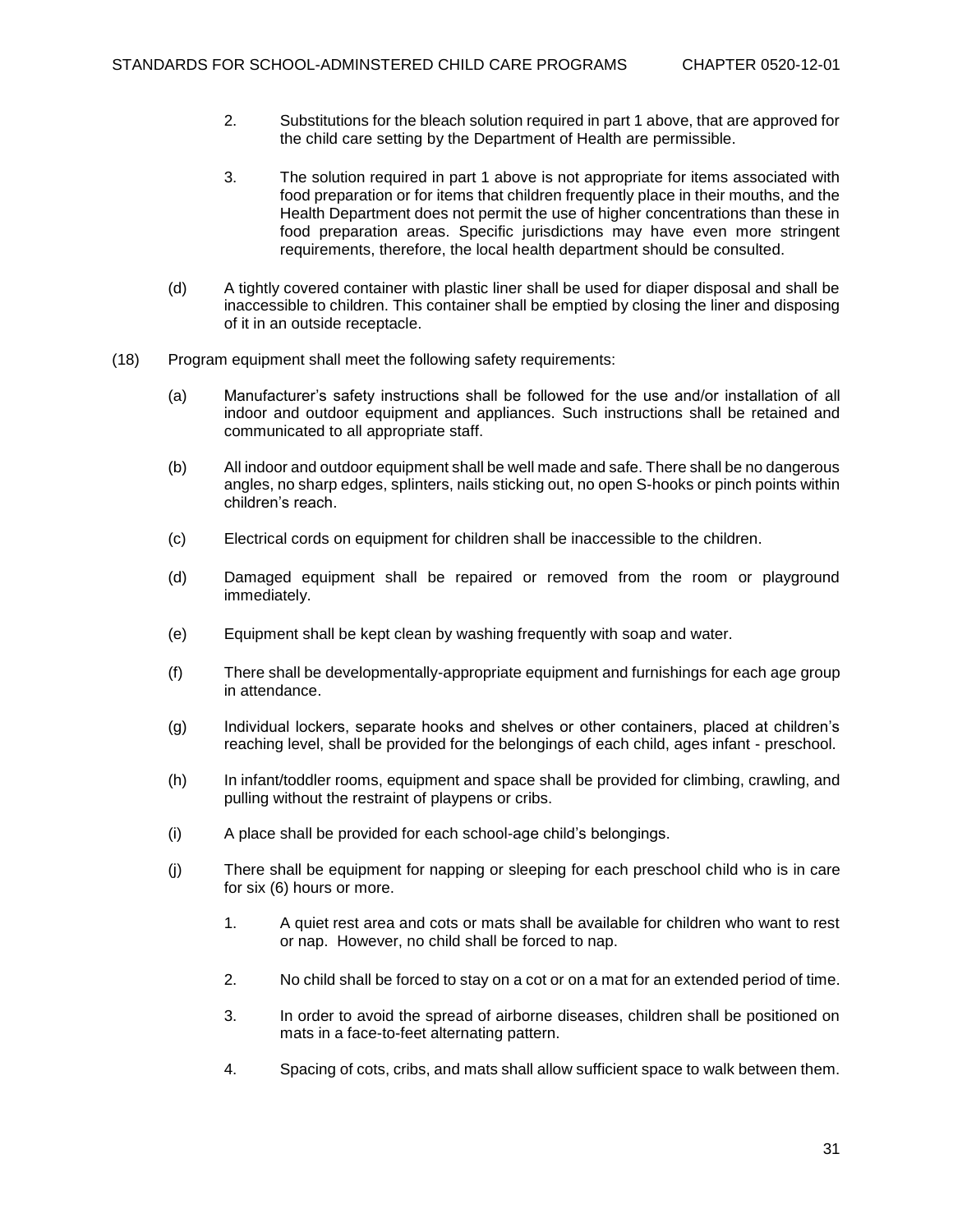- 5. All nap/sleep equipment shall be in good condition and comply with the following requirements:
	- (i) Individual cots or two-inch (2") mats shall be provided for children ages twelve (12) months to five (5) years.
	- (ii) Individual beds or cots shall be provided for children sleeping for extended periods of more than two and one half (2-1/2) hours, such as during nighttime care.
	- (iii) Each child under twelve (12) months shall have an individual, freestanding, crib at least twenty-two inches (22") x thirty-six inches (36") with an open top.
	- (iv) Mattresses and foam pads shall be covered with safe, waterproof material.
	- (v) A clean sheet or towel shall be used to cover whatever the child sleeps on.
	- (vi) A clean coverlet shall be available to each child.
	- (vii) Soiled sheets and coverlets shall be replaced immediately.
	- (viii) Each crib, cot, bed or mat shall be labeled to assure that each child naps on his own bedding.
- 6. Crib mattress shall not be positioned directly on the floor for napping. Pack 'n plays may be used for naptime.
- (19) Every operator, owner, director, teacher, or staff member of, or substitute staff member or volunteer in a program is individually responsible, and is required by T.C.A. §§ 37-1-403 and 37-1-605, to immediately report any reasonable suspicion of child abuse or neglect to the Department of Children's Services, local law enforcement or the judge of the juvenile court in the county of the child's residence.
	- (a) All agency staff, including non-caregiving staff, shall receive annual training regarding the procedures to report child abuse and neglect.
	- (b) In determining a reasonable suspicion for purposes of reporting, the program shall limit questioning of the child and may make only the most basic inquiries necessary to determine if any reasonable possibility of abuse or neglect exists.
	- (c) The program shall not attempt to validate the allegation prior to making a report. A final determination of the validity of the report of abuse or neglect shall be made exclusively by the Department of Children's Services and/or by law enforcement upon the report by the program's staff.
	- (d) Any statement from a child reasonably indicating abuse/neglect of that child or another child or any evidence of abuse/neglect observed on a child shall be immediately reported by staff to the Department of Children's Services in a manner specified by that department, to local law enforcement or to the judge of the juvenile court in the county of the child's residence.
	- (e) The following procedures for reporting suspected child abuse or neglect are prohibited: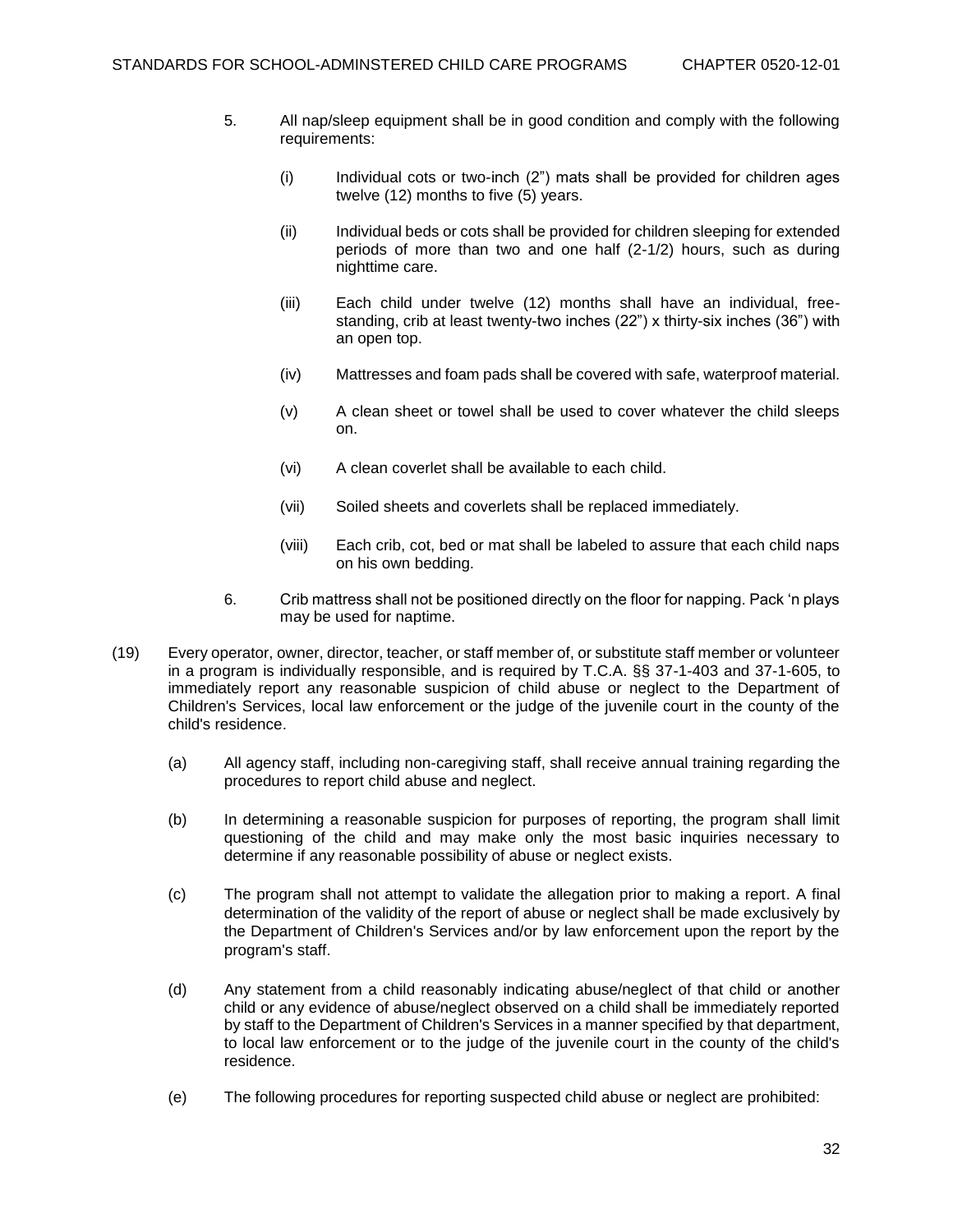- 1. The program shall not develop or implement policy that inhibits, interferes with or otherwise affects the duty of any staff, including substitutes and volunteers, to report suspected abuse or neglect of a child as required by this Chapter and T.C.A. § 37-1-403 and 605, and shall not otherwise directly or indirectly require staff to report to the program management or seek the approval of program management prior to any individual staff member reporting the suspected abuse or neglect.
- 2. A report of suspected child abuse or neglect of a child enrolled in the program by the operator, owner, director, teacher or staff member of, or substitute staff member or volunteer in a program shall not be made to any other entities or persons, including, but not limited to, hospitals, physicians, or educational institutions as an alternative to or substitute for the reporting requirements to the persons or entities specifically listed in this Chapter.
- 3. The operator, owner, director, teacher, or staff member of, or substitute staff member or volunteer in the program shall not suggest to advise or direct a parent or caretaker of a child enrolled in the program to make a report of suspected child abuse or neglect regarding that parent's or caretaker's own child who is enrolled in the program as a means of fulfilling the duty of the operator, owner, director, teacher or staff member of, or substitute staff member or volunteer in, the program to report child abuse or neglect as required by T.C.A. §§ 37-1-403 and 37-1-05.
- 4. Any action that does not comply in all respects with these rules, will not fulfill the statutory duty to report child abuse or neglect and the certification of approval requirements of this Chapter.
- (f) Failure to make the reports required by this Chapter or the use of the prohibited methods as an attempt to fulfill the duty to report suspected child abuse or neglect, for children in the care of the program are, by themselves, grounds for suspension, denial or revocation of the program's certificate of approval.
- (g) If the facts established by a preponderance of the evidence indicate that there has not been strict compliance with the requirements of this Chapter or that the prohibited procedures been utilized as an alternative means of fulfilling the requirements, these circumstances shall create a rebuttable presumption for the Administrative Law Judge and the Child Care Advisory Council Review Board that the duty to report child abuse or neglect has not been fulfilled, and this ground for suspension, denial, or revocation of the program's certificate of approval by the Department of Education shall be sustained unless such presumption is rebutted by a preponderance of the evidence.
- (h) Every operator, owner, director, teacher or staff member of, or substitute staff member or volunteer in a program certified as approved by the Department of Education shall fully cooperate with all agencies involved in the investigation of child abuse or neglect.
	- 1. The program shall provide access to records of children and staff.
	- 2. The program shall allow appropriate investigators to interview children and staff.
	- 3. The program shall not interfere with a child abuse and neglect investigation.
	- 4. The program shall protect the child by requesting the investigator's identification.
	- 5. The program shall maintain confidentiality of the investigation and shall not disclose the investigation or details of the investigation except as required to carry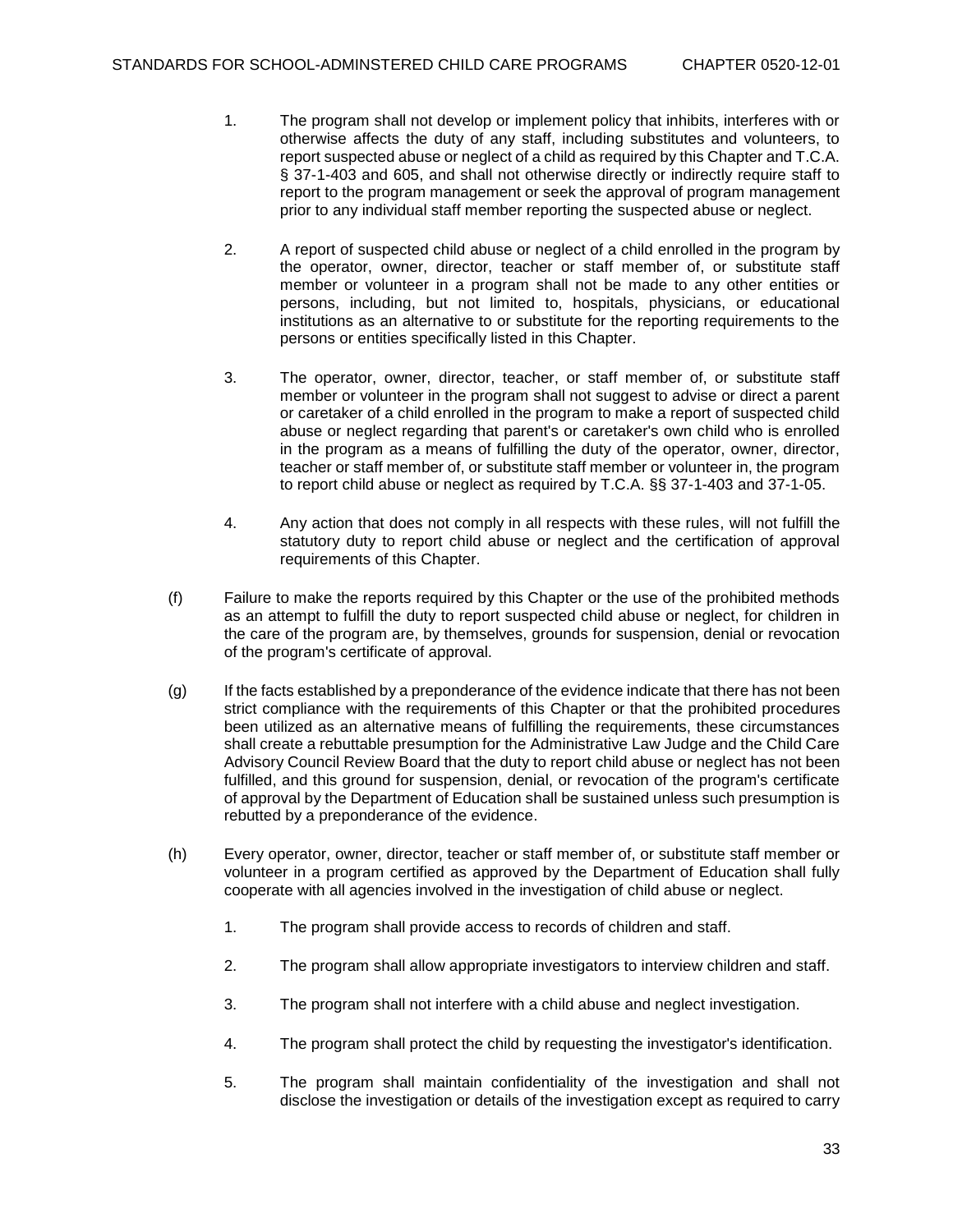out procedures for the protection of children or as otherwise directed by the Department of Children's Services, law enforcement or the Department of Education.

(i) Upon notification of a pending abuse/neglect investigation of any program staff member the program shall enter into a safety plan with the Department regarding the individual's access to the program and the children in the care of the program.

*Authority: T.C.A. §§ 4-5-201 et seq., 49-1-302(l), 49-1-1101 through 49-1-1109, 49-5-415, 49-6-5001 and 5002, 37-1-113, 37-1-401 et seq., 37-1-601 et seq. and 20 U.S.C. § 6081. Administrative History: Original rule filed April 30, 2002; effective July 14, 2002. Amendment repealing and replacing rule filed March 15, 2010; effective August 29, 2010. Amendment filed June 18, 2013; effective November 28, 2013. T.C.A. §§ 4-5-201 et seq., 49-1-201(c)(24), 49-1-302(l), 49-1-1101 through 49-1-1109, 49-2203(b)(11), and Executive Order No. 24 (November 11, 1988). Administrative History: Original rule filed September 26, 1990; effective December 29, 1990. Amendment filed April 30, 2002; effective July 14, 2002. Amendment repealing and replacing rule filed March 15, 2010; effective August 29, 2010.*

## **0520-12-01-.11 FOOD.**

- (1) If the program provides meals, the program shall provide developmentally appropriate meals, snacks, and drinks for each child that are of sufficient proportions and nutritional value to meet each child's health needs in accordance with the following minimum requirements:
	- (a) For children in the agency at least four (4) hours, one (1) snack shall be provided, unless the four (4) hour period covers a normal meal hour, in which case a meal shall be served. However, if the child is fed their meal at home or in school, the child shall be served two (2) snacks in lieu of a meal.
	- (b) Children in care five (5) to six (6) hours shall be provided one (1) meal and one (1) or two (2) snacks. However, if the child is fed their meal at home or in school, the child shall be served two (2) snacks in lieu of a meal.
	- (c) Children in care seven (7) to ten (10) hours shall be provided one (1) meal and one (1) or two (2) snacks.
	- (d) Children in care for longer than ten (10) hours shall be provided two (2) complete meals and one (1) or two (2) snacks.
	- (e) A meal shall be provided to children who arrive before 7:00 a.m. and who have not had breakfast at home.
	- (f) Foods high in sugar and/or fat content but containing low nutritional value, shall not be served.
	- (g) All special needs diets shall be prepared as prescribed by a physician or by the written instructions of the parent.
	- (h) In order for parents to be aware of the food their children are receiving, the week's menus shall be planned and posted by the first day of each week and remain posted throughout the week. These menus shall be followed, although reasonable substitutions are permissible, if the substituted food contains the same nutrients. Any change shall be documented in advance of the meal.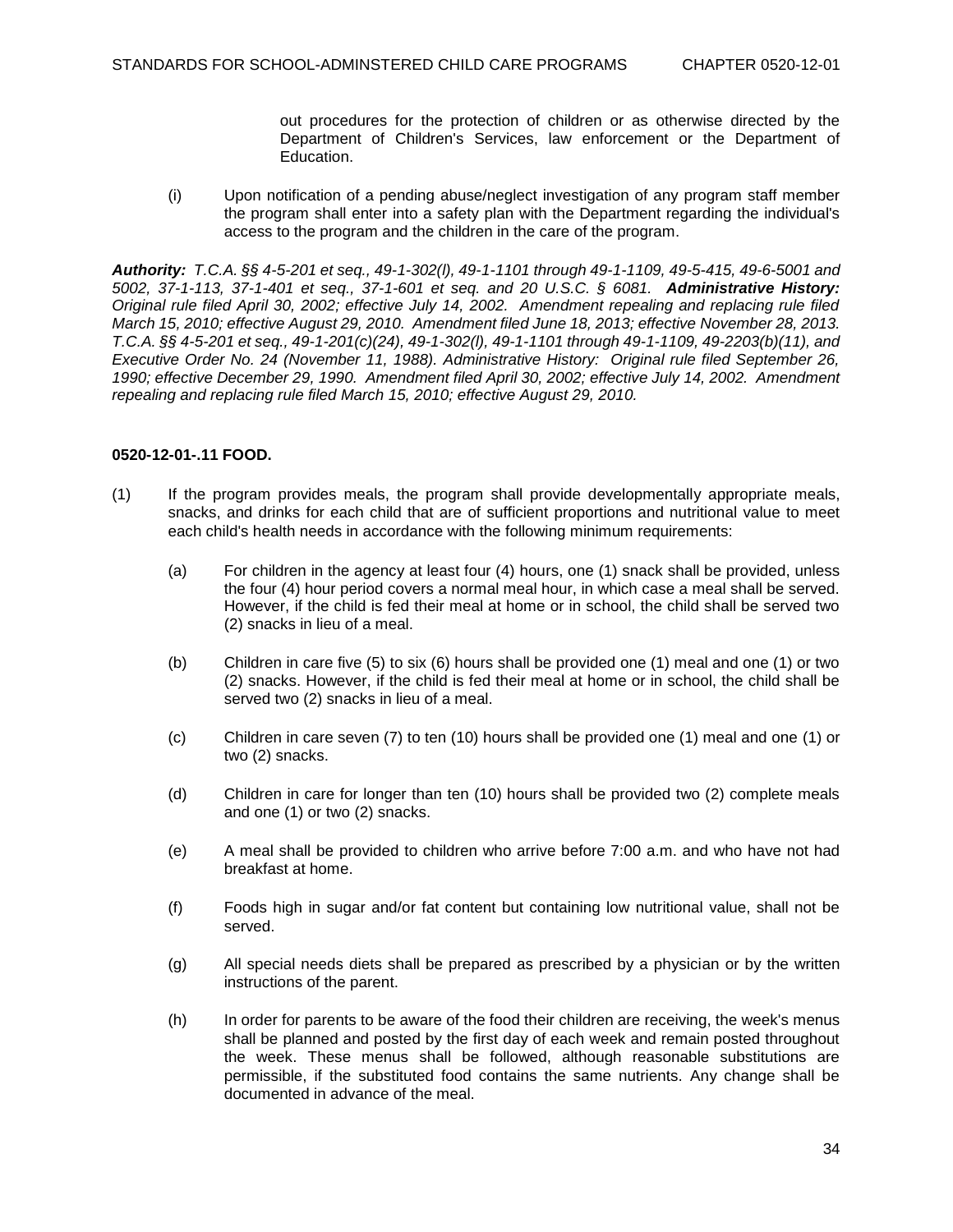- (i) Food shall not be forced on or withheld from children.
- (j) Programs must establish a feeding schedule for infants.
- (k) Bottled breast milk, infant bottles, and formula shall not be heated in a microwave.
- (l) Infants must be held while bottle feeding.
- (m) Children shall not be permitted to carry a bottle with them throughout the day.
- (2) The following rules shall be followed for meal service:
	- (a) Teachers and children shall wash their hands with soap and water.
	- (b) High chairs and tables on which food is prepared and served shall be washed with soap and water and sanitized prior to and after snacks and meals.
	- (c) Floors under tables and high chairs on which food is served shall be swept and/or vacuumed after each meal and cleaned as needed.
	- (d) Solid foods (including cereal) shall not be given in bottles or with infant feeders to children with normal eating abilities unless authorized by a physician. Violation of this rule may result in suspension, revocation or denial of the agency's ability under its certificate of approval to provide infant care.
	- (e) To avoid choking, foods shall be appropriately sized for the eating and chewing abilities of children.
	- (f) At mealtime, children shall be seated at appropriately sized tables and chairs, and adults shall supervise them.
- (3) The following guidelines shall be followed for formula and food brought from home:
	- (a) All formulas and food brought from home shall be labeled with the child's name.
	- (b) Milk shall be placed immediately in the refrigerator.
	- (c) Once milk has been warmed, it shall not be re-warmed or returned to the refrigerator.
	- (d) For optimum digestion, formula is to be served at body temperature.
	- (e) Frozen breast milk shall be dated when expressed.
	- (f) All formulas remaining in bottles after feeding shall be discarded.
	- (g) Previously opened baby food jars shall not be accepted in the center. If food is fed directly from the jar by the teacher, the jar shall be used for only one feeding.
- (4) Microwaves, bottle warmers, and crock pots shall be only used by adults and shall not be accessible to children. All devices shall be used on the lowest setting.
- (5) Infants shall be held while being fed as long as they are unable to sit in a high chair, an infant seat, or at the table.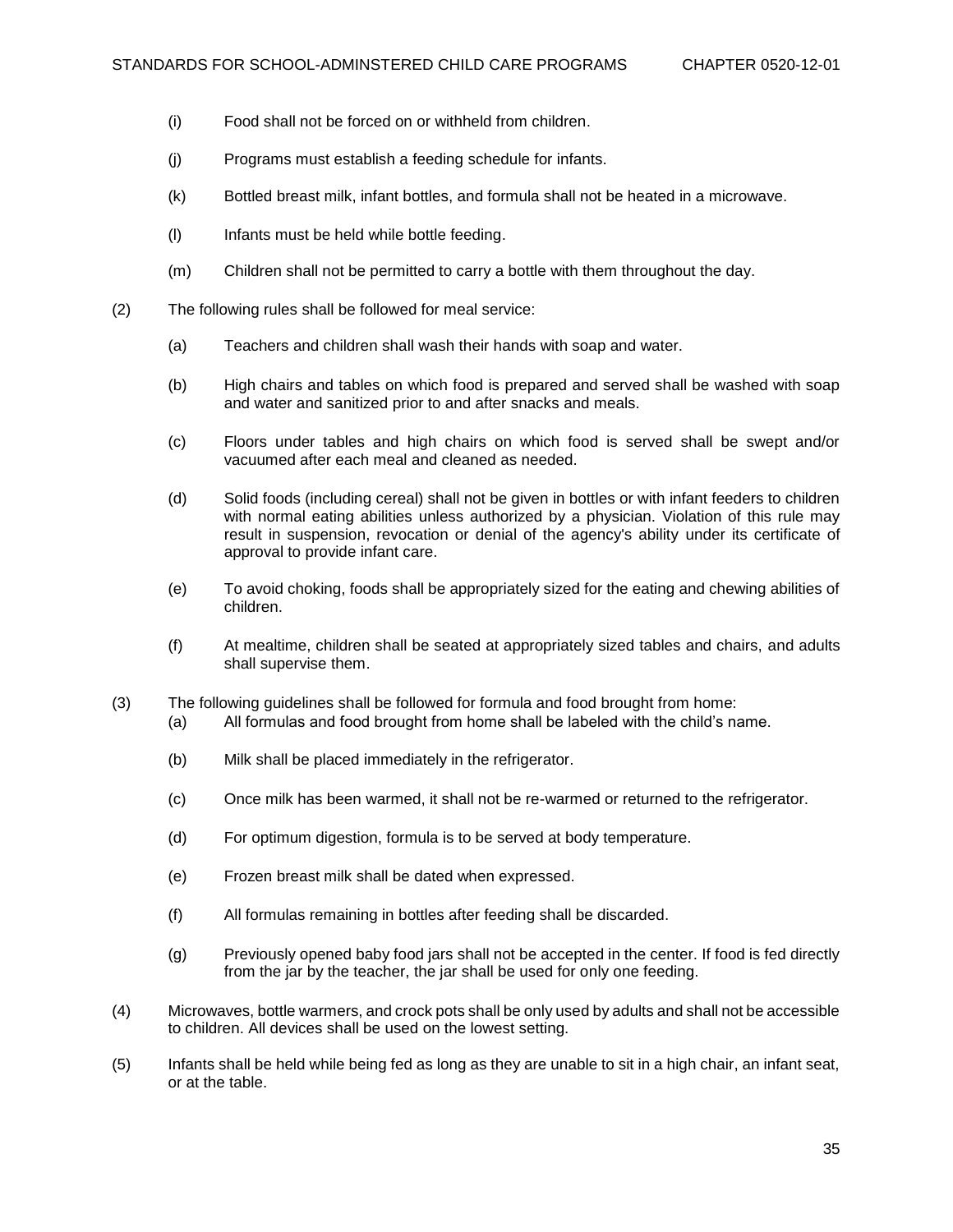- (6) Children shall always be restrained in the high chair manufacturer's restraint device while sitting in a high chair. Children who are too small or are too large to be restrained using the manufacturer's restraint device shall not be placed in a high chair.
- (7) When children are capable of using a high chair, they shall be allowed to do so and to experiment with food, with feeding themselves, and to eat with fingers or spoon.
- (8) Children shall never be left without adult supervision while eating.
- (9) The following rules for food storage shall be followed:
	- (a) Potentially hazardous foods requiring cold storage shall be maintained at forty-five (45) degrees Fahrenheit (F) or below, and accurate thermometers for measurement of the food temperature shall be kept in the refrigerators where such food is stored.
	- (b) Potentially hazardous food requiring hot storage shall be maintained at an internal temperature of one-hundred forty (140) degrees F or above.
	- (c) Frozen foods shall be maintained at a temperature of zero (0) degrees F or below.
	- (d) Thermometers shall be placed in all freezers and all other cold storage equipment.
	- (e) All dry food supplies shall be stored in closed containers. These foods shall be stored in a manner to prevent possible contamination and to allow for proper cleaning of the storage area. Containers of food shall be stored at a minimum of six (6) inches above the floor or on movable dollies.
	- (f) All food shall be protected from contamination during storage, preparation, transportation, and serving.
	- (g) No poisonous or toxic materials except those required for sanitization purposes may be used or stored in a food-service area of a facility.
- (10) The following rules for food sanitation shall be followed:
	- (a) Raw fruits and vegetables shall be washed before use.
	- (b) Utensils shall be thoroughly cleaned and sanitized after each use. Single-service utensils shall be made from non-toxic materials and shall be discarded following use.
	- (c) Milk and food shall not be placed on the table longer than fifteen (15) minutes prior to the beginning of the meal to avoid contamination and spoilage.

*Authority: T.C.A. §§ 4-5-201 et seq., 49-1-302(l), and 49-1-1101 through 49-1-1109. Administrative History: Original rule filed April 30, 2002; effective July 14, 2002. Amendment repealing and replacing rule filed March 15, 2010; effective August 29, 2010.* 

## **0520-12-01-.12 PHYSICAL FACILITIES.**

(1) Physical facilities shall maintain compliance with all applicable health and safety codes throughout the certification year and shall additionally comply with any updated standards issued by the Fire Marshal and the Department of Health.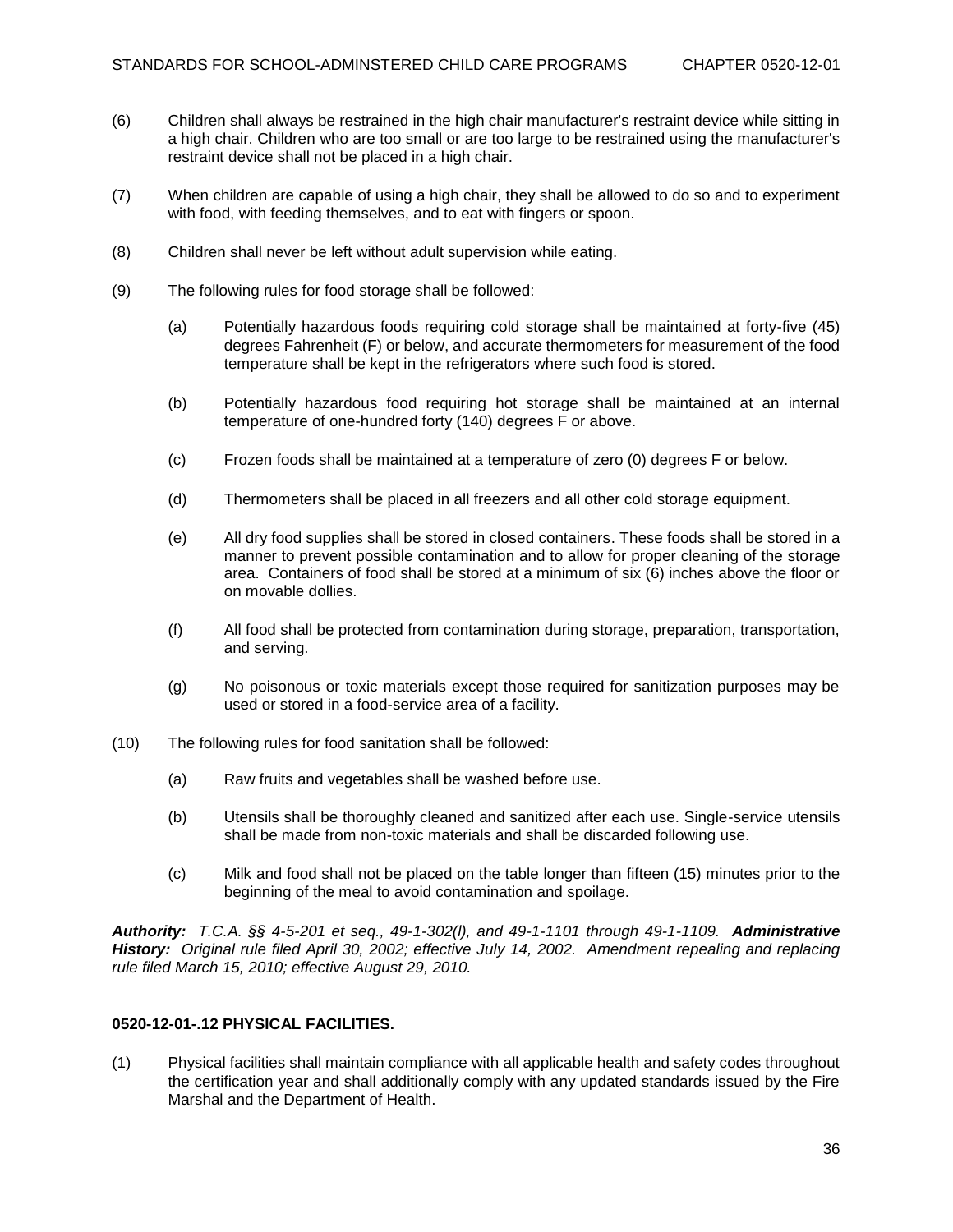- (2) All facilities shall have a means of communications via phone.
- (3) The maximum number of children who may be present inside a physical space (e.g., the program's "certificated capacity") shall be determined in accordance with the minimum square footages set forth in this paragraph; provided, however, the Department may, in its discretion as determined reasonably necessary to maintain the health and safety of the children in care, restrict the program's certificated capacity below the maximum which is set forth in these rules.
	- (a) A minimum of thirty (30) square feet of usable indoor space shall be provided for each child.
	- (b) Career and technical child care classes shall have separate space for the group of young children, with thirty (30) square feet per child of usable space, apart from the classroom space for students.
	- (c) For the purposes of calculating square footage requirements, any area used as restrooms, halls, kitchen, or office space, and any space used by cribs or large pieces of furniture, shall not be considered "usable play space" and shall not be counted toward the program's certificated space.
	- (d) Rooms with sufficient floor space, as defined by the requirements set forth in these rules, may be divided and used for more than one (1) group; provided, however, that each area is adequately equipped and arranged and that each group shall have the security of a stable classroom space.
- (4) All indoor areas shall be clean and safe.
	- (a) The indoor play/care areas shall be free of hazardous items that could be accessible to children.
	- (b) Indoor play equipment shall meet the following guidelines:
		- 1. Pieces of equipment, such as television sets, bookcases, and appliances, shall be secured or supported so that they will not fall or tip over.
		- 2. Sufficient indoor equipment, materials, and toys shall be available to meet active and quiet play needs of all children enrolled and to provide a variety of developmentally appropriate activities so that each child has at least three (3) choices during play time.
		- 3. Toys, educational and play materials, shall be organized and displayed within children's reach so that they can select and return items independently.
		- 4. Toys or teaching aids that are small or that have small parts that can be inhaled or swallowed shall be inaccessible to infants and toddlers.
- (5) Outdoor play areas shall contain a minimum of fifty (50) square feet of usable play space for each child using the area at one time.
	- (a) The outdoor play area must be enclosed by a fence or barricade at least four (4) feet in height. The Department may in at its discretion grant a waiver from this provision when the Department determines that the lack of such fence or barricade poses no apparent or potential risk to children.
	- (b) Outdoor play equipment shall meet the following guidelines: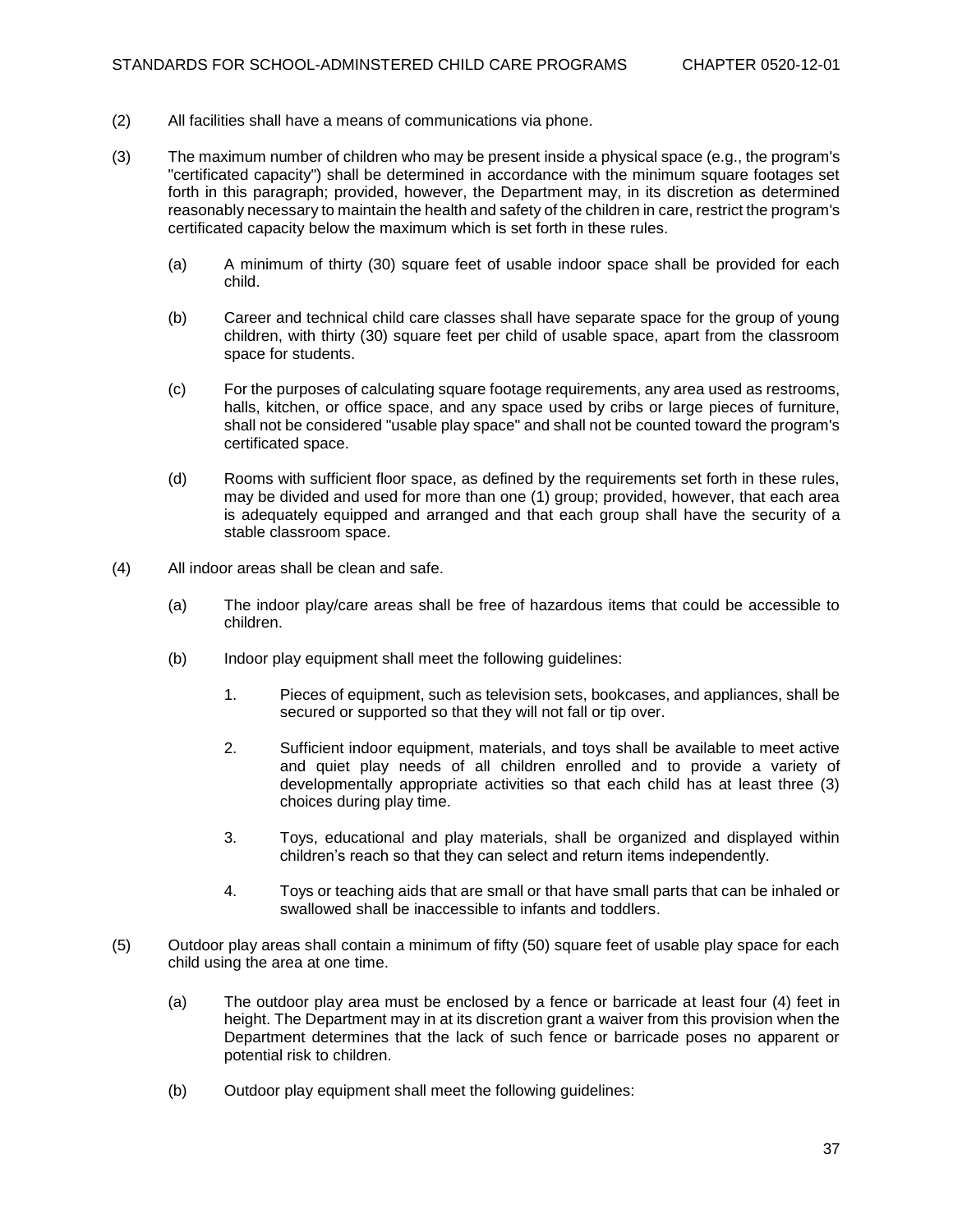- 1. There shall be developmentally appropriate outdoor play equipment for children who are in care more than three (3) daylight hours.
- 2. All outdoor play equipment and materials shall be sufficient in amount and variety so that children have an opportunity to participate in a minimum of at least three (3) different types of play using either stationary equipment and/or portable play materials.
- 3. All outdoor play equipment shall be placed to avoid injury:
	- (i) Fall zones shall extend six (6) feet away from the perimeter of climbing equipment and away from retainer structures, fences, and other equipment and out of children's traffic paths.
	- (ii) Agencies with a playground continually certified as approved since prior to January 1, 2002, shall be permitted to maintain fall zones of at least four (4) feet; provided, however, that any expansion or addition shall comply with the six (6) feet fall zone required by part (i) above.
- 4. Supports for climbers, swings, and other heavy equipment that could cause injury if toppled shall be securely anchored to the ground, even if the equipment is designed to be portable.
- 5. Portable equipment shall otherwise be anchored to the ground if the height and weight of the equipment exceeds the height and weight of the smallest child who will use the equipment.
- 6. An acceptable resilient surfacing material, as recognized by the Department, shall cover fall zones in accordance with the following:

| <b>Resilient Surfacing Material</b> | Minimum Acceptable Depth    |
|-------------------------------------|-----------------------------|
| Wood chips or mulch                 | Six (6) inches              |
| Double shredded bark                | Six (6) inches              |
| Pea gravel                          | Six (6) inches              |
| Medium gravel                       | Eight (8) inches            |
| Fine sand                           | Eight (8) inches            |
| Course sand                         | Eight (8) inches            |
| Artificial (manufactured) surface   | Manufacturer recommendation |

- (c) The outdoor areas where children play or are cared for shall be properly maintained and a written playground maintenance plan shall be prepared by the program to address routine, remedial, and preventive maintenance and to designate who is responsible for each maintenance need.
- (d) A pre-play/care inspection of the outdoor play area shall be completed by the program before children play outdoors.
- (e) The outdoor play/care areas shall be free of hazardous items that could be accessible to children.
- (f) Outdoor areas shall be free of all animal wastes.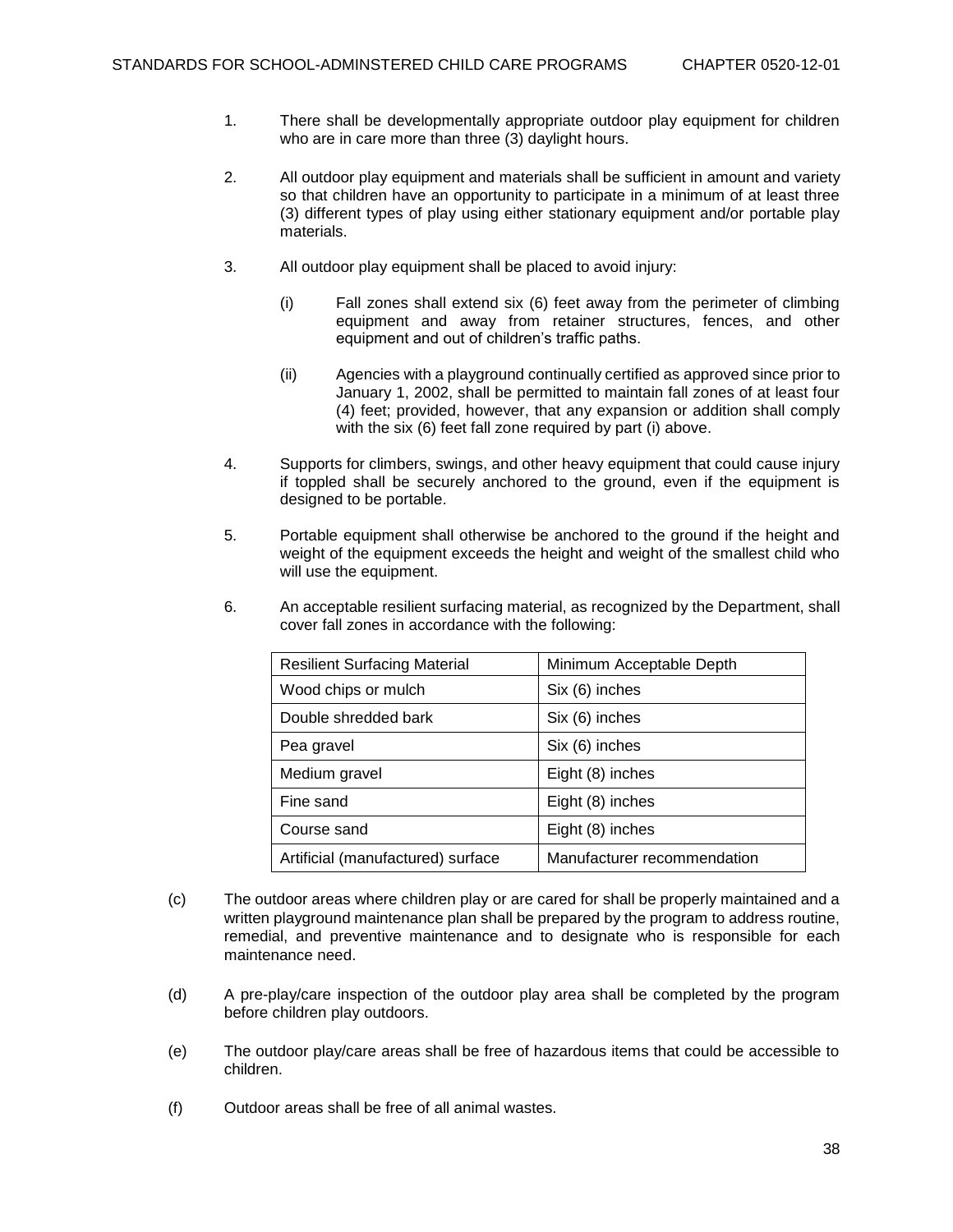- (6) Drinking water from individual single service cups or an approved drinking fountain shall be provided in all occupied rooms.
- (7) All garbage shall be removed from the building daily and all garbage storage receptacles shall be outside and kept closed with tight-fitting lids. The area surrounding the garbage containers shall be kept clean.
- (8) The building shall be kept clean and maintained in good repair, without unsafe cracks, leaks or unsatisfactory plumbing.
- (9) Adequate natural and/or artificial lighting shall be provided throughout the facility.
- (10) All rooms used by children shall be maintained at a temperature of between sixty-eight (68) to seventy-eight (78) degrees Fahrenheit by means of heating, cooling or ventilation sources approved for use.
- (11) Stoves, hot radiators, steam and hot water pipes, fans, or other heat generating equipment shall be adequately protected by screens, guards, insulation, or suitable measures that will protect children from coming in contact with them.
- (12) Broken glass, trash, and debris shall be kept removed from the building and grounds.
- (13) Swimming pools and/or wading pools shall be fenced and shall not be used without prior approval by the Department of Health.
- (14) Grounds, tire swings and containers shall have adequate drainage to prevent standing water that can breed mosquitoes and other insects.
- (15) If animals or birds are kept in classrooms as pets, they shall be caged away from the food storage and preparation or service area, and cages kept clean.

*Authority: T.C.A. §§ 4-5-201 et seq., 49-1-202, 49-1-302(l), and 49-1-1101 through 49-1-1109. Administrative History: Original rule filed April 30, 2002; effective July 14, 2002. Amendment filed September 6, 2007; effective January 28, 2008. Amendment repealing and replacing rule filed March 15, 2010; effective August 29, 2010.* 

## **0520-12-01-.13 TRANSPORTATION.**

- (1) If a program provides transportation or contracts for transportation, the program's management shall be fully responsible for all transportation of children, including between home and program (if different facility from school), to and from school, and on field trips.
- (2) Transportation services shall be operated in compliance with all state laws, regarding school transportation and all rules and regulations, promulgated by State Board of Education regarding school transportation and school buses.
- (3) Vehicles used to transport children and which are owned or operated by, contracted for or which are otherwise under the direction or control of the school-administered program, shall carry automobile liability insurance coverage for each vehicle used for that purpose in the minimum amounts required by T.C.A. § 49-6-2111 and defined in State Board of Education Pupil Transportation Rule 0520-01-05-.01(2).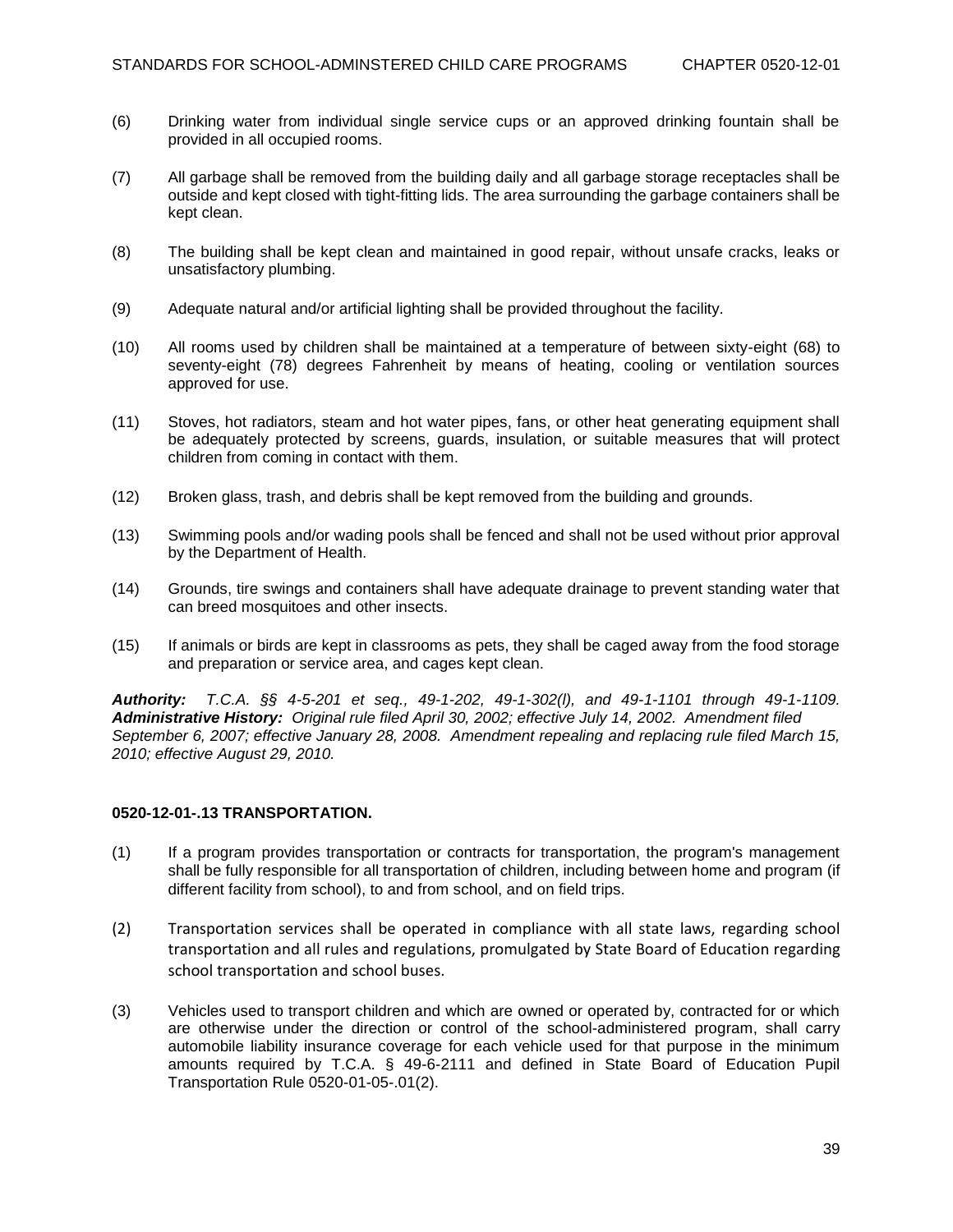- (a) Automobile insurance coverage for non-school community-based organizations which transport children shall comply with the following:
	- 1. Automobile liability coverage shall be maintained in a minimum amount of five hundred thousand dollars (\$500,000) combined single limit of liability.
	- 2. Medical payment coverage shall be maintained in the minimum amount of five thousand dollars (\$5,000) for injuries to children being transported in vehicles owned, operated or leased by the non-school community-based organization's program.
- (4) Vehicles used to transport children must be in compliance with the Federal Motor Vehicle Safety Standards as defined by Title 49 part 571 of the Code of Federal Regulations and the Tennessee Minimum School Bus Standards, adopted by the State Board of Education as required by Rule 0520-01-05-.02.
- (5) Fifteen (15) passenger vans are prohibited.
- (6) Children may be transported in passenger vehicles, however, children of all ages but must be in compliance with passenger restraint laws, T.C.A. § 55-9-602 at all times in passenger vehicles, and must be transported in rear seats.
	- (a) Any child under one (1) year of age or any child weighing twenty pounds (20 lbs.) or less shall be properly secured in a child passenger restraint system in a rear facing position.
	- (b) Any child, one (1) through three (3) years of age, weighing greater than twenty pounds (20 lbs.) shall be properly secured in a child passenger restraint system in a forward facing position.
	- (c) Any child, four (4) through eight (8) years of age and measuring less than four feet, nine inches in height shall be properly secured in a child seat or a belt-positioning booster seat.
	- (d) Any child, nine (9) through twelve (12) years of age, measuring four feet, nine inches or more in height, shall be properly secured in a passenger motor vehicle using a seat belt system in the rear seat of the vehicle.
	- (e) Any child, thirteen (13) through fifteen (15) years of age, shall be properly secured in a passenger motor vehicle using a seat belt system.
- (7) Federally approved child care restraint systems must be provided and utilized during the transport of any child three (3) years of age or under on a school bus.
- (8) No child shall be allowed to ride on the floor of a vehicle, and no child shall be placed with another child in the same restraint device.
- (9) All school buses shall be inspected in compliance with the Rules and Regulations for School Bus Inspection, Chapter 1340-03-03, promulgated by and regulated by the Tennessee Department of Safety.
- (10) All persons hired for the position of "school bus driver" shall:
	- (a) Be issued a commercial driver's license (CDL) by the Tennessee Department of Safety;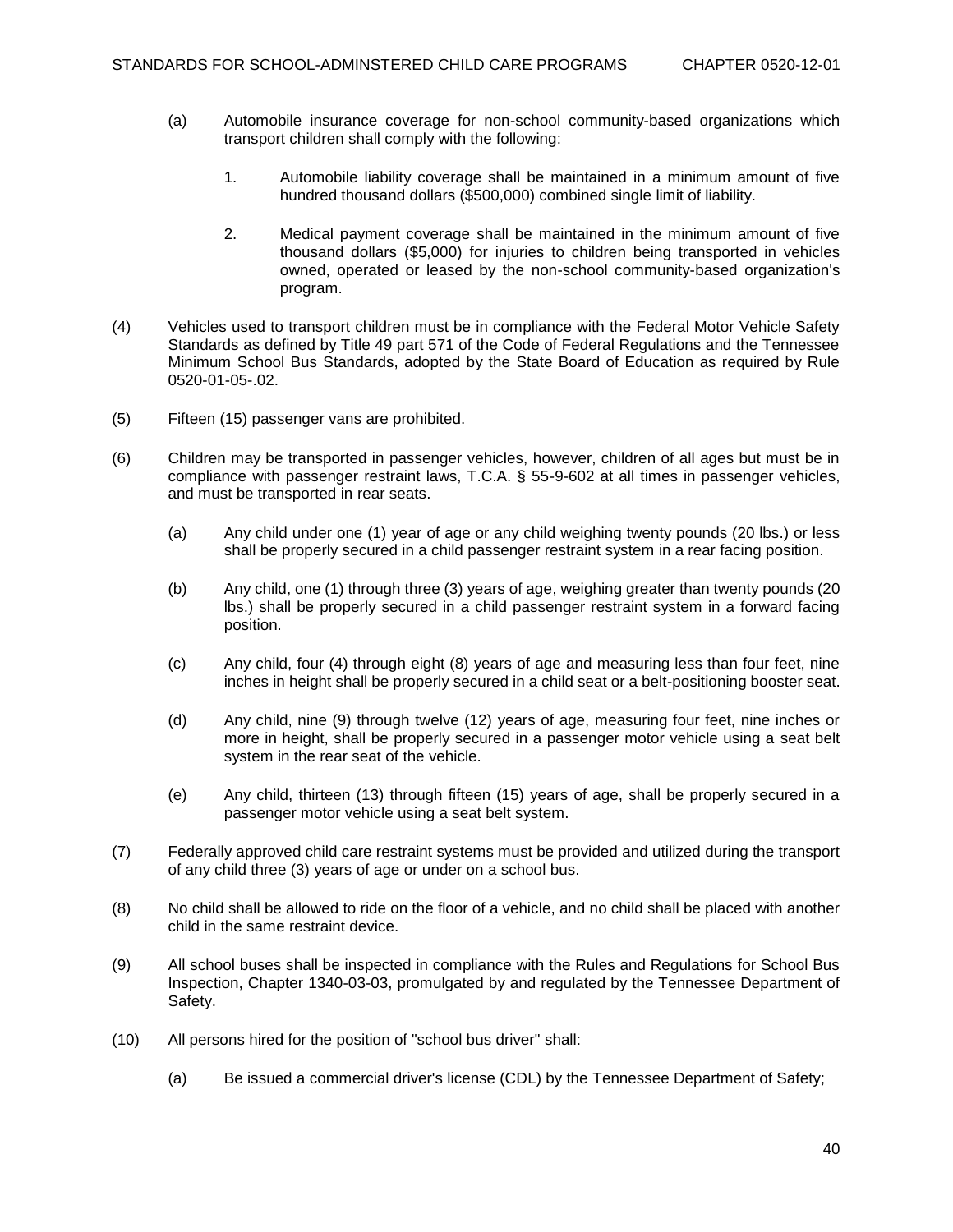- (b) Have an "S" endorsement if employed by a public school or school system;
- (c) Have a "P" endorsement and completion of school bus driver training if employed by a nonpublic school or a non-school, community based organization;
- (d) Know and understands the school system's or private school's policies and procedures concerning transportation and to bus driver's responsibilities and duties;
- (e) Have no criminal offense or criminal record of a violation of any of the following:
	- 1. Driving under the influence of an intoxicant as prohibited by T.C.A. § 55-10401;
	- 2. Vehicular assault as prohibited by T.C.A. § 39-13-106;
	- 3. Vehicular homicide as prohibited by T.C.A. § 39-13-213(a)(2);
	- 4. Aggravated vehicular homicide as prohibited by T.C.A. § 39-13-218; or
	- 5. Manufacture, delivery, sale or possession of a controlled substance as prohibited by T.C.A. § 39-17-417;
- (f) Complete the annual physical and mental examinations of school bus drivers as required by T.C.A. § 49-6-2108;
- (g) Complete the annual training for school bus drivers presented by the Tennessee Department of Safety (school bus driver training is not required for drivers of passenger vehicles only); and
- (h) Complete CPR and First Aid certifications.
- (11) Drivers of any passenger vehicle, used to transport children, shall possess a current, valid driver's license and endorsement required by the Tennessee Department of Safety for transporting children in the applicable type of vehicle.
- (12) Seating capacity on a school bus shall be in compliance with T.C.A. § 49-6-2110 (a), requiring a minimum of thirteen linear inches of seat space for each student.
- (13) Vehicles used for transporting children shall:
	- (a) Have a clearly visible identifying sign. Exceptions: Vehicles used exclusively for the occasional field trip; vehicles used exclusively for the limited provision of emergency transportation, e.g., vehicle used when regular vehicle has a mechanical breakdown; and The Department may waive the vehicle identification requirements for programs under the direction or control of a public agency.
	- (b) Have fire extinguishers, emergency reflective triangles, a first aid kit, and a blood-borne pathogenic clean-up kit, and an adult familiar with the use of this equipment on board. Emergency exiting procedures shall be practiced by all staff responsible for transporting children on a regular basis. (Not applicable to occasional transportation by volunteers). All items must be secured.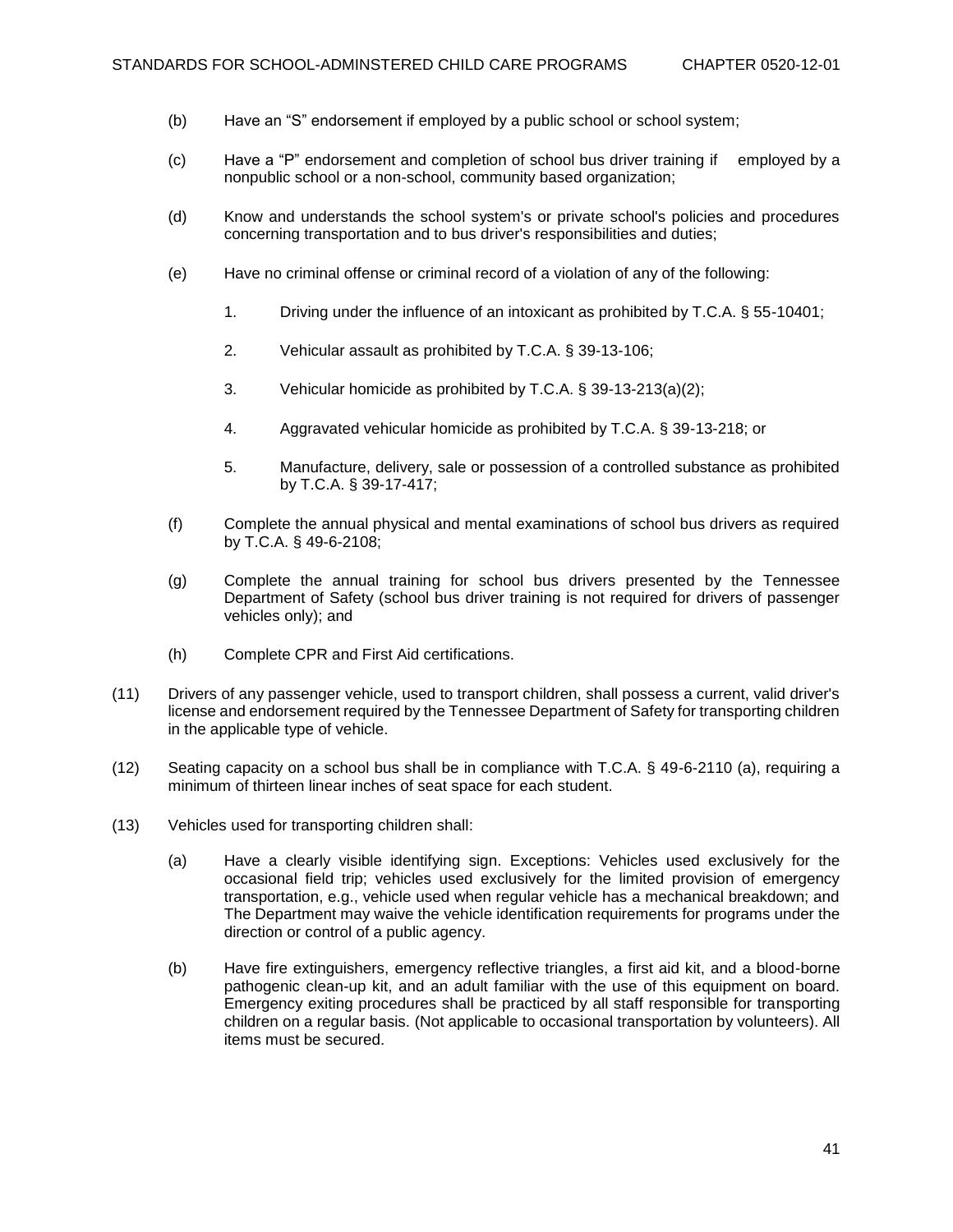- (14) Transportation routes shall be (school bus routes) in compliance with T.C.A. § 49-6-2105 to ensure no child is on a school bus more than one and one-half (1½) hours in the morning and one and one-half (1½) hours in the afternoon.
- (15) Firearms are prohibited in vehicles used to transport children.
- (16) Supervision of children in vehicles shall meet the following requirements:
	- (a) An adult must be in the vehicle whenever a child is in the vehicle.
	- (b) An adult must be seated behind the steering wheel if the motor is running and children are being loaded and/or are on board.
	- (c) Transportation of children with special needs shall be in compliance with the Individual Education Plan (IEP) for each child.
	- (d) Adult Monitor Requirements.
		- 1. An adult monitor, in addition to the driver, is required on the vehicle for the transportation of four (4) or more children ages six (6) weeks to four (4) years of age.
		- 2. An adult monitor, in addition to the driver, is required on the vehicle for all routes exceeding thirty (30) minutes for children ages six (6) weeks to four (4) years of age, regardless of the total number of children being transported.
		- 3. An adult monitor, in addition to the driver, is required on the vehicle for the transportation of four (4) or more non-ambulatory children (permanently or temporarily non-ambulatory) of any age.
		- 4. An adult monitor, in addition to the driver, is required if more than ten (10) prekindergarten students four (4) years of age are transported on the same bus.
		- 5. An adult monitor shall not be seated in the front passenger seat, but shall be seated in the vehicle in a position which will allow:
			- (i) Each child to be seen with a quick glance;
			- (ii) Each child to be heard at all times;
			- (iii) Each child's activities to be observed; and
			- (iv) The monitor to respond immediately should there be an emergency.
- (17) A passenger log shall be used to track each child during transportation.
	- (a) The first and last name of each child received for transport shall be recorded on the passenger log. A sibling group shall not be listed as a single group entry, for example, "Smith children".
	- (b) The driver of the vehicle or the monitor shall be designated as the person responsible for completing the log.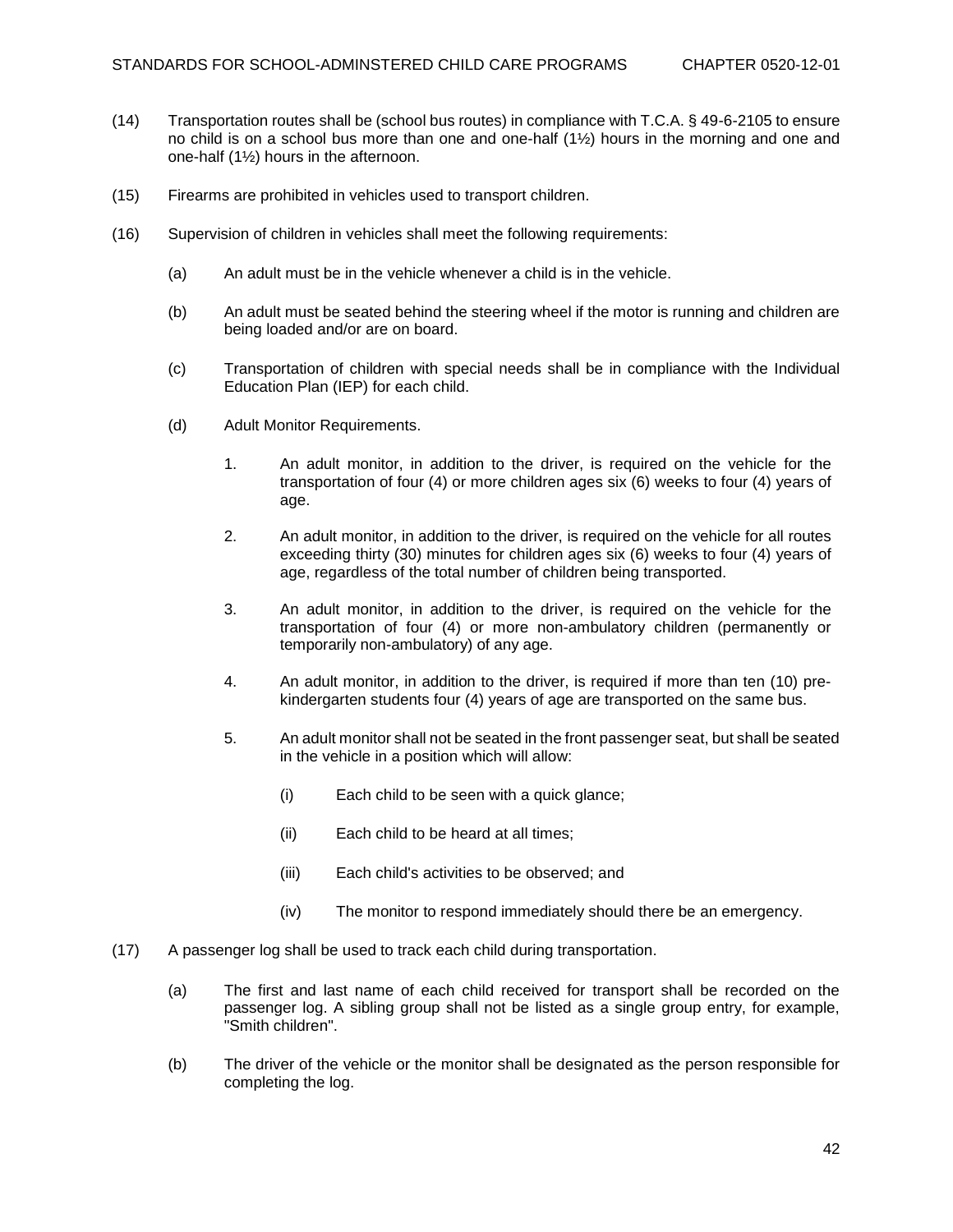- (c) As each child is loaded onto the vehicle the time the child was placed on the vehicle shall be recorded on the passenger log.
- (d) The passenger log shall be updated immediately upon the child being released from the vehicle. The time the child was released shall be recorded and initialed by the person responsible for completing the log.
- (18) All drivers shall comply with the following:
	- (a) Bus drivers who do not return to a central depot shall check at the end of every run to make sure that no person remains on the bus as defined in T.C.A. § 49-6-2114. Immediately upon unloading the last child the driver shall:
		- 1. Physically walk through the vehicle;
		- 2. Inspect all seat surfaces, under all seats and in all compartments or recesses in the vehicle's interior;
		- 3. Sign the log, with the driver's full name, indicating the children are all unloaded.
	- (b) If a child is expected for transport (based on the roster) but is not present at the location, the driver may not leave the location without checking with a designated member of staff and the center. If the designated member of staff is not present in the loading area and there is not an additional adult on the vehicle, all children will accompany the driver into the facility to verify the whereabouts of the child.
	- (c) When Pre-Kindergarten children are transported on the return route, the school bus driver must not leave a Pre-K child at the child's home or bus stop unless the parent or other authorized person is present. If the parent or other authorized person is not present, the Pre-K student is not to exit the bus and the school bus driver is to follow the process/policy developed by the school system in collaboration with the Department of Children's Services and/or the police or sheriff's office.
- (19) All programs providing transportation for child care shall provide a written statement to the Department:
	- (a) Stating the type(s) of transportation offered, e.g. transportation to and/or from school, transportation to and/or from child care program, transportation to and/or from child's home, etc;
	- (b) Listing and describing the vehicles that will be used for the transportation of children;
	- (c) Describing any contracts, agreements or arrangements with any third  $(3^{rd})$  parties for the provision of transportation services, with copies of such contracts or agreements or arrangements available upon the Department's request;
	- (d) Describing the agency's policy, procedures and staff training plans for maintaining compliance with responsibilities for loading and unloading and tracking each child;
	- (e) Describing the agency's management plan for ensuring all transportation staff properly perform their duties in accordance with the licensing rules and agency policies and procedures;
	- (f) Describing the agency's policy, procedures and staff transportation training plans for maintaining compliance with transportation rules and state law; and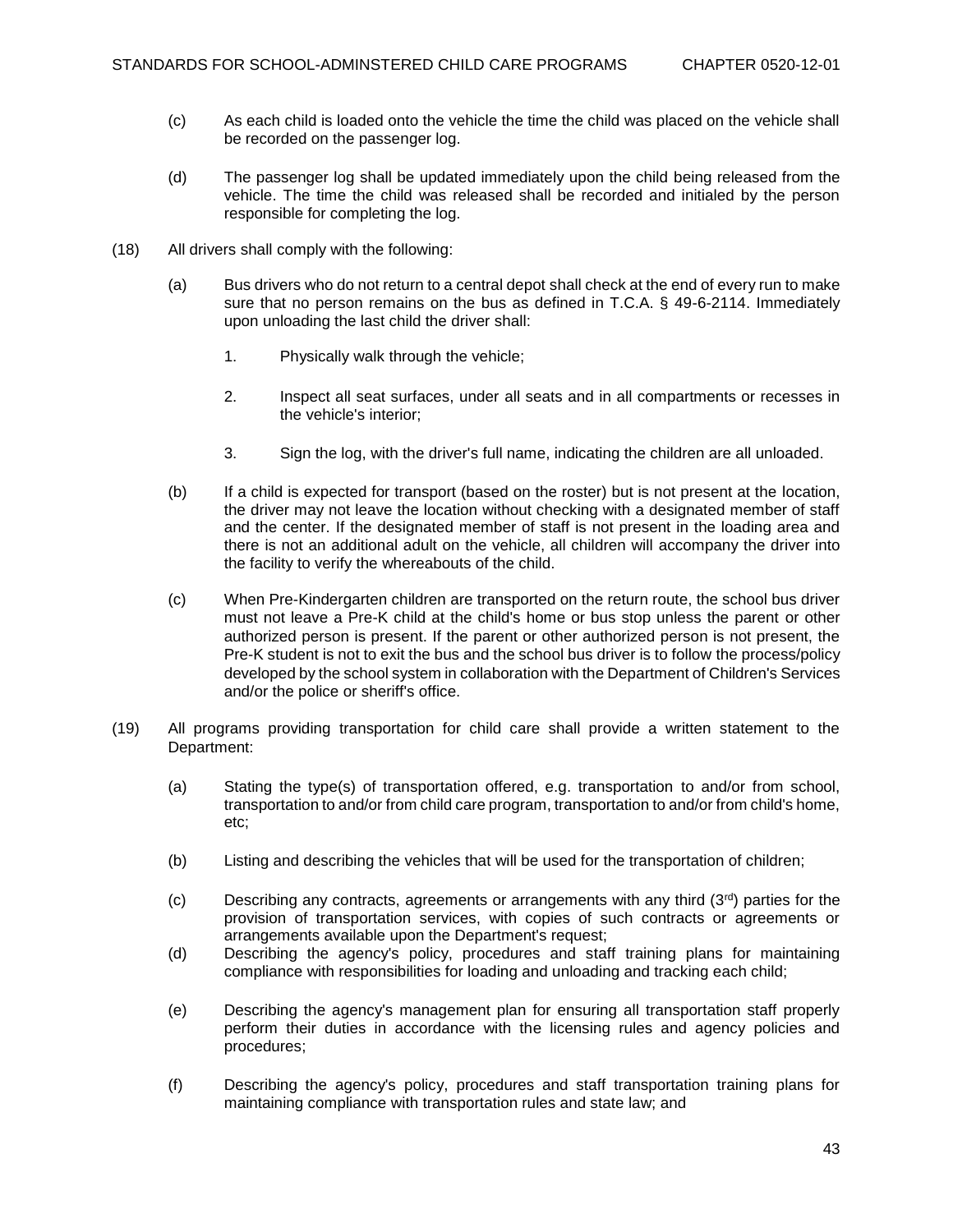- (g) Describing the agency's policy, procedures and staff training plans for the emergency evacuation of the vehicle.
- (20) Non-school, community-based organization vehicles shall meet the following requirements:
	- (a) Annually, all non-school, community-based organization's vehicles that are designed by the vehicle manufacturer to carry ten (10) or more passengers shall be inspected in accordance with the schedule established by the Department of Safety. Any maintenance or repair to the vehicles disclosed by the inspections shall be the sole responsibility of the non-school, community-based organization.
	- (b) The non-school, community-based organization's vehicle may have a stop arm in accordance with T.C.A. § 55-8-151(d) if the bus driver has completed annual school bus driver training provided by the Department of Safety.
	- (c) The non-school, community-based organization's vehicle with a stop arm is required to be distinctly marked "Youth Bus" on the front and rear thereof in letters not less than six inches (6") in height and legibly written.
	- (d) No vehicle which does not pass the inspections required in part (a) shall be used by the non-school, community-based organization to provide transportation services until necessary repairs, as determined by Department of Safety, have been made.
	- (e) Non-school, community-based organization vehicles shall receive regular inspections and maintenance by a certified mechanic in accordance with the maintenance schedule recommended by the vehicle manufacturer.
	- (f) Vehicle equipment shall be certified as inspected at least every four thousand (4,000) miles, if not covered by and/or otherwise serviced in accordance with the manufacturer's maintenance schedule, including: brakes; steering; oil levels; coolant; brake, windshieldwasher and transmission fluids; hoses and belts; and tires.
	- (g) The following equipment shall be maintained in the vehicle and stored in a manner which is not readily accessible to children: fire extinguisher; emergency reflective triangles; first aid kit; blood-borne pathogenic clean-up kit; and seat-belt cutter or similar device designed to immediately release the vehicle's child restraint system(s) in an emergency.
	- (h) The bus driver or transportation monitor assigned to the vehicle shall be familiar with the location and use of all equipment required under part (g).
	- (i) The non-school, community-based organization shall maintain documentation that the following daily inspections have been performed and any necessary repairs completed or other appropriate action taken before transporting children.
		- 1. A visual inspection of the vehicle's tires for wear and adequate pressure;
		- 2. A visual inspection for working headlights and taillights (brake lights and back-up lights), signals, mirrors, wiper blades and dash gauges;
		- 3. An inspection of properly functioning child and driver safety restraints;
		- 4. An inspection for properly functioning doors and windows;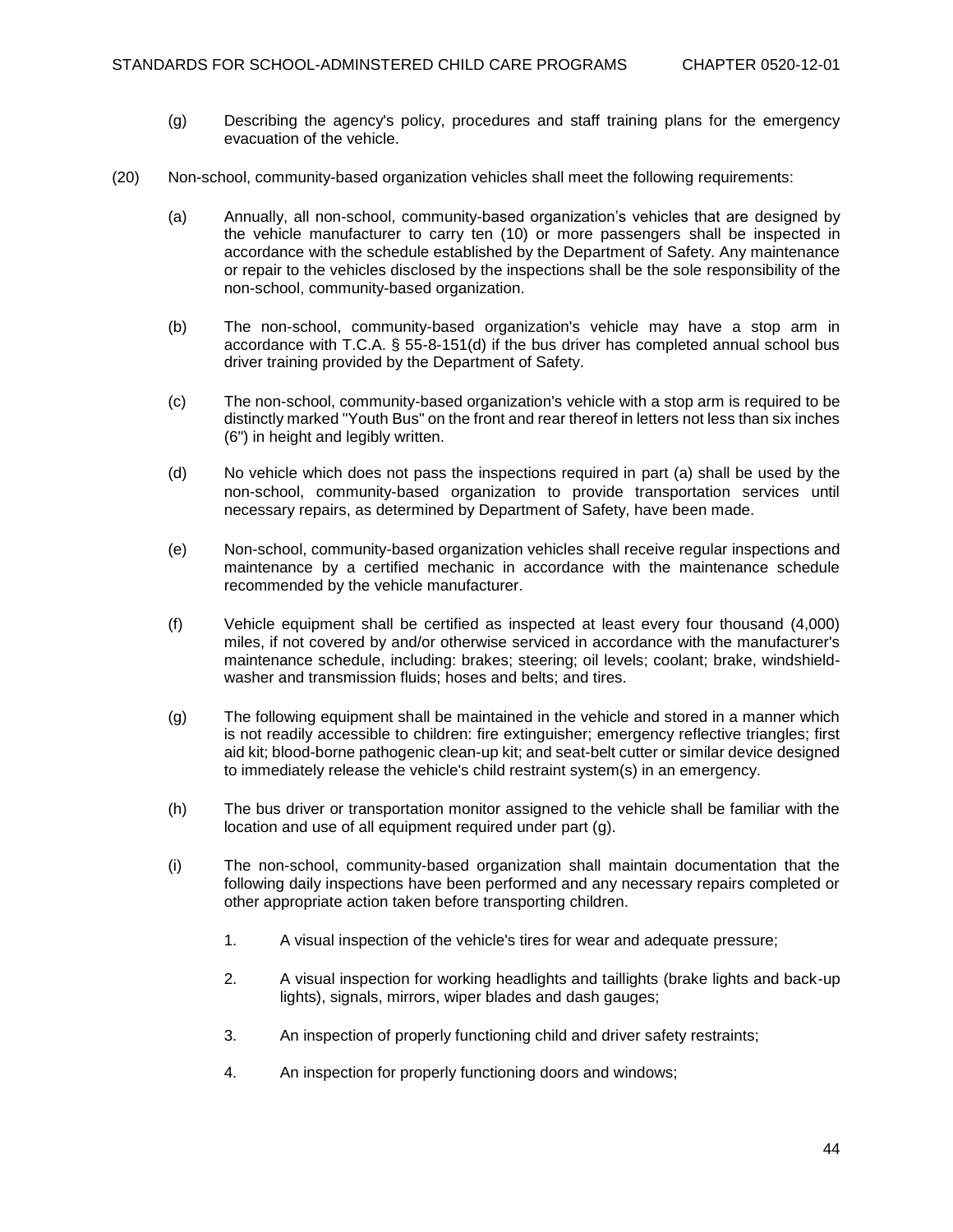- 5. An inspection for the presence of safety equipment required by these rules or any other provisions of law or regulations, and repair or replacement as necessary based upon visual evidence of the need to do so;
- 6. A determination that the vehicle has adequate fuel; and
- 7. An inspection for, and cleaning of, debris from the vehicle's interior.
- (j) Emergency exiting procedures shall be practiced on a regular basis by all staff responsible for transporting children.
- (k) Any vehicle, contracted by a non-school community-based organization for the purposes of transporting children in a program administered by a non-school, community-based organization, shall be a for hire commercial passenger vehicle properly registered with the Federal Motor Carrier Safety Administration.
- (l) The contracted vehicle shall have a commercial license plate (tag) and shall have minimum levels of liability insurance as defined by the Federal Motor Carrier Safety Administration rule § 387.33.
	- 1. Any vehicle with seating capacity of sixteen (16) passengers or more shall have five million dollars (\$5,000,000) liability coverage.
	- 2. Any vehicle with seating capacity of fifteen (15) passengers or less shall have one and one half million dollars (\$1,500,000) liability coverage.

*Authority: T.C.A. §§ 4-5-201 et seq., 49-1-302(l), 49-6-2101 through 49-6-2117, 55-8-151, 55-9-602, 5510- 401 and 55-50-101 et seq. Administrative History: Original rule filed April 30, 2002; effective July 14, 2002. Amendment repealing and replacing rule filed March 15, 2010; effective August 29, 2010. Emergency rule filed August 30, 2010; effective through February 26, 2011. Repeal and new rule filed December 21, 2010; effective through March 21, 2011. Emergency rule filed August 30, 2010 and to have been effective through February 26, 2011 expired; on February 27, 2011 the rule reverted to its previous status. Repeal and new rule filed December 21, 2010; effective through March 21, 2011. Amendment filed September 29, 2011; effective February 28, 2012.*

## **0520-12-01-.14 CARE OF CHILDREN WITH SPECIAL NEEDS.**

- (1) When children with special needs are enrolled in a child care program, all reasonable and appropriate efforts shall be made to provide those children equal opportunity to participate in the same program activities as their peers.
- (2) Parents or other appropriate individual identified by the parent shall provide information and, as appropriate, training to teachers regarding special needs/techniques/emergency measures, as utilized in the child's home to ensure the child's well-being.
- (3) Adaptations to the environment shall be directed toward normalizing the lifestyle of the child with a disability by helping him/her become independent and develop self-help skills.
- (4) Behavior management techniques or program activities which would tend to demean or isolate the child are prohibited.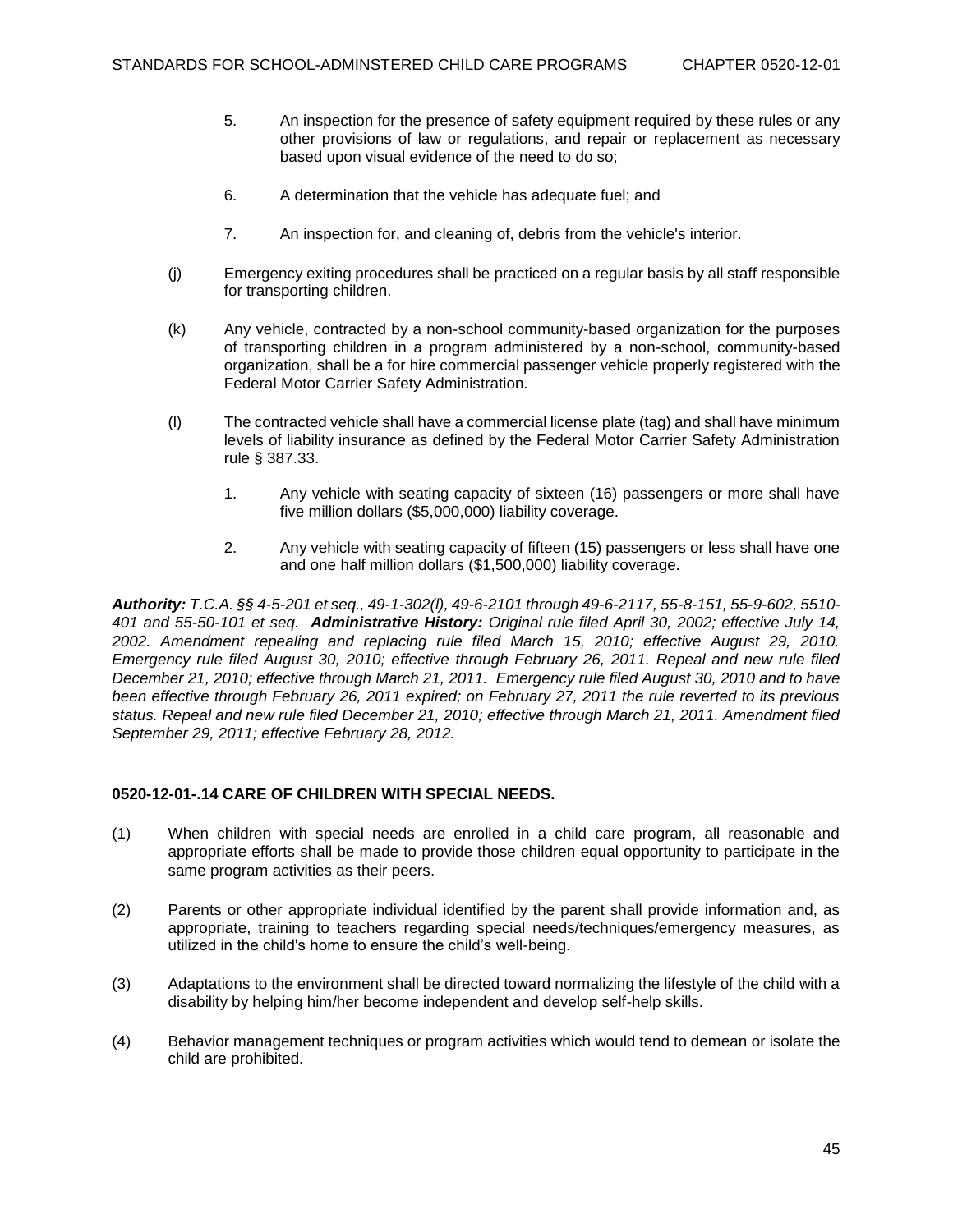- (5) The program shall inform parents of any specialized services available from the program, and if the program is aware of any specialized services available through third parties, shall additionally inform the parent of such services.
- (6) Efforts to provide specialized service (e.g., speech/hearing therapy, physical therapy, psychological evaluation, or services for mentally retarded) either directly or by referral, shall be conducted only with written permission by the parent in accordance with the Individual Family Service Plan (IFSP) or Individual Education Plan (IEP) and documented in the child's record. Any information exchange regarding these services that is shared with or received from third parties shall also be documented.
- (7) The program shall have written individualized emergency plans for each child with a disability who requires more assistance in emergencies than other children of the same age or in the same group. The program shall maintain documentation that the Emergency Plan is practiced monthly.
- (8) Each non-verbal child's daily activities, including, as applicable to the individual child, the time and amount of feeding, elimination, times of diaper changes, sleep patterns, and developmental progress, shall be recorded and shared with the parent(s) daily.
- (9) Diapering of school-age children with special needs shall be completed as follows:
	- (a) Children shall be changed in a location designated for that purpose and which provides privacy from other children and adults.
	- (b) School-age children may be diapered on the floor on a nonporous washable, surface that adequately protects the floor from contamination.
	- (c) The floor beneath the diapering surface shall be immediately cleaned after each diapering.
	- (d) The diapering area shall be located near a hand washing lavatory. This area shall be in a separate location from food preparation/service area.
- (10) Isolation and physical restraint shall be in accordance with T.C.A. §§ 49-10-1301-1305:
	- (a) A student receiving special education services, as defined by T.C.A. § 49-10-102(4), may be isolated or restrained only in emergency situations and only if such isolation or restraint is provided in the student's IEP in emergency situations.
	- (b) If school personnel impose restraints or isolation in an emergency situation, the school shall immediately contact the appropriate school personnel designated to authorize isolation or restraint. The student's parent or guardian shall be notified, orally or by written communication, the same day the isolation or restraint was used.
	- (c) If the student's individualized education program does not provide for the use of isolation or restraint for the behavior precipitating such action or if school personnel are required to use isolation or restraint longer than five (5) minutes, then an individual education program meeting shall be convened within ten (10) days following the use of such isolation or restraint. If the behavior precipitating such action also warrants a change of placement, the child will have all rights provided under applicable state and federal law.
	- (d) School personnel who must isolate or restrain a student receiving special education services, as defined by T.C.A. § 49-10-102(4), whether or not such isolation or restraint was in an emergency situation or provided for in the student's individual education program, shall report the incident to the appropriate school personnel designated to authorize isolation or restraint who shall record the use of such isolation or restraint and the facts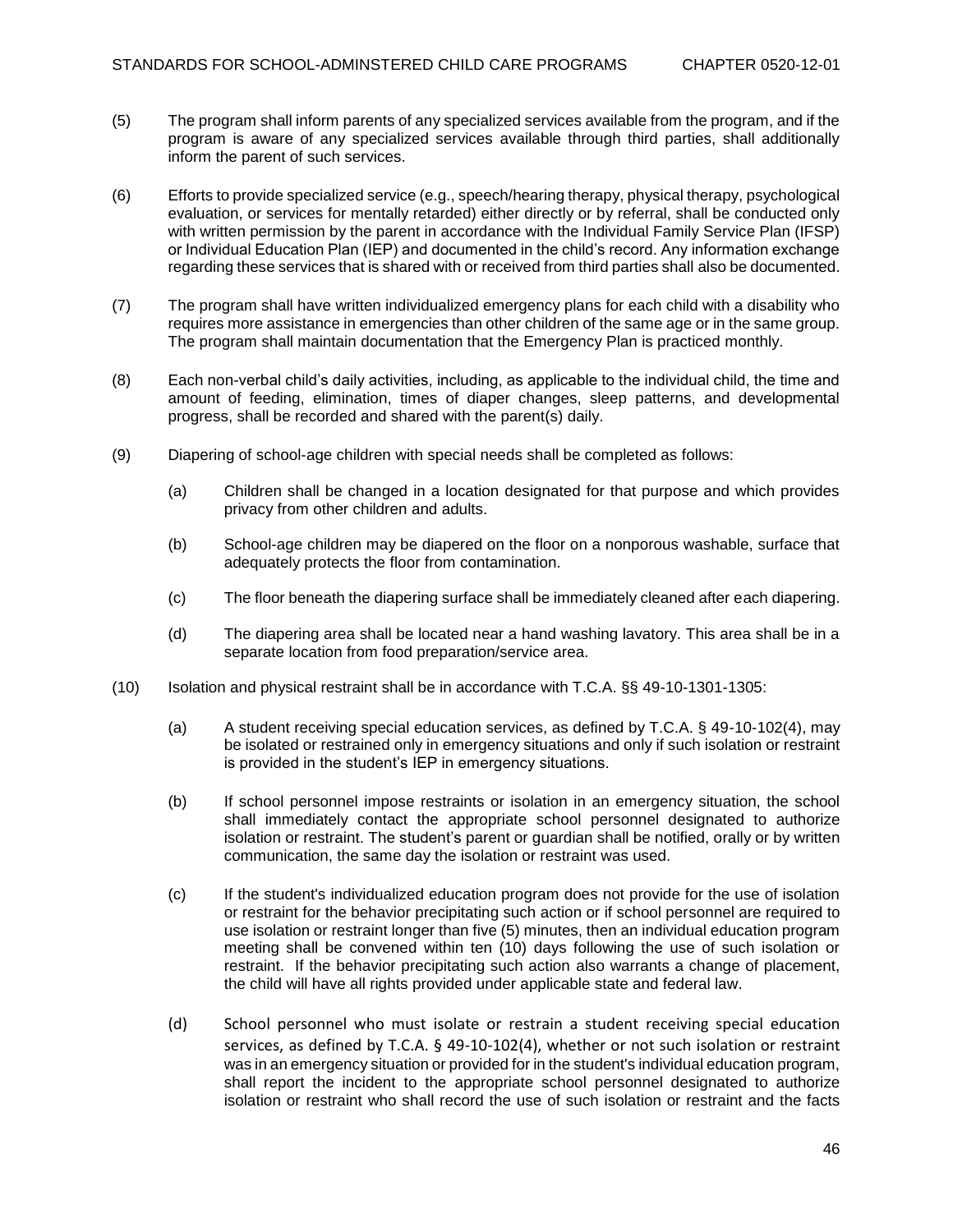surrounding such use. A copy of such record shall be made available at individual education program meetings and upon the request of the student's parent or legal guardian.

- (e) If the appropriate school personnel designated to authorize isolation or any person having knowledge of the isolation or restraint, have reason to believe that such isolation or restraint was unreasonable, unsafe, or unwarranted, and such isolation or restraint caused injury to the student, the incident shall be reported pursuant to T.C.A. § 37-1-403.
- (f) School personnel shall remain in the physical presence of any restrained student and shall continuously observe a student who is in isolation or being restrained to monitor the health and well-being of such student.
- (g) Administering a chemical restraint to a student receiving special education services, as defined by T.C.A. § 49-10-102(4), is prohibited, provided that nothing in this subsection shall prohibit the administration of a chemical restraint when administered for therapeutic purposes under the direction of a physician and with the child's parent or guardian's consent to administer such chemical restraint.
- (h) Administering a noxious substance to a student receiving special education services, as defined by T.C.A. § 49-10-102(4), is prohibited.
- (i) Use of any mechanical restraint on any student receiving special education services, as defined by T.C.A. § 49-10-102(4), is prohibited.
- (j) Any form of life threatening restraint, including restraint that restricts the flow of air into a person's lungs, whether by chest compression or any other means, to a student receiving special education services, as defined by § 49-10-102(4), is prohibited.
- (k) The use of isolation or physical holding restraint as a means of coercion, punishment, convenience or retaliation on any student receiving special education services, as defined by T.C.A. § 49-10-102(4), is prohibited.
- (l) The use of physical holding restraint in the following circumstances is not prohibited:
	- 1. The brief holding by an adult in order to calm or comfort;
	- 2. The minimum contact necessary to physically escort a student from one area to another;
	- 3. Assisting a student in completing a task or response if the student does not resist, or resistance is minimal in intensity or duration; or
	- 4. Holding a student for a brief time in order to prevent any impulsive behavior that threatens the student's immediate safety.
	- 5. The program is not required to notify the student's parent or guardian pursuant to this Chapter in any of the circumstances listed in this subdivision (l).
- (m) The use of a locked door, or use of any physical structure that substantially accomplishes the intent of locking a student in a room or structure, to isolate or seclude a student, is prohibited.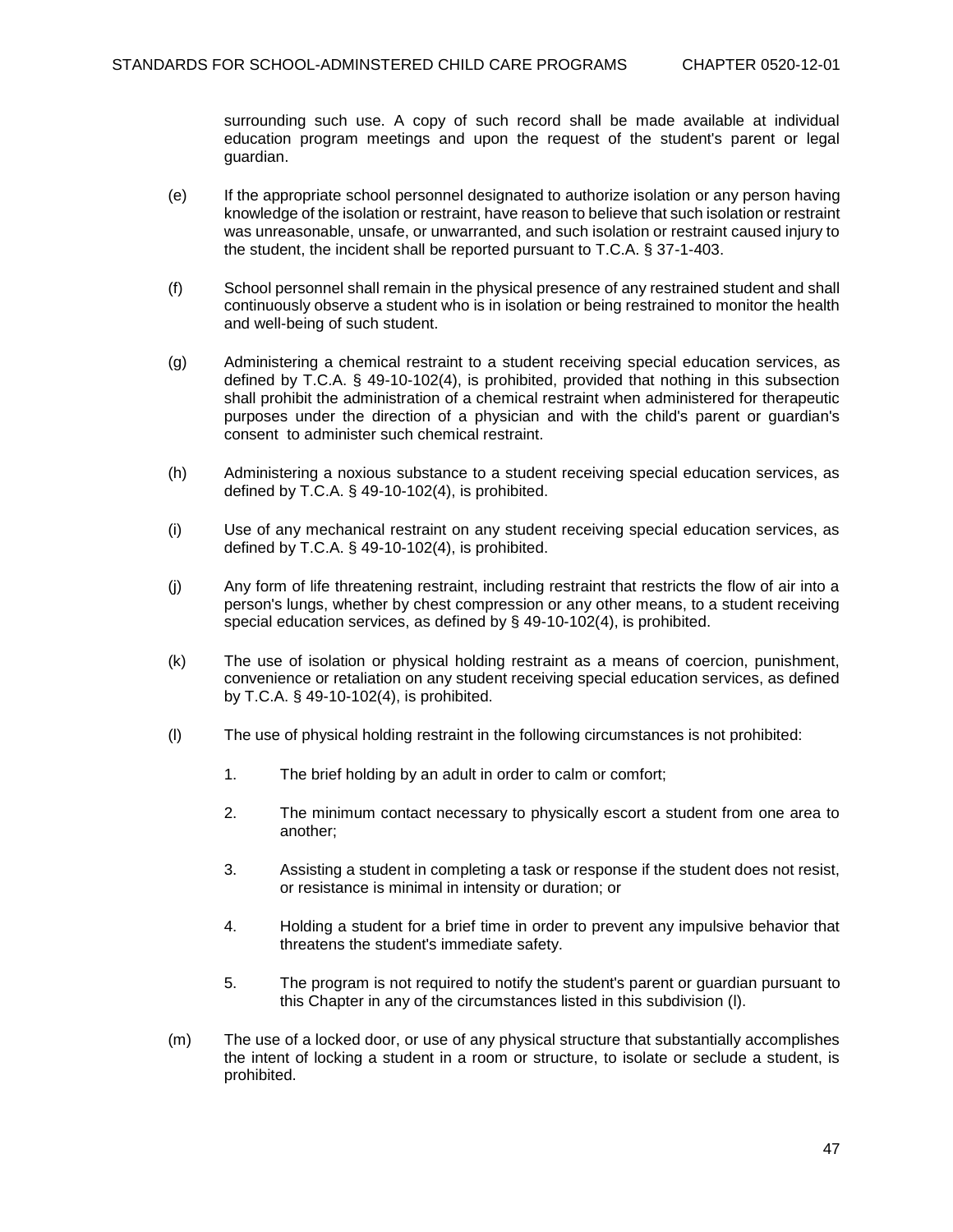*Authority: T.C.A. §§ 4-5-201 et seq., 37-1-403, 49-1-302(l), 49-1-1101 through 49-1-1109, 49-10-102, 4910-1301 through 1306. Administrative History: Original rule filed March 1, 2005; effective July 29, 2005. Amendment repealing and replacing rule filed March 15, 2010; effective August 29, 2010.*

## **0520-12-01-.15 SCHOOL AGE BEFORE AND AFTER SCHOOL PROGRAMS**

- (1) All before and after school programs shall have an adequate budget.
- (2) Records shall be kept on all adolescents enrolled in each program.
- (3) Each program shall post their annual certificate of approval and provide parents with a copy of the policies and procedures.
- (4) Parents shall have access to all areas of the program when the student is present.
- (5) If the program provides transportation, the transportation shall be in accordance with the rules of this Chapter.
- (6) Staff
	- (a) Each program shall have a director responsible for the day to day operations, including staff and program.
		- 1. The director shall have at least a high school diploma and four (4) years' experience working with adolescents.
		- 2. Directors shall have eighteen (18) hours in-service training each year.
		- 3. A person shall be designated to serve as acting director when the director is absent.
	- (b) All staff shall be a minimum of eighteen (18) years of age and one staff member in each group shall have a high school diploma.
		- 1. All staff shall have twelve (12) hours of in-service training each year.
	- (c) All staff shall be physically, mentally and emotionally stable and shall have knowledge of adolescent behavior and development.
	- (d) All new employees shall have orientation and child abuse prevention training before working with the adolescents.
	- (e) Staff shall be in compliance with all criminal history background checks required under 0520-12-01-.07.
	- (f) Program volunteers shall complete criminal history background checks and appropriate inservice training.
	- (g) Staff records shall be maintained for each employee with the following: educational background, reference checks, TBI check, in-service training, physical exams and reviews.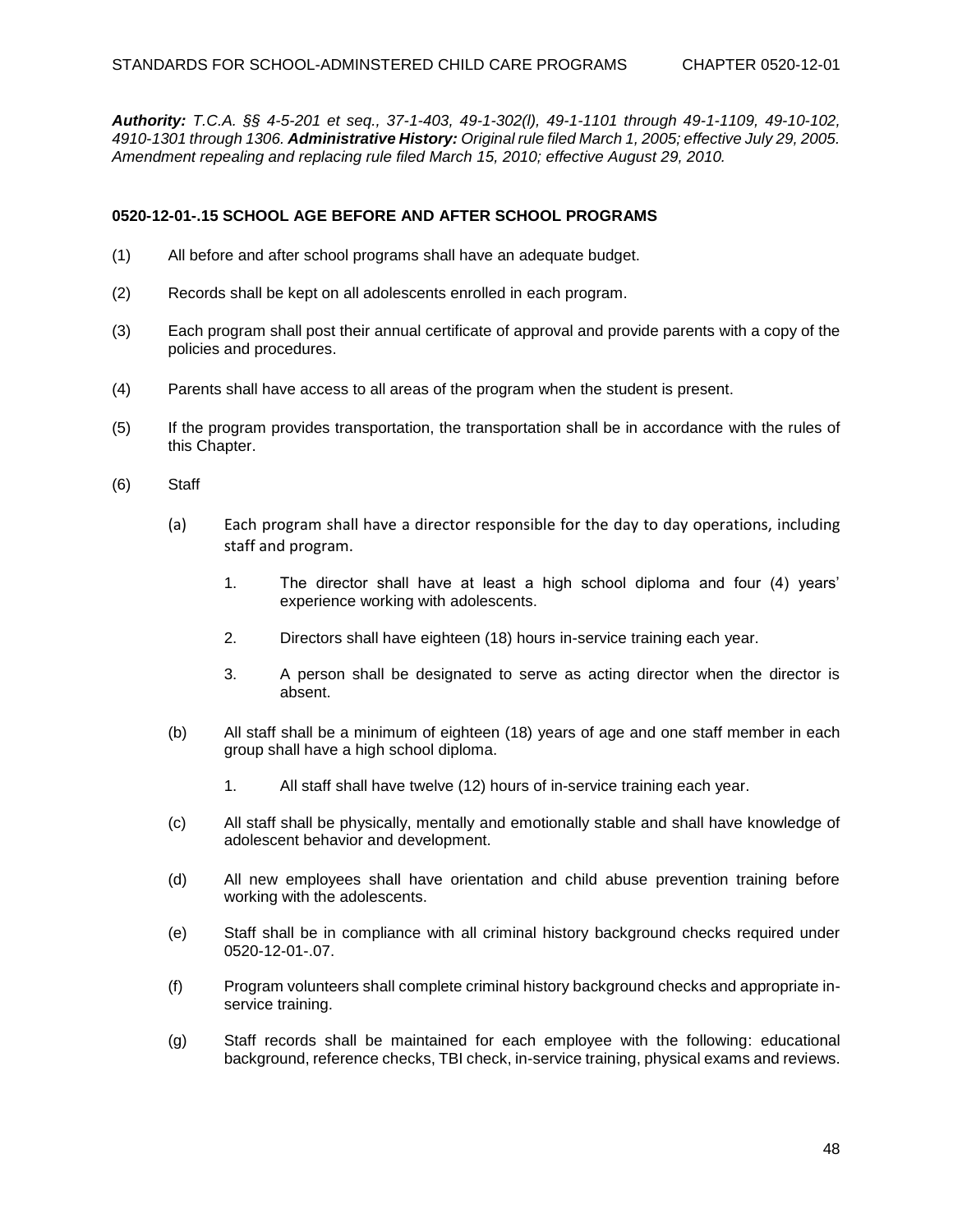- (7) Each grouping of children shall have adult supervision and shall meet the following minimum staffing requirements:
	- (a) Minimum staffing requirements per group:

| Age                      | Max. Group Size | <b>Adult: Child Ratio</b> |
|--------------------------|-----------------|---------------------------|
| <b>Elementary School</b> | No Max          | 1:20                      |
| Middle School            | No Max          | 1:20                      |
| High School              | No Max          | 1:30                      |

- (b) Swimming and field trips require ratios be doubled.
- (8) All program equipment shall be in good condition and kept clean.
- (9) Students shall have time for self-directed activities, as well as, adult-directed activities.
	- (a) Students shall have choices regarding activities and an opportunity to help plan activities.
	- (b) Parents shall be informed of any TV or movies or computer games to be shown.
	- (c) Staff shall monitor computer use.
	- (d) Sports and physical activity shall be offered, weather permitting.
	- (e) Students shall have opportunities for learning, self-expression, and enrichment activities each day.
	- (f) Students shall receive child abuse awareness and personal safety information.
- (10) Teachers shall be knowledgeable of developmentally appropriate adolescent behavior.
	- (a) Discipline shall be in accordance with rules and policy adopted by the program to define program objectives, student expectations, behavioral code, and discipline procedures. The rules and policy shall be made available to all participants in an accessible document such as a student handbook.
	- (b) No corporal punishment is allowed.
	- (c) Good behavior shall be praised and encouraged.
- (11) Programs shall comply with the following rules for health and safety:
	- (a) Students shall have immunizations in accordance with this Chapter.
	- (b) Instructions for any student's special health needs shall be documented.
	- (c) Parents shall be notified if their student is hurt or becomes ill.
	- (d) All parents shall be notified of any communicable diseases.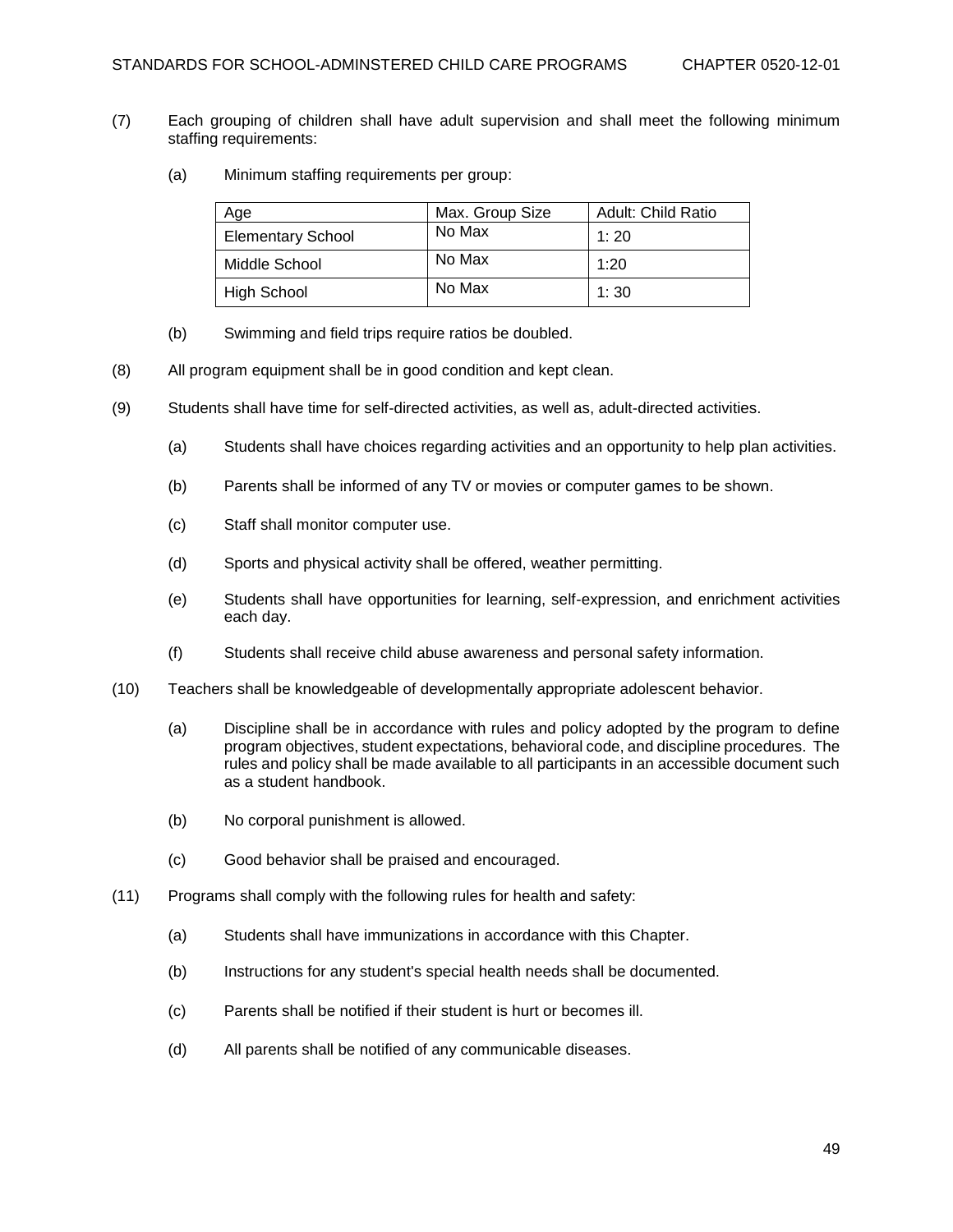- (e) Use of medications shall be in accordance with school system's policy for the administration of medications and health care procedures as defined by T.C.A. § 49-5415 and State Board of Education guidelines.
- (f) Smoking and the possession or consumption of alcohol is prohibited.
- (g) Staff shall have documentation they are physically and mentally able to work with children.
- (h) There shall be a staff member present at all times who has current certification in CPR and first aid training.
- (i) A first aid kit must be on the premises as well as a first aid chart.
- (j) There shall be no firearms on the premises.
- (k) There shall be an Emergency Management Plan, a written plan to protect students in event of disaster, such as fire, tornado, earthquake, chemical spills, floods, etc.
- (12) Snacks and meals (if full day program) shall be scheduled regularly.
	- (a) Students will receive meals and snacks based on the amount of time spent in the program.
	- (b) Menus shall be posted.
	- (c) Special diets and instructions shall be provided in writing.
- (13) Programs shall be in buildings that are not hazardous or dangerous to children.
	- (a) All facilities shall have annual fire and health inspections.
	- (b) All programs shall have a working telephone.
	- (c) Programs shall have thirty (30) square feet of usable space per adolescent.
	- (d) Outdoor recreation/sports area shall have fifty (50) square feet per student.
- (14) Programs serving students with disabilities shall follow the rules defined in this Chapter.
	- (a) Adaptations shall be directed towards helping the student become independent and developing self-help skills.
	- (b) Specialized services provided shall be documented and information shared with appropriate parties.

*Authority: T.C.A. §§ 49-1-302(l), 49-1-1101 through -49-1-1109, 49-6-707. Administrative History: Original rule filed March 15, 2010; effective August 29, 2010.*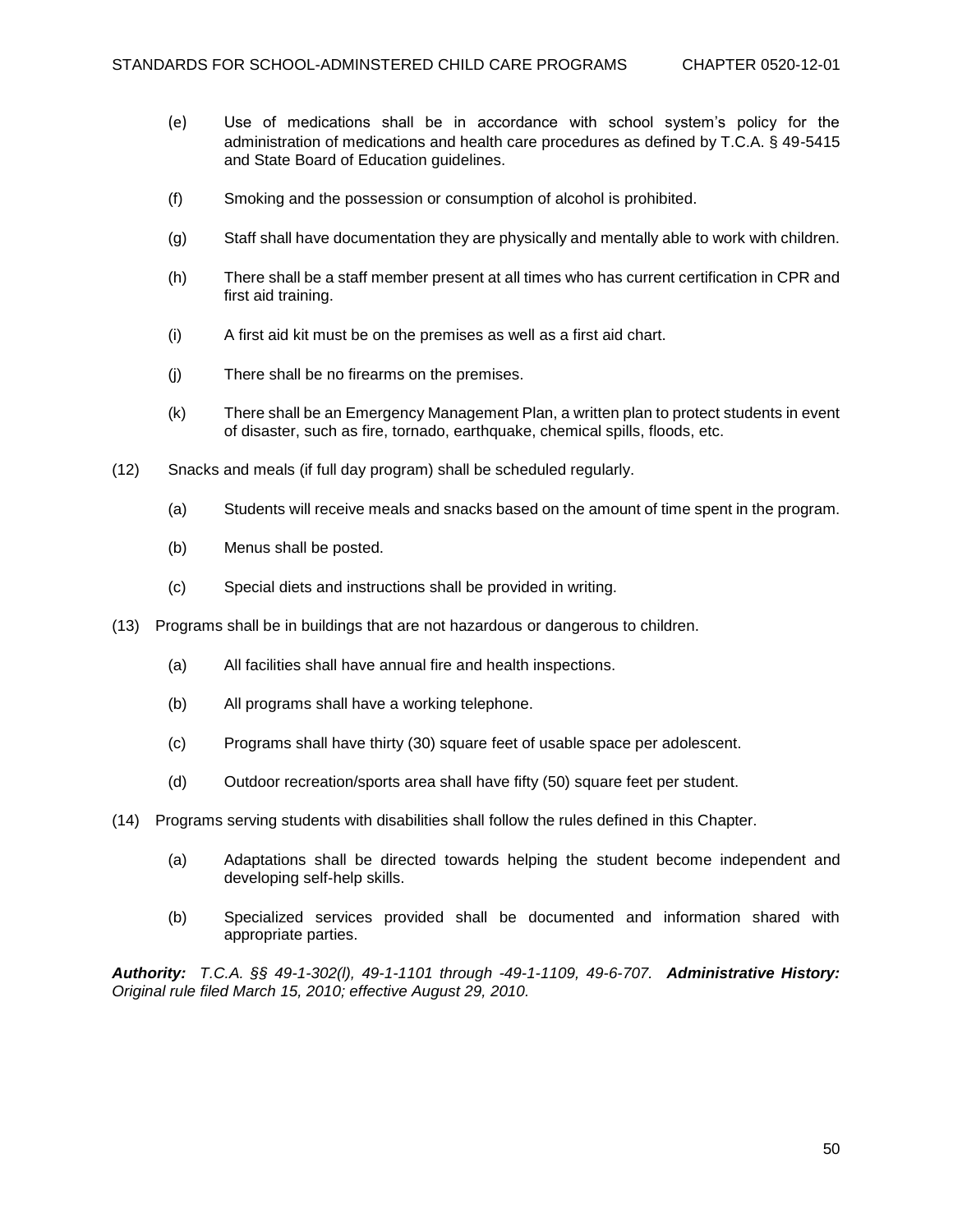#### **0520-12-01-.16 CIVIL PENALTIES.**

- (1) Pursuant to T.C.A.  $\S$  49-1-1107(c)(2) the following are the minimum and maximum civil penalties that may be assessed against a child care program authorized pursuant to T.C.A. § 49-1-1101, et seq.
- (2) The department shall assess the civil penalty in an order which states the reasons for the assessment of the civil penalty, the factors used to determine its assessment and the amount of the penalty. The order may not be imposed solely upon the recommendation of an agent of the department. All orders shall be reviewed by the department's legal staff before being imposed.
- (3) Prior to the department's assessment of a civil penalty, a program determined by an agent of the department to be in violation of these rules may be prescribed a plan of corrective action. Failure to follow a plan of corrective action as prescribed by the department may result in the assessment of a civil penalty.
- (4) Definitions.
	- (a) "Negligence" is the failure of a child care program, owner, staff, auxiliary staff, director or other employees to comply with the duties or standards imposed by these rules, federal, state and local laws, or the standards of care generally required of school-administered child care programs.
	- (b) "Intentional disregard" is the knowing forbearance of a child care program, owner, staff, auxiliary staff, director or other employees to comply with the duties or standards imposed by these rules, federal, state and local laws, or the standards of care generally required of school-administered child care programs.
	- (c) "Plan of corrective action" is a plan which provides a schedule for the completion of work to bring a program into compliance with these rules, federal, state and local laws, or the standards of care required of school-administered child care programs. The plan must include specific strategies to be implemented in program design during the completion of the work. The plan must ensure that children will not be placed in danger due to the program area which is not in compliance and it must ensure that children will not be placed in danger by the work being done to bring the area into compliance.
- (5) Civil Penalties Schedule.
	- (a) Major Violations.
		- 1. For any violation of a law or regulation that, due to negligence or intentional disregard of a law or regulation, results in serious injury to, or death of, a child, the Department may assess a civil penalty in a range from seven hundred fifty dollars (\$750.00) up to one thousand dollars (\$1,000.00).The Department shall determine the amount of the penalty based upon the extent of the injury to the child and whether the injury or death of the child was the result of negligence or intentional disregard of the law or regulation. Consideration of the program's history of prior violations shall also be a factor in the determination of the amount of the civil penalty.
		- 2. For any violation of a law or regulation that, due to negligence or intentional disregard of a law or regulation, results in an injury to a child, the Department may assess a civil penalty in a range from three hundred dollars (\$300.00) up to five hundred dollars (\$500.00).The Department shall determine the amount of the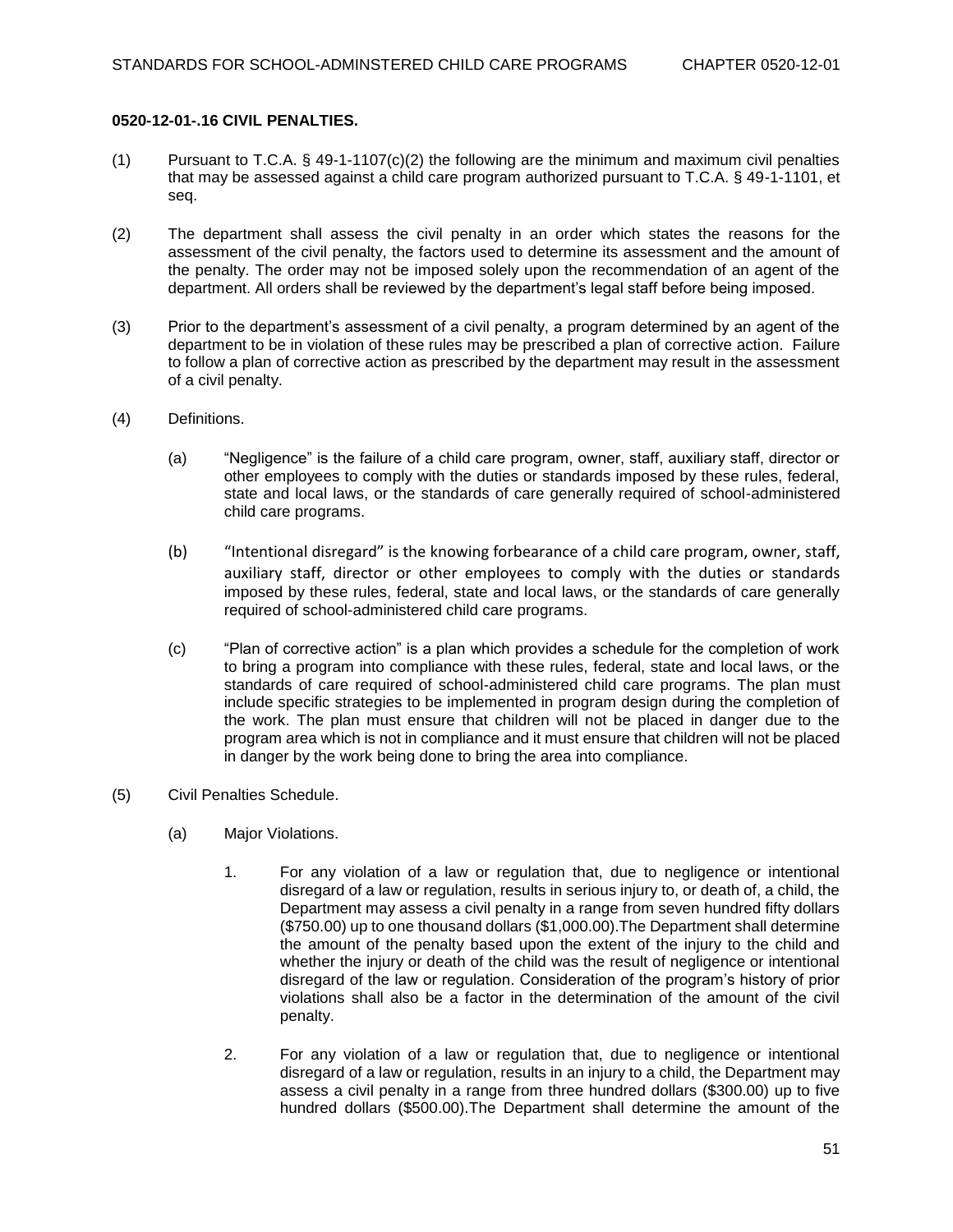penalty based upon the extent of the injury and whether the injury to the child was the result of negligence or intentional disregard of the regulation. Consideration of the program's history of prior violations shall also be a factor in the determination of the amount of the civil penalty.

- 3. For violations of the following categories of regulations the Department may impose a civil penalty of two hundred dollars (\$200.00) for the first violation, three hundred dollars (\$300.00) for the second violation, and four hundred dollars (\$400.00) for the third and any subsequent such violation:
	- (i) Failure to follow any regulation related to organization, ownership and administration of a program pursuant to these rules;
	- (ii) Failure to follow any regulation related to health and safety pursuant to these rules;
	- (iii) Failure to follow any regulation related to food, nutritional needs and meal service pursuant to these rules;
	- (iv) Failure to follow any regulation related to maintenance of equipment pursuant to these rules;
	- (v) Failure to follow any regulation related to maintenance of physical facilities pursuant to these rules;
	- (vi) Failure to follow any regulation related to adult: child ratios pursuant to these rules;
	- (vii) Failure to follow any regulation related to supervision of children pursuant to these rules;
	- (viii) Failure to follow any regulation related to dispensing or storing medications pursuant these rules;
	- (ix) Failure to follow any regulation related to care of children with special needs pursuant to these rules;
	- (x) Failure to follow any regulation related to program staff pursuant to these rules;
	- (xi) Failure to properly store hazardous items such as, but not limited to, cleaning products, pesticides, hazardous chemicals, or other poisonous items pursuant to these rules;
	- (xii) Failure to properly remove or secure firearms within the physical facility and under the ownership or control of the program, or its staff or other persons permitted access to the children, or failure to prevent exposure of children in the program's care to firearms which are under the control of the program, or its staff, or other persons who have been permitted by the program to have access to the children pursuant to these rules; or
	- (xiii) Failure to follow or failure to complete a plan of corrective action.